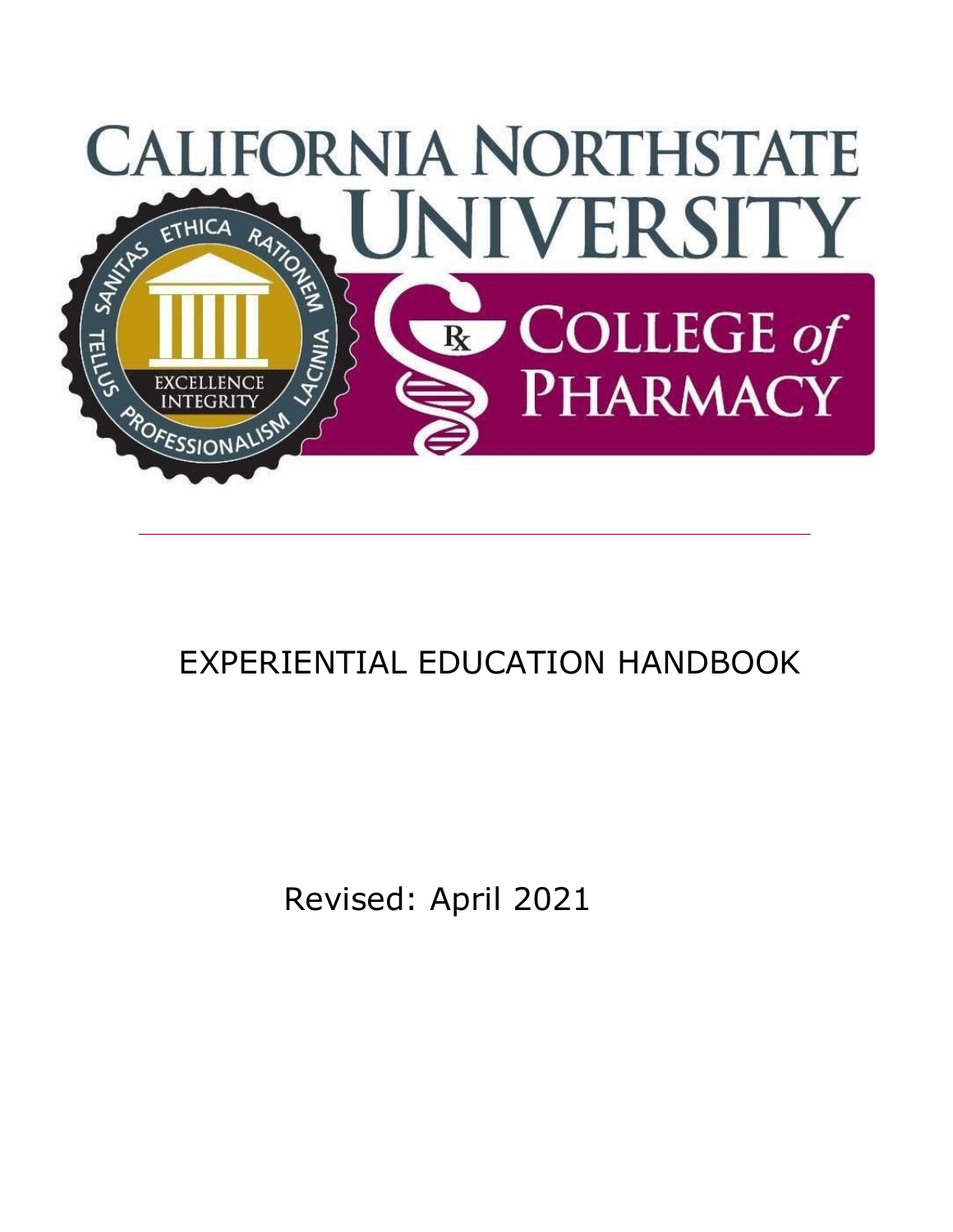# Contents

| MISSION OF CALIFORNIA NORTHSTATE UNIVERSITY COLLEGE OF PHARMACY (CNUCOP) 6 |  |
|----------------------------------------------------------------------------|--|
|                                                                            |  |
|                                                                            |  |
|                                                                            |  |
|                                                                            |  |
|                                                                            |  |
| BUREAU FOR PRIVATE POSTSECONDARY AND VOCATIONAL EDUCATION (BPPVE) 7        |  |
|                                                                            |  |
|                                                                            |  |
|                                                                            |  |
|                                                                            |  |
|                                                                            |  |
|                                                                            |  |
|                                                                            |  |
|                                                                            |  |
|                                                                            |  |
|                                                                            |  |
|                                                                            |  |
|                                                                            |  |
|                                                                            |  |
|                                                                            |  |
|                                                                            |  |
|                                                                            |  |
|                                                                            |  |
|                                                                            |  |
|                                                                            |  |
|                                                                            |  |
|                                                                            |  |
|                                                                            |  |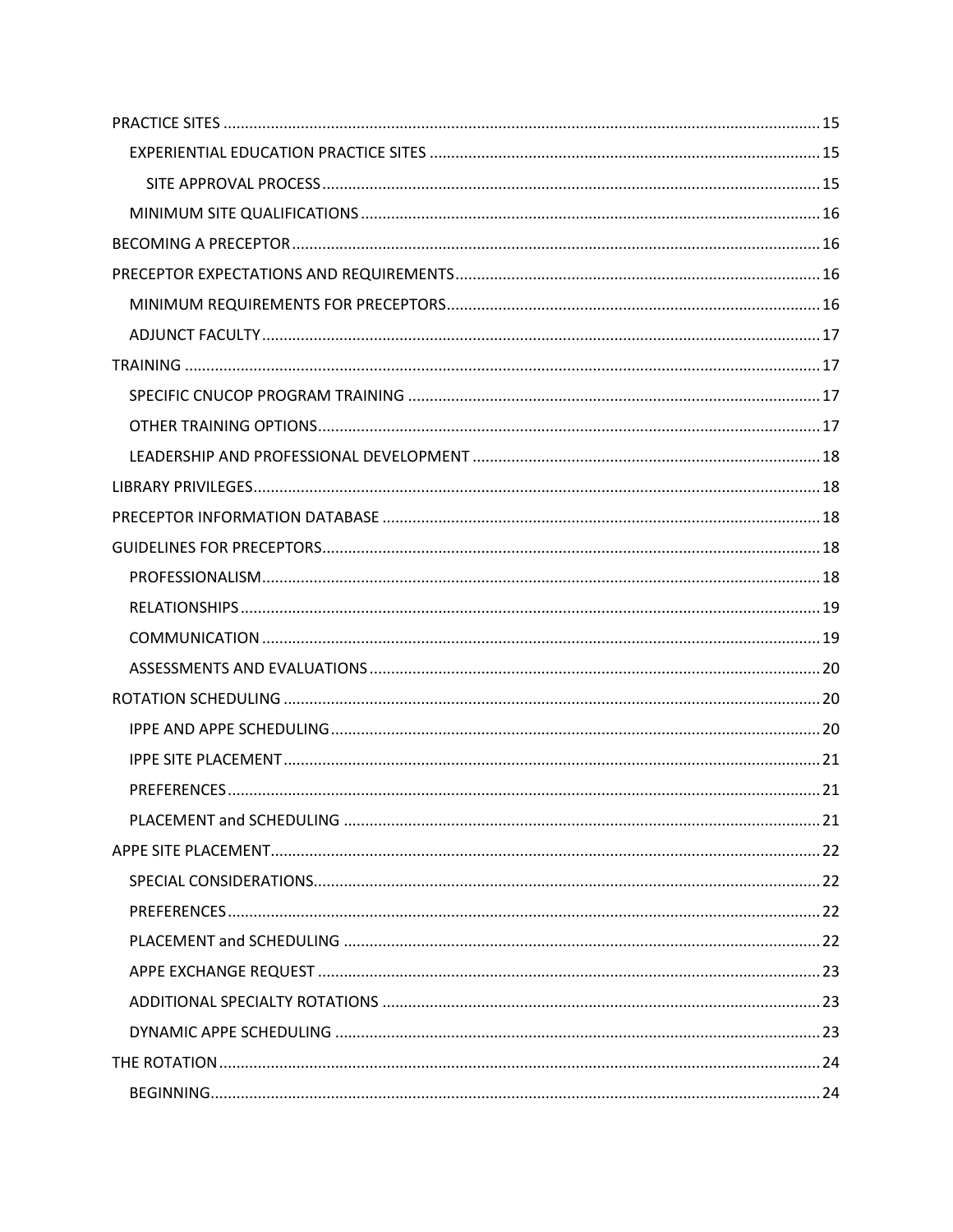| HONOR CODE OF CALIFORNIA NORTHSTAT E UNIVERSITY COLLEGE OF PHARMACY34 |  |
|-----------------------------------------------------------------------|--|
|                                                                       |  |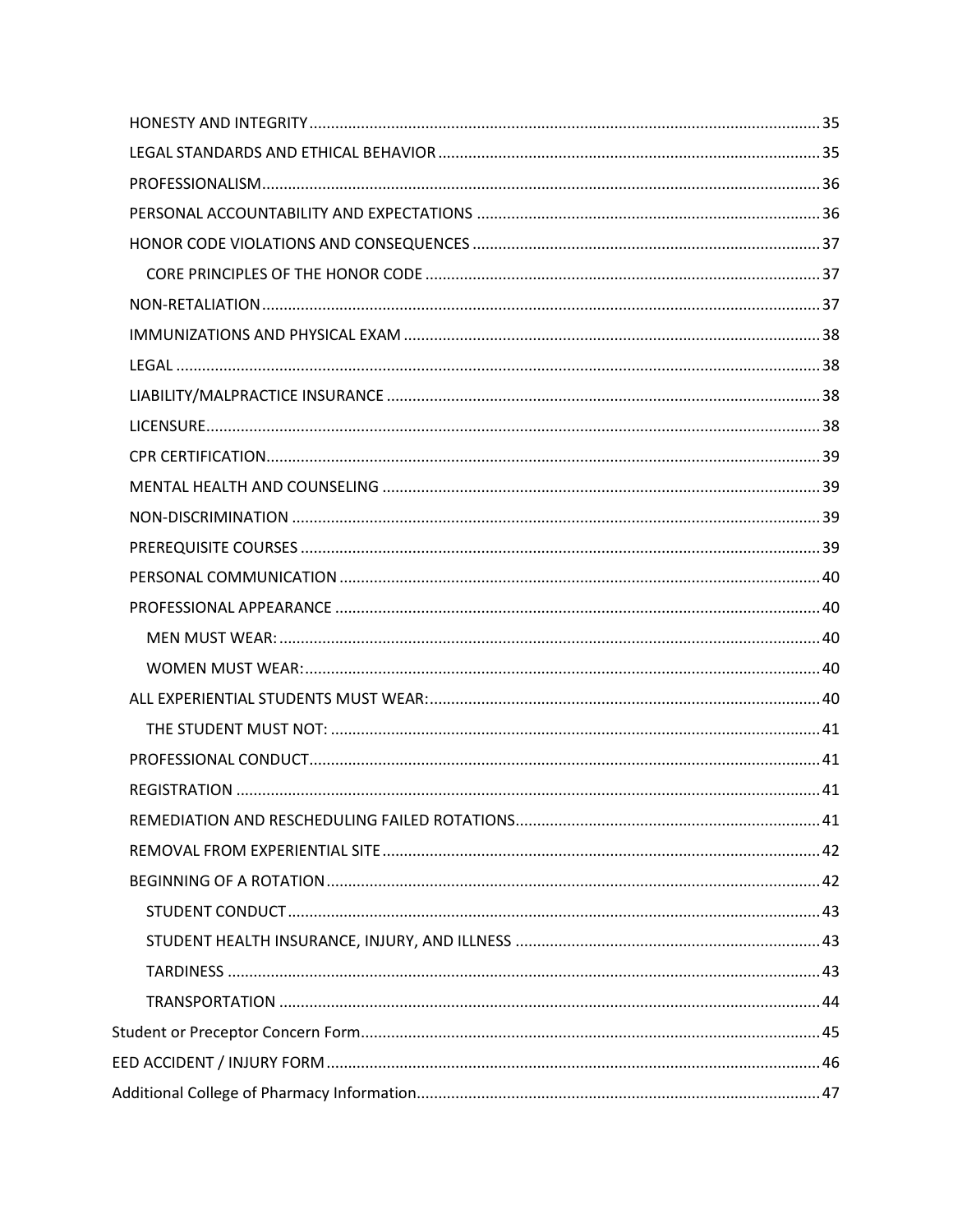## <span id="page-5-0"></span>FOREWORD

Welcome to the California Northstate University College of Pharmacy's (CNUCOP) Experiential Education Department (EED). The primary objective of this handbook is to describe the overall EED structure and process. The secondary objective is to describe the roles and expectations of students, preceptors, faculty, and staff.

The Experiential Education handbook describes the individual courses, outcomes, expectations, and activities. As with all emerging academic programs, the EED undergoes continuous quality improvement.

# <span id="page-5-1"></span>MISSION, VISION, GOALS, AND VALUES

#### <span id="page-5-2"></span>MISSION OF CALIFORNIA NORTHSTATE UNIVERSITY COLLEGE OF PHARMACY (CNUCOP)

To Advance the Science and Art of Pharmacy

#### <span id="page-5-3"></span>VISION OF CNUCOP

To innovate active learning strategies in educating students and practitioners, advance the practice of pharmacy, and improve the health of Californians, and beyond.

#### <span id="page-5-4"></span>MISSION OF EXPERIENTIAL EDUCATION

Shaping future Pharmacist Practitioners to advance the art and science of pharmacy practice.

#### <span id="page-5-5"></span>VISION OF EXPERIENTIAL EDUCATION

Shaping future Pharmacist Practitioners to advance the art and science of pharmacy practice.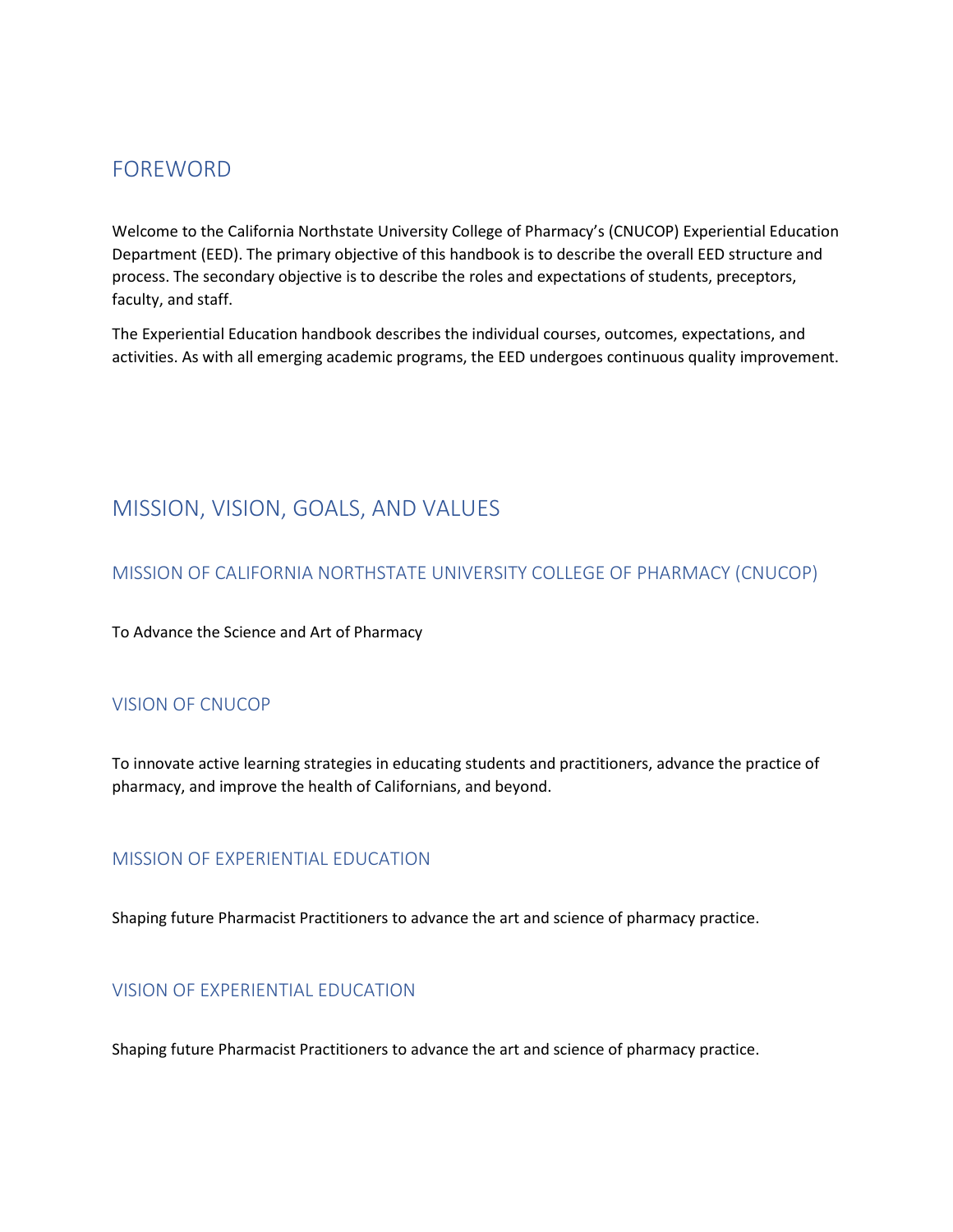# <span id="page-6-0"></span>ACCREDITING BODIES

#### <span id="page-6-1"></span>ACCREDITATION C OUNCIL FOR PHARMACY EDUCATION (ACPE)

"California Northstate University's Doctor of Pharmacy program is accredited by the Accreditation Council for Pharmacy Education." www.acpe-accredit.org

#### <span id="page-6-2"></span>BUREAU FOR PRIVATE POSTSECONDARY AND VOCATIONAL EDUCATION (BPPVE)

Approval to operate as a degree-granting college of pharmacy in California was obtained from the Bureau for Private and Postsecondary and Vocational Education (BPPVE) on April 15, 2007. Approval or approval to operate means that the Bureau has determined that an institution meets minimum standards established by the Bureau for integrity, financial stability, and educational quality, including the offering of bona fide instruction by qualified faculty and the appropriate assessment of students' achievement prior to, during, and at the end of its program.

The BPPVE for Private Postsecondary and Vocational Education (Bureau) is a state regulatory agency within the California Department of Consumer Affairs (DCA), established in January 1998. The Bureau is responsible for approving and regulating private postsecondary and vocational institutes of education in California. The Bureau was established to foster and improve the educational programs and services of these institutions while protecting the citizens of the state from fraudulent or substandard operations (California Education Code §94705). In addition, the Bureau mediates complaints between students and institutions and investigates schools, as necessary.

#### <span id="page-6-3"></span>WESTERN ASSOCIATION OF SCHOOLS AND COLLEGES (WASC)

California Northstate University is accredited by the Accrediting Commission for Senior Colleges and Universities of the Western Association of Schools and Colleges (WASC).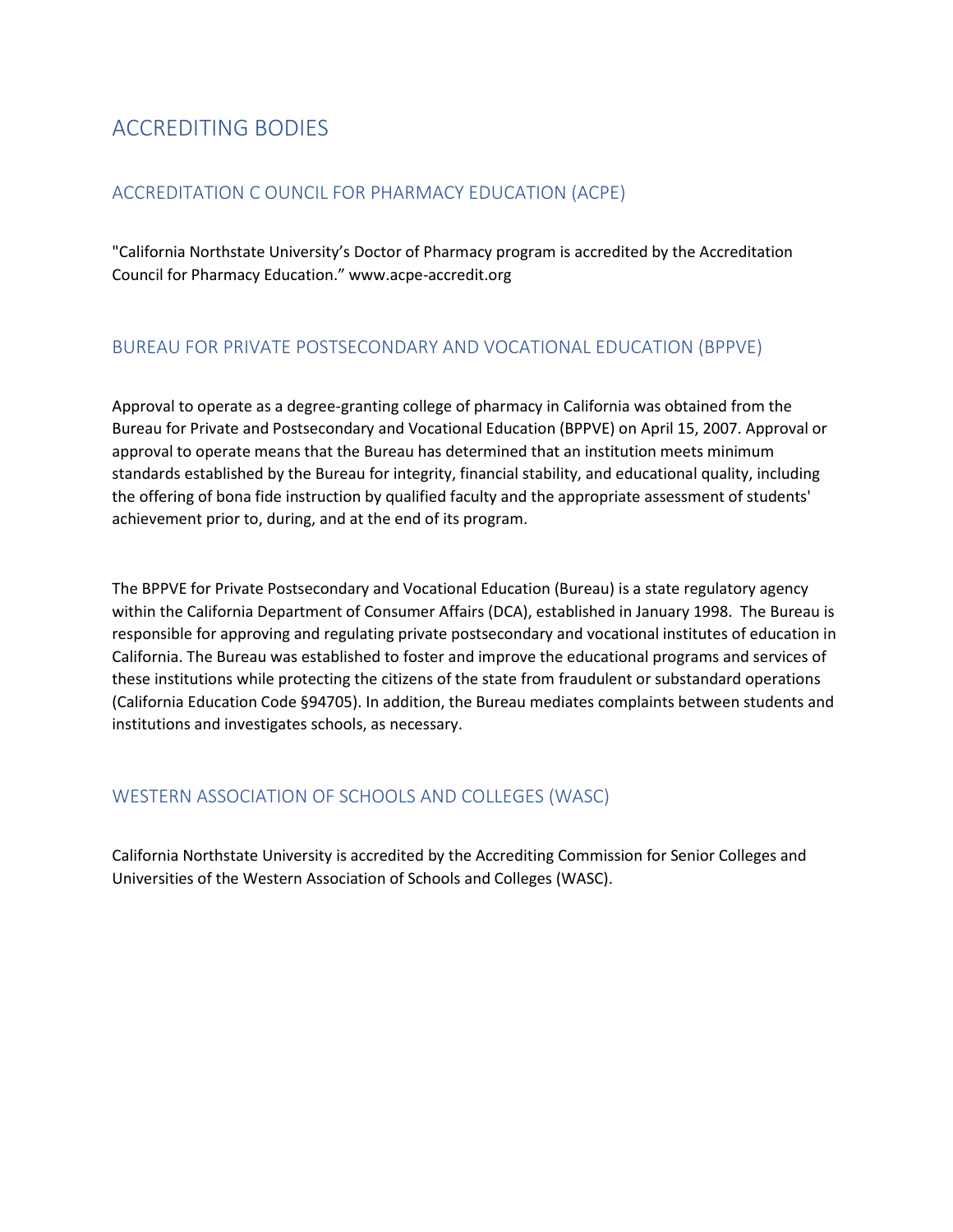# <span id="page-7-0"></span>DOCTOR OF PHARMACY DEGREE REQUIREMENTS

### <span id="page-7-1"></span>EDUCATIONAL PHILOSOPHY

The California Northstate University College of Pharmacy curriculum is designed to guide the student to become an active, self-directed, lifelong learner. The four-year curriculum has been carefully structured to facilitate and optimize student learning in a progressive and integrated manner both in didactic and experiential courses.

#### <span id="page-7-2"></span>ACTIVE LEARNING

The faculty has adopted active learning methodologies throughout the didactic curriculum. Active learning is a well- defined educational strategy that California Northstate University College of Pharmacy will use throughout the first three years of the curriculum. ACTIVE LEARNING promotes judgment, mastery of content, communication, teamwork skills, problem-solving, and critical thinking. It also emphasizes the importance of individual accountability, group collaboration, and the application of basic concepts to work through team assignments. The role of the instructor is to clearly articulate the learning objectives, create challenging problems for students to solve and probe their reasoning in reaching conclusions.

#### <span id="page-7-3"></span>DOCTOR OF PHARMACY CURRICULUM

Refer to the CNSU website under the PharmD Program and Curriculum section

<https://pharmacy.cnsu.edu/>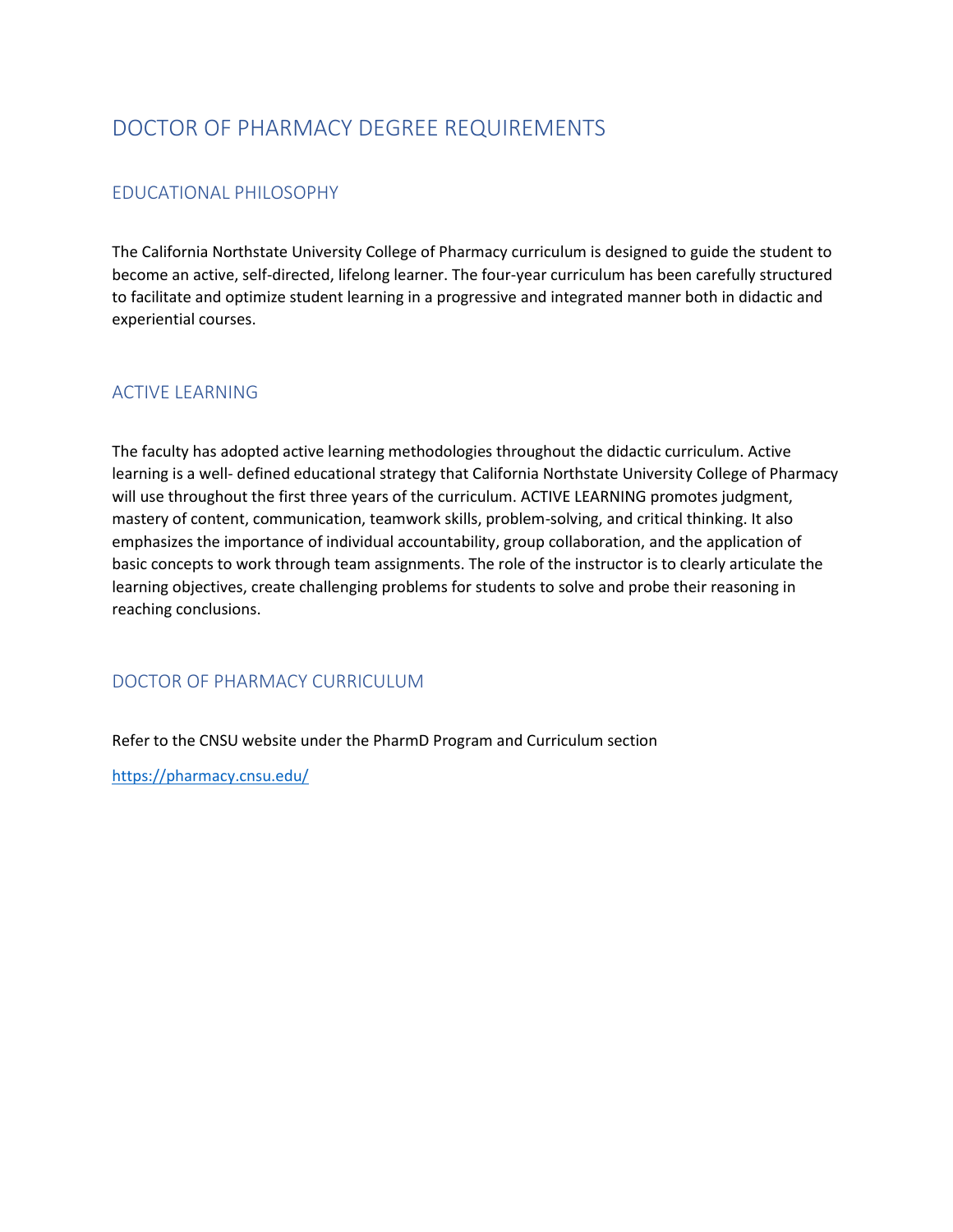#### <span id="page-8-0"></span>OUTCOMES

#### <span id="page-8-1"></span>PROGRAM LEARNING OUTCOMES

#### *Program Learning Outcomes*

PLO 1: Foundational Knowledge. Demonstrates the knowledge, skills, abilities, behaviors, and attitudes necessary to apply the foundational sciences to the provision of patient-centered care.

PLO 2: Essentials for Practice and Care. Demonstrates the knowledge, skills, abilities, behaviors, and

attitudes necessary to provide patient-centered care, manage medication use systems, promote health and wellness, and describe the influence of population-based care on patient-centered care.

PLO 3: Approach to Practice and Care. Demonstrates the knowledge, skills, abilities, behaviors, and attitudes necessary to solve problems; educate, advocate, and collaborate, working with a broad range of people; recognize social determinants of health, and effectively communicate verbally and nonverbally.

PLO 4: Personal and Professional Development. Uses the knowledge, skills, abilities, behaviors, and attitudes necessary to demonstrate self-awareness, leadership, innovation, entrepreneurship, and professionalism.

PLO 5: Interprofessional Competence. Uses the knowledge, skills, abilities, behaviors, and attitudes necessary to demonstrate appropriate values and ethics, roles and responsibilities, communication, and teamwork for collaborative practice.

## <span id="page-8-2"></span>PHARMACY PRACTICE EXPERIENCES OVERVIEW – IPPE/APPE

The purpose of the experiential education component of the curriculum is to provide the pharmacy student with practical experience in various aspects of the profession of pharmacy. The student gains experience in problem solving and providing patient care services while applying the basic and pharmaceutical sciences learned in the classroom and practice laboratories. A pharmacist preceptor will direct most practice experiences. Each experience will provide the student an opportunity to incorporate learned didactic information into the development of the skills necessary to be a competent pharmacy practitioner.

The EED is divided into two parts: Introductory Pharmacy Practice Experience (IPPE) and Advanced Pharmacy Practice Experience (APPE). Students participate in IPPE rotations to gain actual practice experiences in community, institutional and specialty practice settings starting in the summer after their P1 year. Throughout IPPEs, the students practice and strengthen their patient care and communication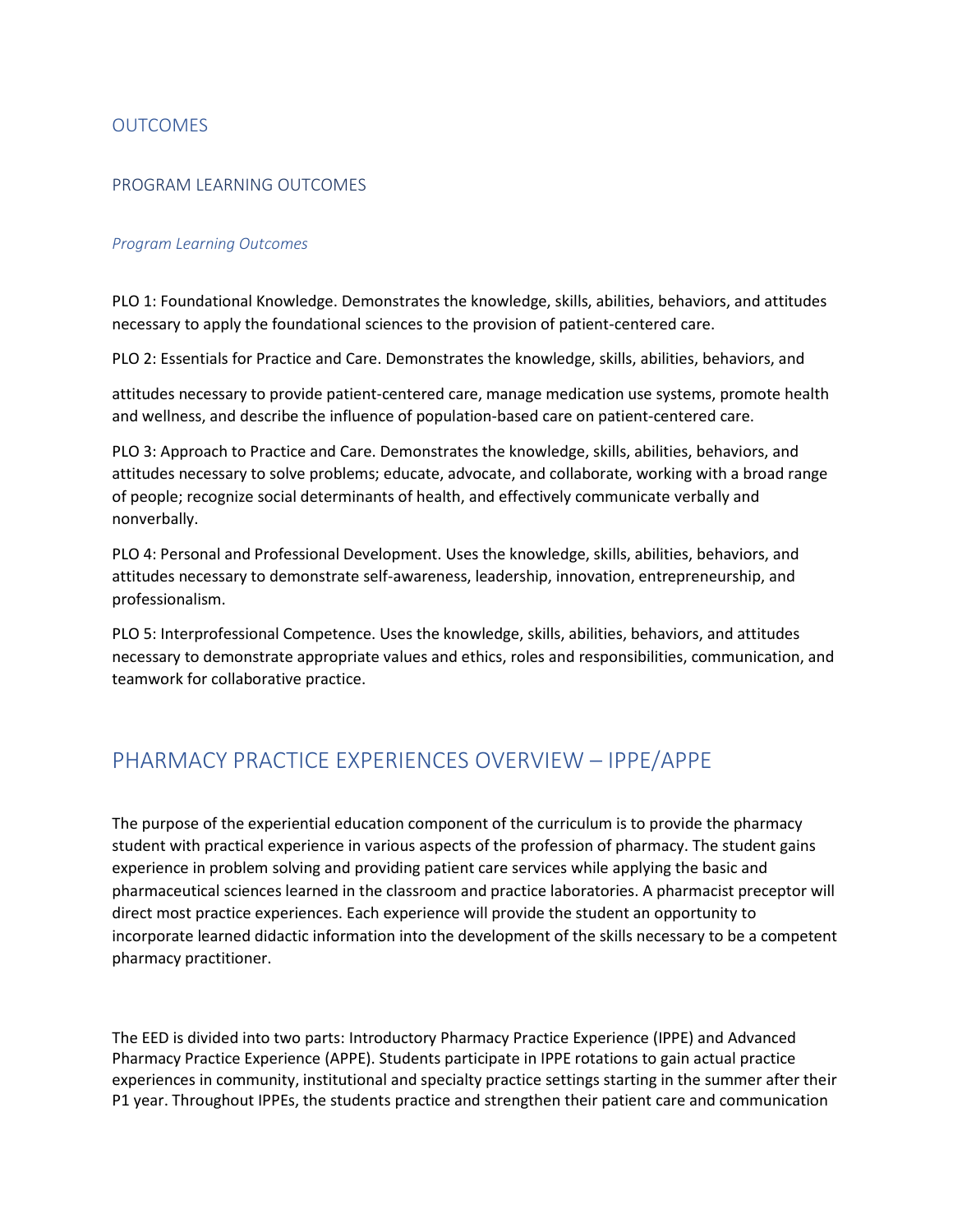skills through a wide array of pharmacy practice experiences. The IPPEs compliment the didactic curriculum and involve a variety of experiences not limited to interviewing and counseling patients, performing patient assessments, immunizations, medication reconciliation, counseling on OTC products, and performing pharmacy practice operations in multiple settings.

APPE rotations follow IPPE rotations and are delivered over the entirety of the P4 year. APPEs are designed to develop the attitudes, knowledge, and behaviors necessary to perform patient-centered care and other activities competently and collaboratively, in a variety of interprofessional, team-based health care settings.

The experiential curriculum includes core and specialty rotations in both the IPPEs and APPEs. Each specialty rotation is designed to give the student the opportunity to explore career opportunities and seek training in some of pharmacy's non-traditional roles.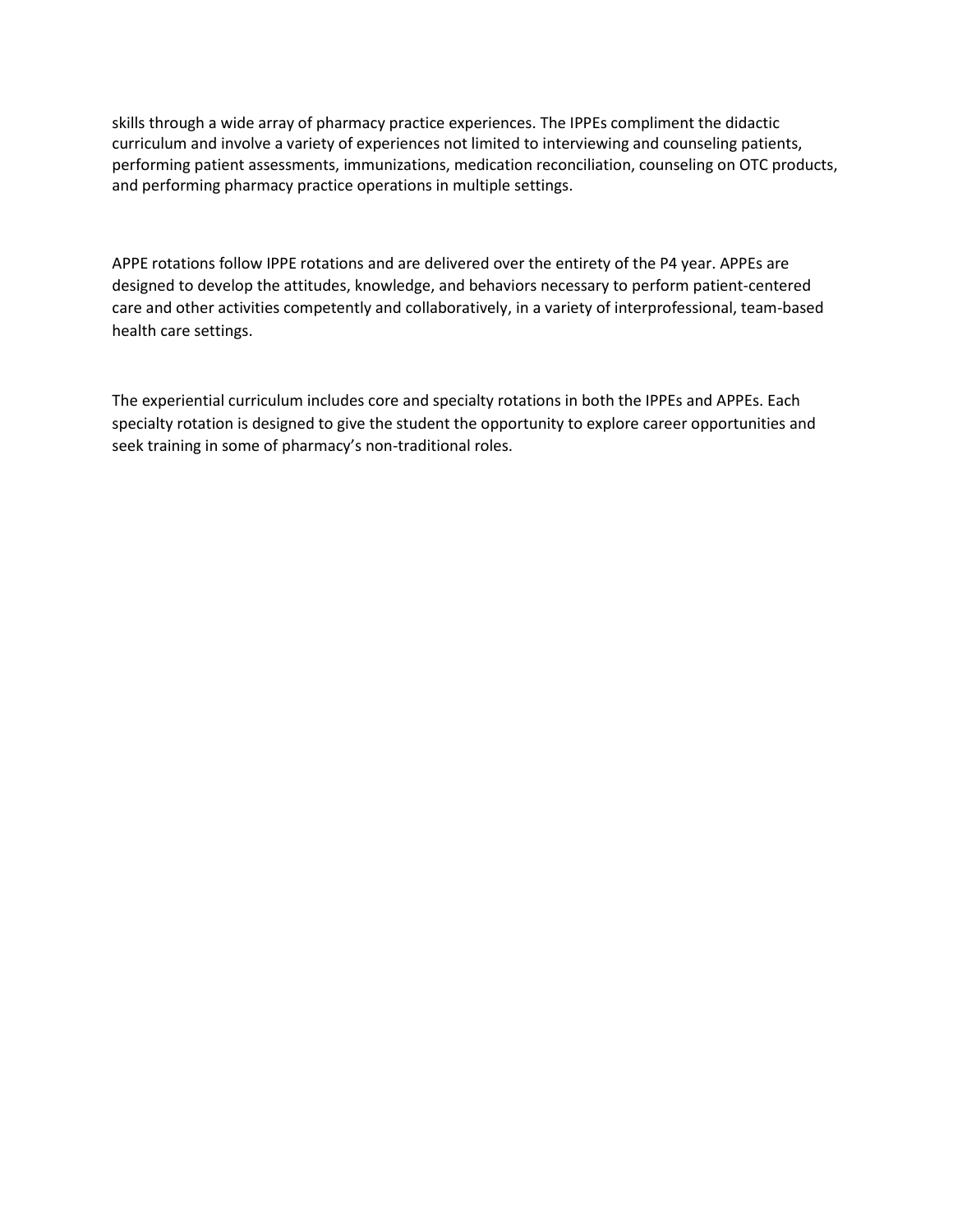## <span id="page-10-0"></span>CONTACT INFORMTION AND COMMUNICATIONS

The EED and the students at CNUCOP use email as the primary method of communication. Successful preceptors and students must review and respond to email communication in a timely manner. Our EED office can be reached at:

#### JEFFREY NEHIRA BS, PHARMD, FCSHP

Chair of Experiential Education Department/Clinical and Administrative Sciences Jeffrey.nehira@cnsu.edu (916) 686-7951

#### JASON BANDY PHARMD, FCSHP, FCPHA

Vice Chair of Experiential Education jason.bandy@cnsu.edu (916) 686-7379

#### TONY EID BS, PHARMD, REHS, BCACP, APH, CHC, AACC

Director of Advanced Pharmacy Practice Experiences (APPE) Tony.eid@cnsu.edu (916) 686-8029

#### JENNIFER COURTNEY BS, PHARMD

Director of Introductory Pharmacy Practice Experiences (IPPE) jennifer.courtney@cnsu.edu (916) 686-8763

#### KRISTINE KIM-THOMAS PHARMD

Experiential Education Regional Coordinator – Southern California kristine.kim@cnsu.edu

#### So (Christina) An, PHARMD

Experiential Education Regional Coordinator – Southern California So.An@cnsu.edu

#### Diana Santoyo B.A., B.S. Coordinator of Experiential Education diana.santoyo@cnsu.edu (916) 686-8076

#### Kimberly Vongnalith B.A.

Coordinator of Experiential Education kimberly.vongnalith@cnsu.edu (916) 686-8677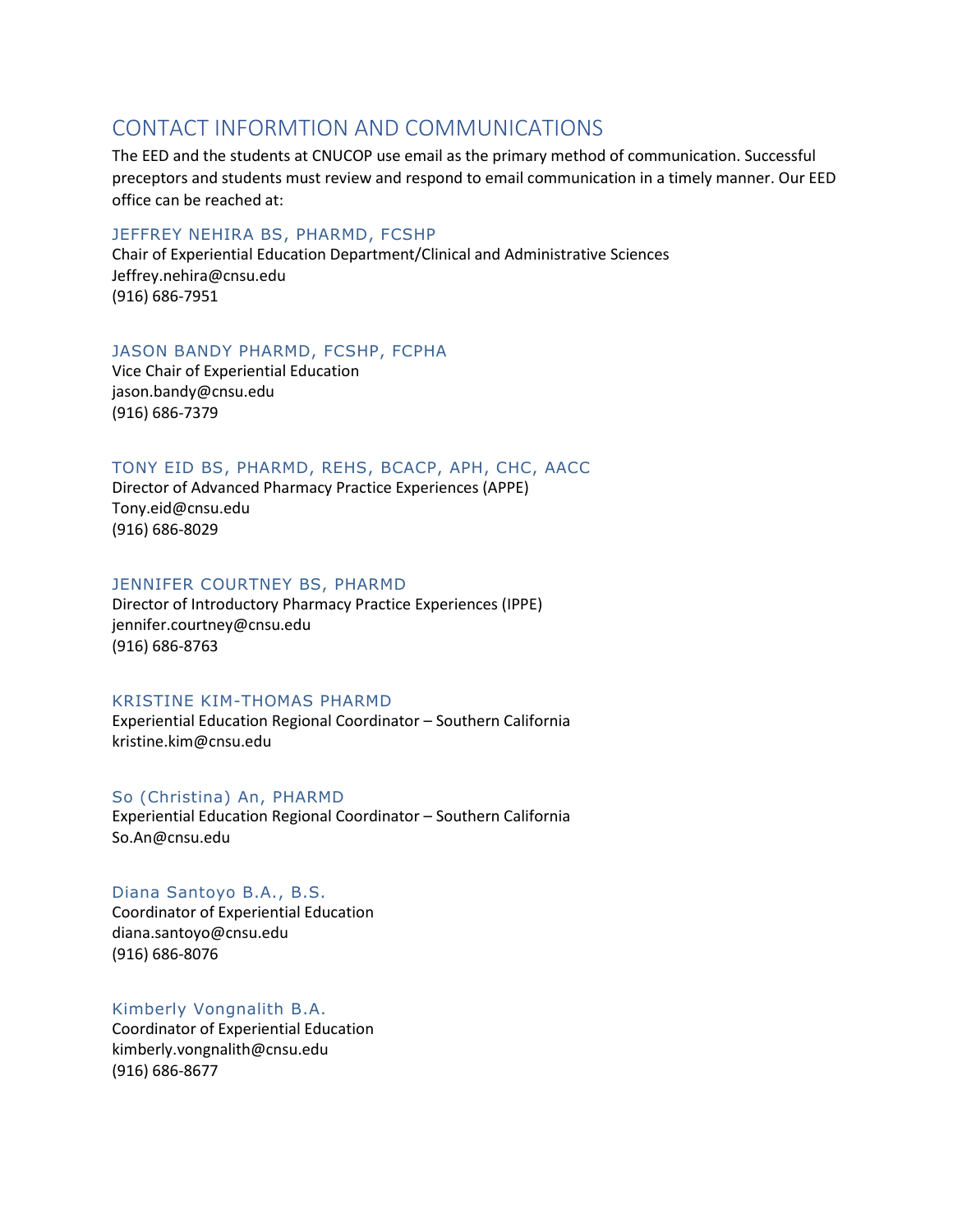# <span id="page-11-1"></span><span id="page-11-0"></span>EXPERIENTIAL EDUCATION REGIONS REGIONS

California Northstate University College of Pharmacy's EED continues to develop geographic regions. Currently, the designated regions are Greater Sacramento / Central Valley, Bay Area, Los Angeles, and Palm Springs. Other locations outside of these regions are available.

# <span id="page-11-3"></span><span id="page-11-2"></span>EXPERIENTIAL PROJECTS AND ASSESSMENTS CORE PROJECTS

APPE rotations require each student to develop at least one independent core project. The core project requirements vary with each APPE rotation.

The core project should be beneficial to the preceptor or site and should be agreed upon between the preceptor and the student. The student should have prior approval by the preceptor, this should be discussed with the preceptor by the end of your second week. If the preceptor or student needs assistance, the respective Director of Experiential Education for APPE rotations should be contacted for advice. Grading will be performed by the preceptor during the Final Student Assessment. Unless specifically requested from the preceptor, students are not permitted to repeat the same project during their fourth year.

#### <span id="page-11-4"></span>SEMINAR COURSE

This is the first of a required, two-semester sequential course for pharmacy students during their advanced pharmacy practice experiences. This course is designed to: 1) prepare students for practice in the profession of pharmacy, 2) build upon didactic knowledge gained previously in the Doctor of Pharmacy program, and 3) help students become life-long learners through self-assessment and reflection on learning. Course activities may include but are not limited to board exam preparation, quizzes, case presentations, disease state and/or drug information presentations/discussions, journal club presentations, self-reflection assignments, and/or guest lectures by pharmacists and other healthcare practitioners in addition to other region-specific activities.

Students enrolled in Seminar courses will be given an exam to assess their knowledge of pharmacotherapy, jurisprudence, pharmacy calculations and Drug Literature Review. Students must pass every exam with at least 69.95%. Failure to do so will require examination retake.

Please see course syllabi for further information.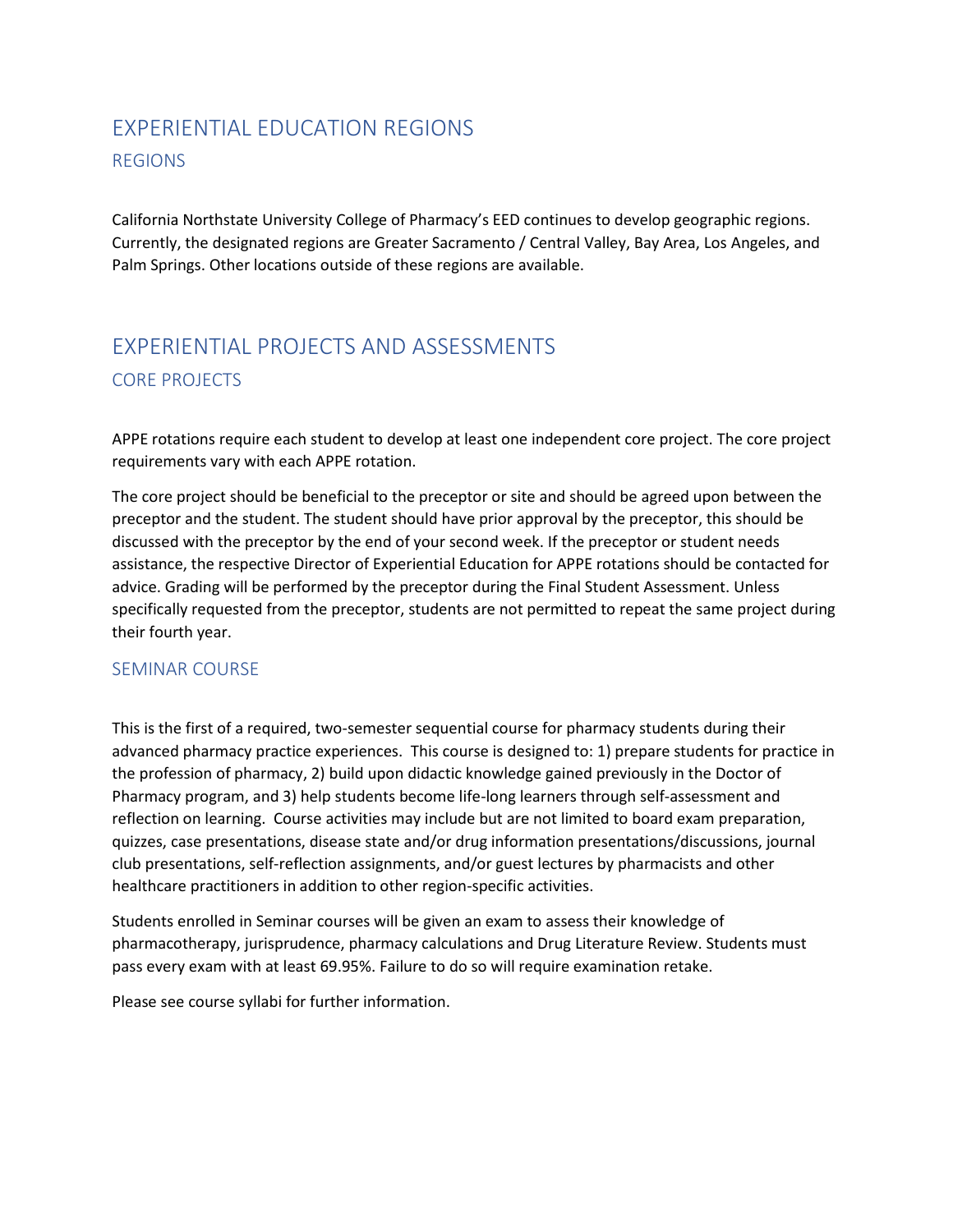# <span id="page-12-0"></span>CALENDAR FOR THE EXPERIENTIAL EDUCATION

| <b>Semester</b> | <b>Class</b>                  | <b>Experiential Education</b>                            | <b>Hours</b> |
|-----------------|-------------------------------|----------------------------------------------------------|--------------|
|                 | <b>IPP 607</b>                | Introduction to Pharmacy Practice and<br>Professionalism | 60           |
| 3               | <b>IPP 707</b>                | <b>IPPE Community</b>                                    | 150          |
| 5               | <b>IPP 807</b>                | <b>IPPE Institution</b>                                  | 75           |
| 6               | IPP 808 or<br><b>IPP 808B</b> | <b>IPPE Specialty</b>                                    | 75           |
|                 | <b>APP 901</b>                | <b>APPE Community Practice</b>                           | 240          |
|                 | <b>APP 902</b>                | APPE Hospital/Health System                              |              |
| 7 & 8           | APP 903                       | <b>APPE General Medicine</b>                             | 240          |
|                 | <b>APP 904</b>                | <b>APPE Ambulatory Care</b>                              | 240          |
|                 | <b>APP 905</b>                | <b>APPE Specialty I</b>                                  | 240          |
|                 | <b>APP 906</b>                | <b>APPE Specialty II</b><br>240                          |              |

# <span id="page-12-1"></span>STUDENT CURRICULUM VITAE (CV) AND E-PORTFOLIO

APPE students are highly encouraged to develop and maintain an electronic portfolio that contains the curriculum vitae (CV) as well as completed projects that exemplify the best of their work, beginning the second semester of the first year. This CV contains pertinent work experience, professional interests, leadership achievements, professional clubs, organizational involvement as well as significant achievements (including major class projects, presentations, posters, publications, IPPE and APPE rotations).

The student should update the CV and portfolio on a regular basis with new achievements and insights. The student should share this CV and portfolio with their current and upcoming preceptors, faculty advisors and the EED to enable the development of the most meaningful rotation possible. The CV and portfolio are designed to follow the student into their professional career.

# <span id="page-12-2"></span>IPPE AND APPE OVERVIEW

#### <span id="page-12-3"></span>INTRODUCTORY PHARMACY PRACTICE EXPERIENCES (IPPE)

The Introductory Pharmacy Practice Experiences include community, institutional, and a variety of specialty pharmacy practice settings. The sum of hours of all IPPE rotations will consist of no less than 300 total onsite hours.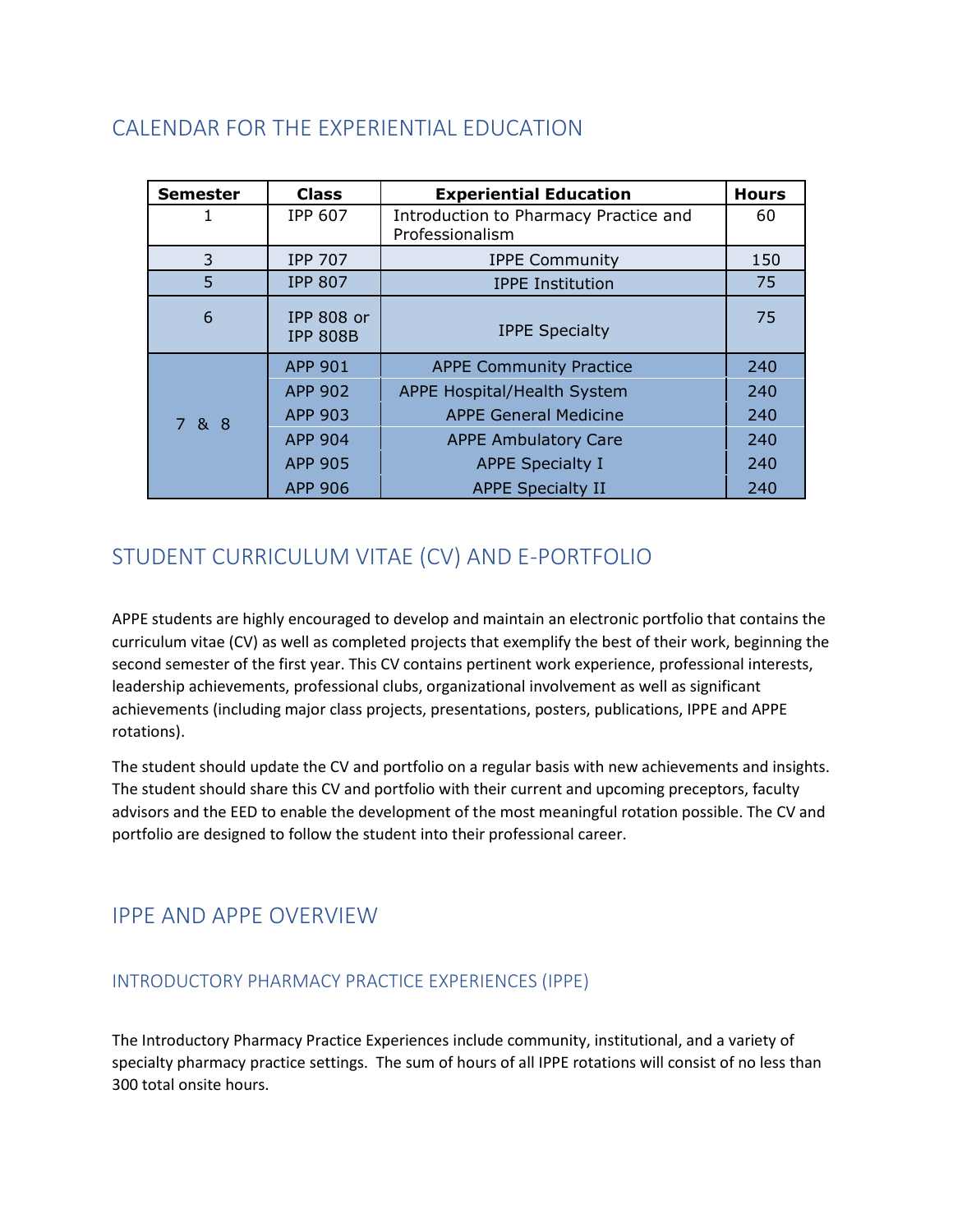Students are required to successfully complete Introduction to Pharmacy Practice and Professionalism to participate in the first IPPE, IPP 707 Community. The institutional and specialty IPPEs are interchangeable by order, but both must be successfully completed to advance to APPEs.

Preceptors determine the schedule that works best for them and the student. Preceptors may also request the assistance of the EED staff to establish a schedule which recognizes the students' didactic courses.

Students should not request any changes to the preceptor's schedule for any purpose outside of an excused absence (see Excused Absence Policy). Failure to comply with the preceptor's schedule will result in a withdrawal from the course (see Attendance section below for additional information).

#### <span id="page-13-0"></span>IPP 607

IPP 607, Introduction to Pharmacy Practice and Professionalism is taught in the fall semester of P1 year. This didactic class prepares students for their IPPEs. It covers introductory and contemporary pharmacy issues, practice history, pharmacy organizations and medical terminology, and certificate programs as required by experiential practice experiences. Additionally, students will be introduced to pharmacy law and professionalism issues, and they will be provided with an opportunity to develop introductory knowledge of the top 100 dispensed prescription medications.

#### <span id="page-13-1"></span>ADVANCED PHARMACY PRACTICE EXPERIENCES (APPE)

In the summer immediately following the completion of the third academic year, students begin their Advanced Pharmacy Practice Experiences (APPE). APPE rotations are offered in community pharmacies, hospitals, outpatient facilities, clinics, and a variety of other practice settings.

Students are required to successfully complete all P1, P2, P3 didactic courses, and IPPE rotations before advancing to APPE rotations. Please refer to the progression policy in the Student Handbook.

Throughout APPE rotations, students apply formal classroom training to pharmacy practice as clinical skills are developed to function effectively in a variety of pharmacy and patient care settings. The student is under the direct supervision of preceptors.

The APPE is comprised of at least six experiential rotations and allows the student to be directly involved in pharmacy operations as well as in direct patient care in specific clinical areas (e.g., internal medicine, oncology, cardiology, pediatrics, etc.). Some of these rotations may not have direct patient care (e.g., drug information, the pharmaceutical industry, research, education, etc.) but incorporate interactions with other health care professionals. Each student must successfully complete Community Practice, Hospital/Health System, General Medicine, Ambulatory Care, and two Specialty rotations.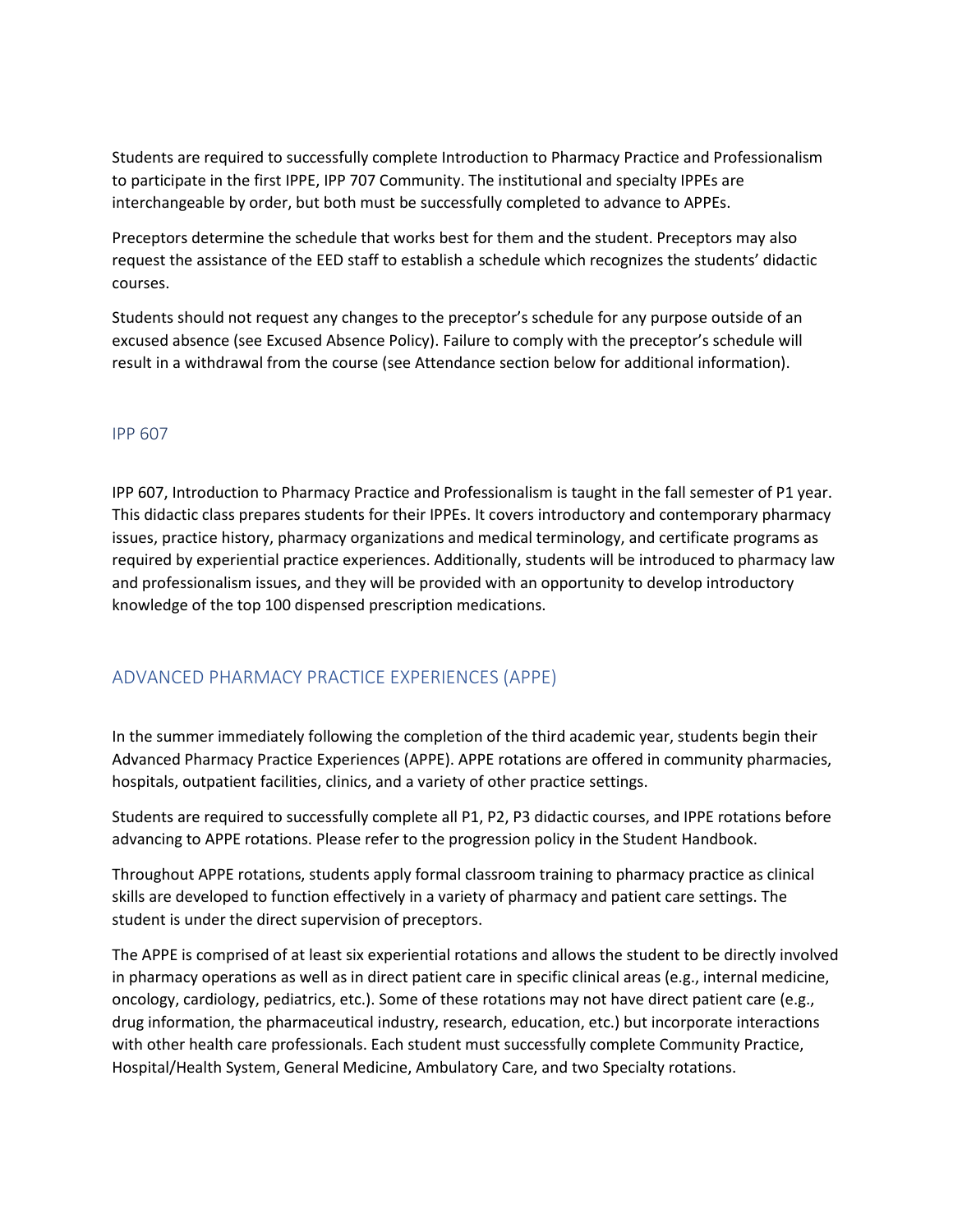#### <span id="page-14-0"></span>TIME EXPECTATIONS

Each APPE consists of no less than 240 hours (40+ hours/week) over six weeks. Each student must complete a full six-week block as defined by the preceptor. The student must be flexible with their schedules to accommodate a variety of learning activities. Learning activities include projects, interprofessional collaboration, community service and special events that may occur during business hours, nights, and weekends. Core Projects and outside studies will add significantly to the expected time demands.

#### <span id="page-14-1"></span>APPE ROTATION CALENDAR

See CORE ELMS for Preceptor & Student Schedule

# <span id="page-14-2"></span>PRACTICE SITES

#### <span id="page-14-3"></span>EXPERIENTIAL EDUCATION PRACTICE SITES

The site in which the preceptor practices must meet minimum standards to allow for appropriate educational experiences for the student. The site must offer an opportunity for the student to obtain practice and work toward excellence in Pharmacy Practice and allow for the advancement of knowledge in the profession.

#### <span id="page-14-4"></span>SITE APPROVAL PROCESS

Students are **NOT** allowed to contact sites directly to solicit IPPE or APPE rotations. If a student would like to know if a site is available, they can review the site listings on CORE ELMS. If the site in question is not on the site list, they can send a message to the EED with the sites name and preceptor contact information. The site will be reviewed by the EED. EED then makes the decision as to whether the site meets the minimum standards for approval as an IPPE/APPE site.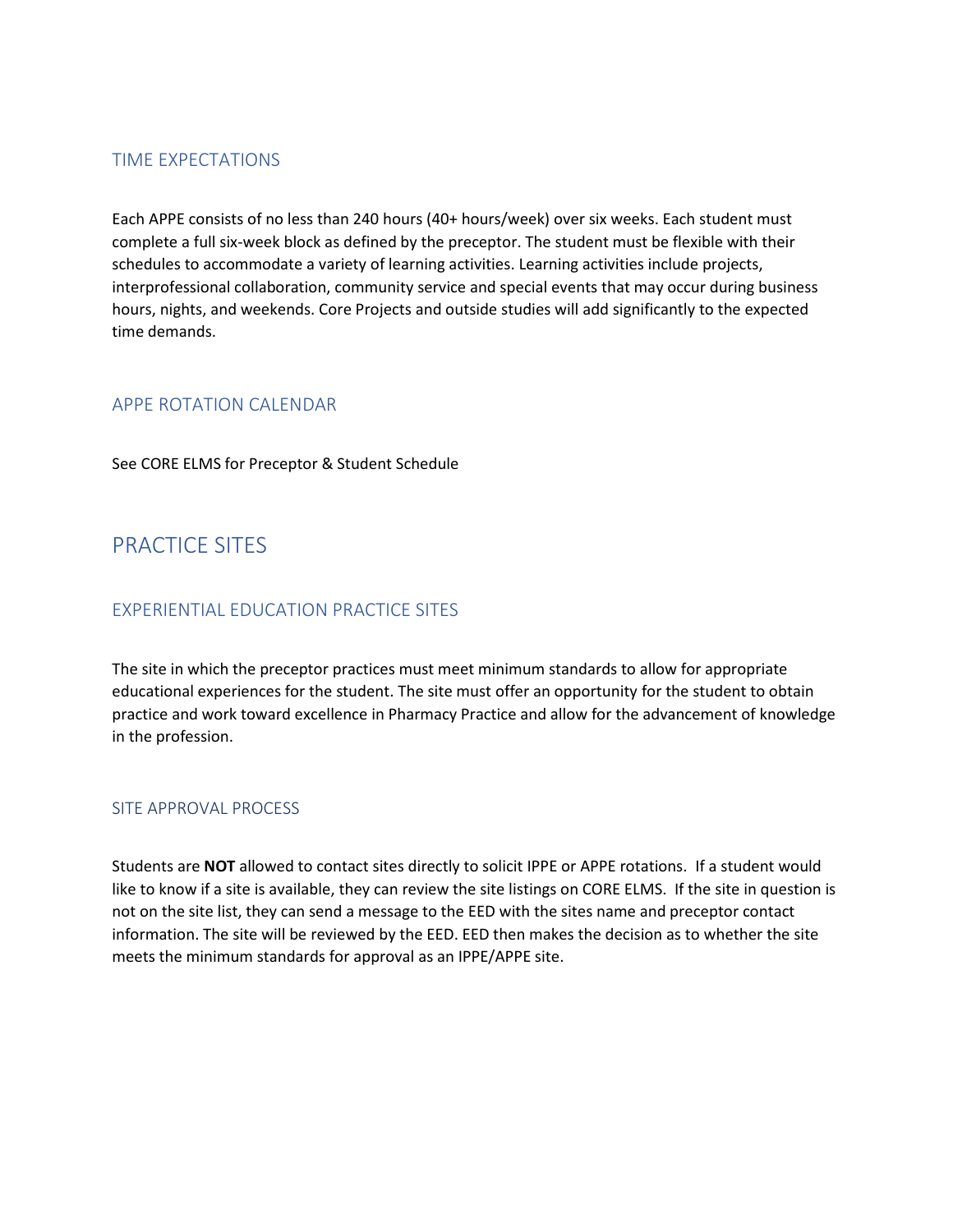#### <span id="page-15-0"></span>MINIMUM SITE QUALIFICATIONS

All sites must meet the following qualifications:

- Meet all standards set by governmental agencies and applicable accrediting bodies
- Maintain adequate staffing to allow the student a meaningful educational experience
- Be free of any unresolved violations of state and/or federal laws
- Reflect a professional image
- All staff at the site must maintain an outstanding ethical and legal compliance record
- Be suitable to provide a rich learning environment including a well-rounded scope of services

and volume of activities to allow the student to accomplish the required learning objectives for the courses offered

• Sufficient reference materials should be available for the provision of information to patients, pharmacists, and other health professionals

# <span id="page-15-1"></span>BECOMING A PRECEPTOR

A preceptor is an individual who the student reports to for a specific experiential education course. Preceptors must be qualified to provide services. The purpose of qualifying preceptors for involvement in the Experiential Education Department is to ensure quality education and experience for the students. Each preceptor must submit a Site Qualification and Profile Form (unless previously provided by another preceptor or administrator at that specific site), a Preceptor Information Form and a Preceptor Availability Form for IPPE and/or APPE (see Appendices I-IV). Upon initial assessment, the EED will review the preceptor's license/credentials and the license of their practice site, if applicable, to ensure validity and good standing. Once approved, a new preceptor will be entered into the CORE ELMS database and sent log-in credentials for accessing student evaluations, projects, and time logs.

# <span id="page-15-3"></span><span id="page-15-2"></span>PRECEPTOR EXPECTATIONS AND REQUIREMENTS MINIMUM REQUIREMENTS FOR PRECEPTORS

Preceptors must actively practice in a field related to healthcare for the last 12 months or be currently enrolled in a recognized pharmacy residency program.

- Preceptors' licenses must be in good standing with a current recognized licensing body.
- Preceptors must commit to regular contact and supervision of the student.
- Preceptors are encouraged to attend CNUCOP provided training or other approved preceptor training.
- Preceptors must maintain ongoing communication with the student and EED.
- Preceptors must adhere to all guidelines of the Program.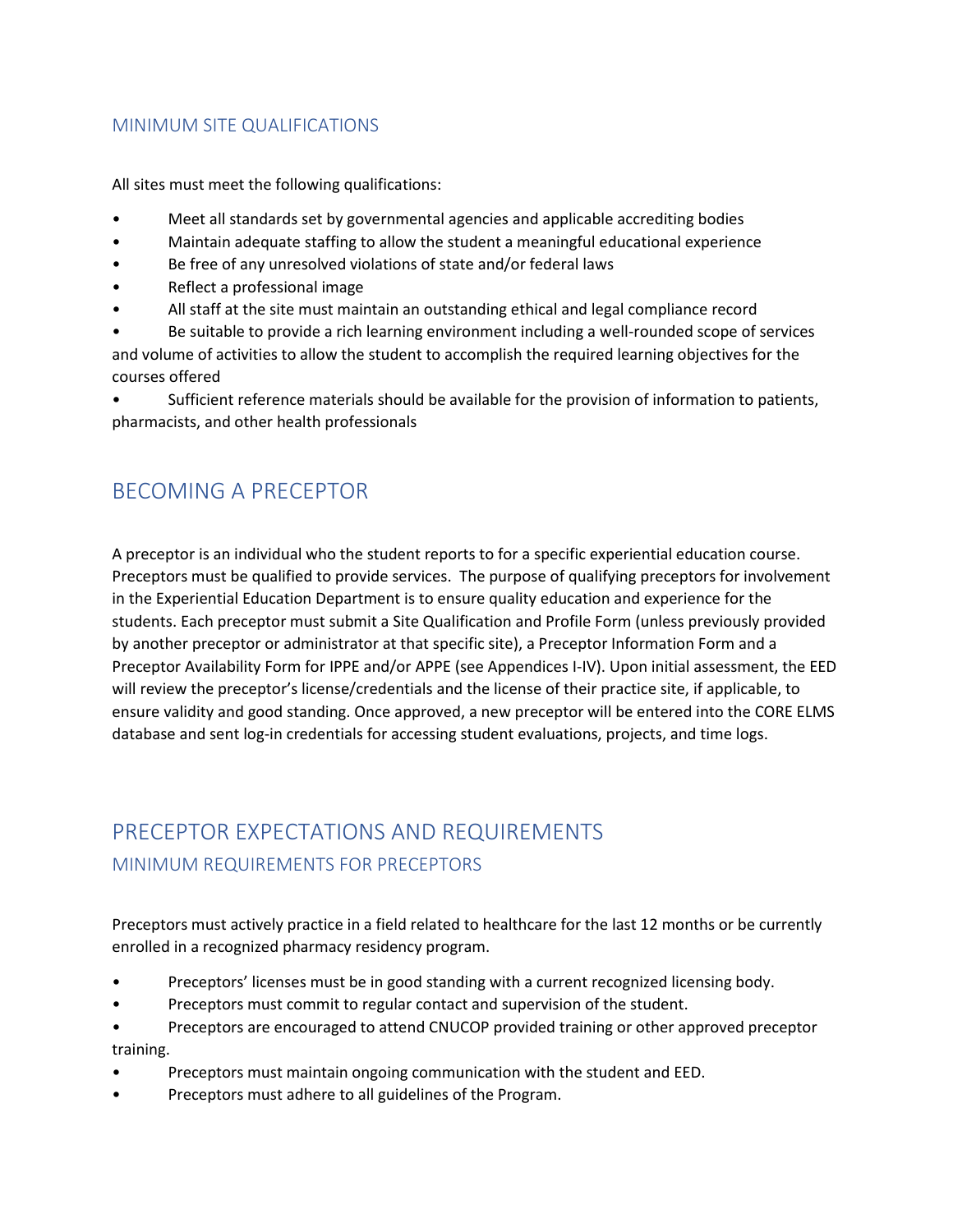#### <span id="page-16-0"></span>ADJUNCT FACULTY

Preceptors may be appointed as Adjunct Faculty by the Dean of CNUCOP, starting as Instructor, Assistant or Associate Adjunct Professor. Certificates are provided.

Students are assigned a Preceptor of Record for each specific rotation site (there may be multiple primary preceptors per site). All pharmacists at a given site who are willing to precept a student may become a preceptor if they meet the minimum requirements.

It is understood the preceptor's schedule may change and a surrogate preceptor may be necessary. In most cases, it is expected the preceptor will be present during the student's scheduled rotation. EED should be contacted if the preceptor cannot be present.

## <span id="page-16-1"></span>TRAINING

#### <span id="page-16-2"></span>SPECIFIC CNUCOP PROGRAM TRAINING

Preceptor training is offered on and off campus or virtually by CNUCOP. Training classes vary in topic based on the needs of the preceptors and the EED. The training includes an overview of the EED and basic skills and expectations of the preceptor. This class is offered in sufficient quantity to encourage new preceptor participation. Additionally, Preceptor and Pharmacist CE will be offered by expert speakers.

California Northstate University College of Pharmacy uses evaluations to assess the effectiveness and usefulness of each training course.

CNUCOP is a provider of continuing education under the Accreditation Counsel for Pharmacy Education (ACPE). CE units are provided where appropriate.

#### <span id="page-16-3"></span>OTHER TRAINING OPTIONS

ACPE accredited preceptor training are available. See the Preceptor Benefits Letter for additional resources and preceptor training opportunities. The EED at CNUCOP encourages our preceptors to participate in a variety of programs to assist in building a strong foundation of preceptor skills.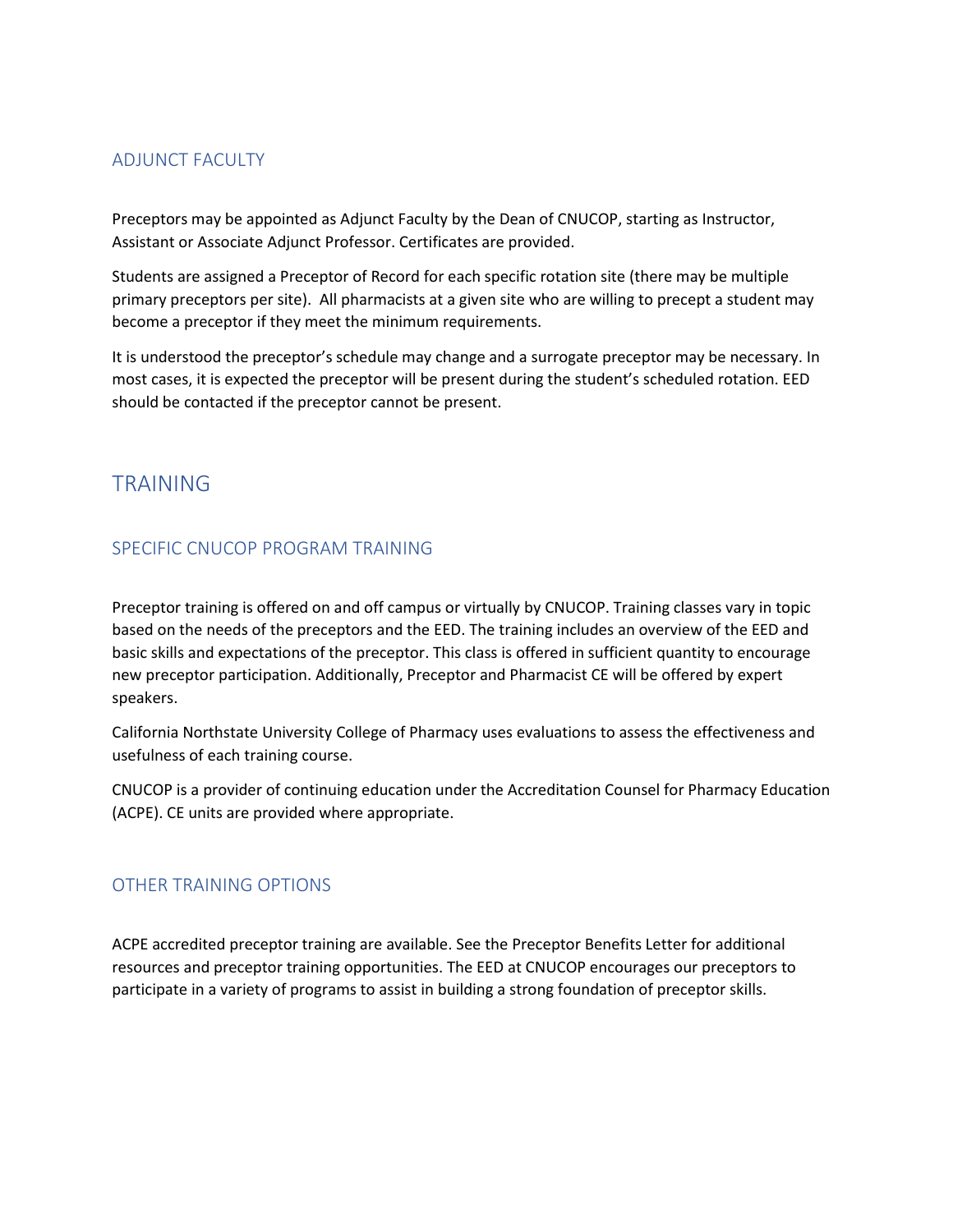#### <span id="page-17-0"></span>LEADERSHIP AND PROFESSIONAL DEVELOPMENT

Students are encouraged to engage in professional growth and lifelong learning through active participation in professional organizations, extracurricular training, and continuing education in the pursuit of new knowledge, attitudes, and skills related to enhancing professional practice.

Preceptors should provide learning experiences that stress the responsible provision of pharmaceutical care and the optimization of patient medication outcomes in a collaborative, interprofessional environment.

Preceptors should foster student outcomes consistent with experiential education objectives. Preceptors should be receptive to new ideas for the provision of patient care services.

## <span id="page-17-1"></span>LIBRARY PRIVILEGES

Preceptors gain access to the growing CNUCOP Health Science Library for their commitment to educating future pharmacists. Library admittance allows access to physical and online text references, journals, and databases. For a current list of resources, please contact EED. To access library resources, please refer to the CORE ELMS.

## <span id="page-17-2"></span>PRECEPTOR INFORMATION DATABASE

Information regarding the preceptor's place of employment, education, skill sets, background, and previous precepting experience is collected and entered into the College's database. This private database allows our EED to assess the qualifications of each potential preceptor. A limited amount of this information is released to the student to aid in listing preceptor preferences prior to the match process, and IPPE/APPE experiences that most closely meet their learning goals.

## <span id="page-17-3"></span>GUIDELINES FOR PRECEPTORS

#### <span id="page-17-4"></span>PROFESSIONALISM

Preceptors should possess a high degree of professional competency and motivation, common sense, good judgment, and an unquestionable standard of ethics. Preceptors are natural mentors to students. This relationship may last for several years after the rotation is complete.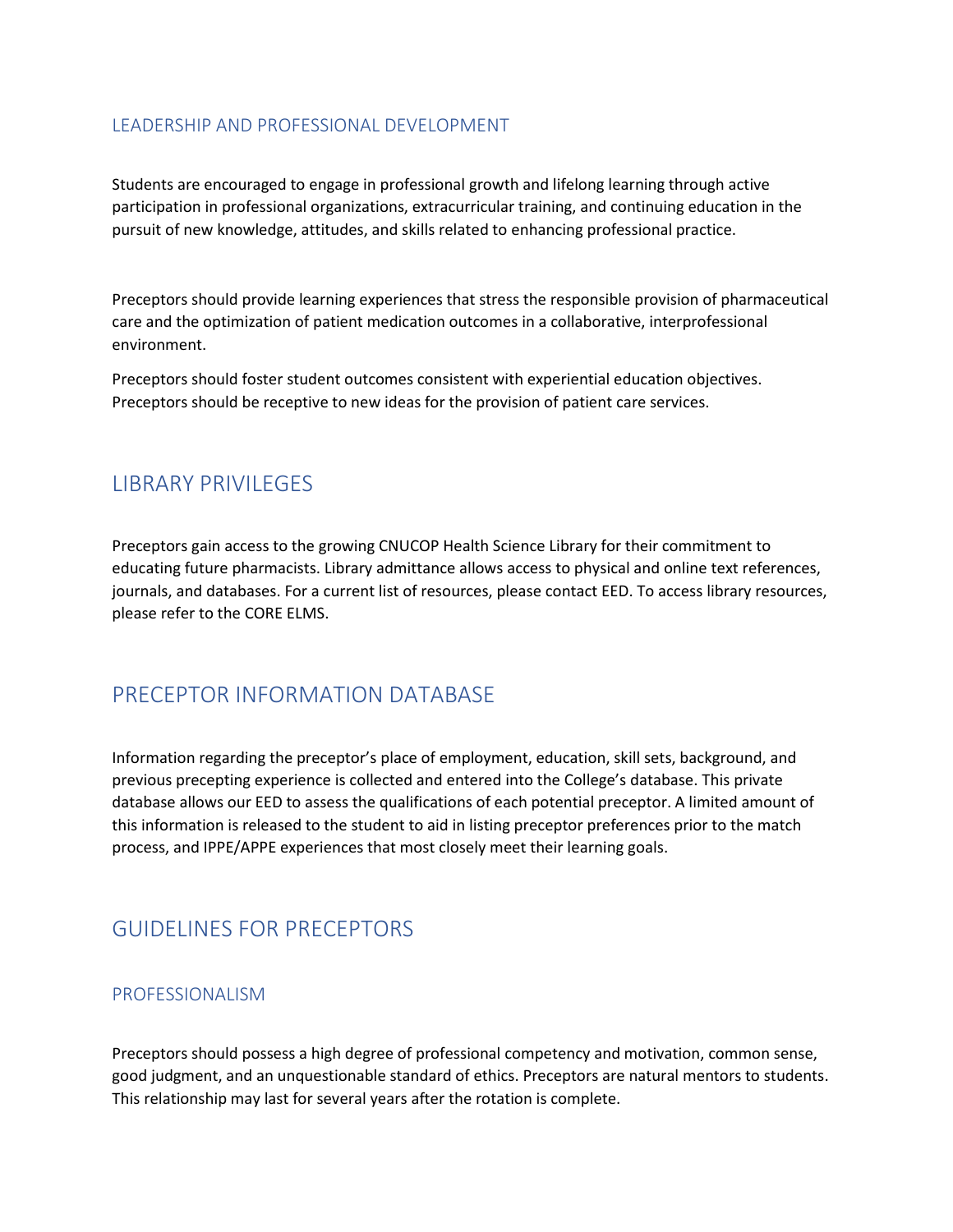Preceptors should reflect an attitude, professional stature, and character which is suitable for serving as a role model for students. It is expected that the preceptor spends time with the student while assessing and communicating the student's progress.

#### <span id="page-18-0"></span>RELATIONSHIPS

Preceptors are encouraged to build a relationship with the student that models a Mentor-Mentee relationship and not a more common Employer-Employee relationship. The focus for the student should be on learning and not necessarily on productivity. Nonetheless, students should learn to be productive in the pharmacy practice setting and should understand the value of learning through repetition.

Relationships with students that extend beyond professional mentoring are not advised or supported by the College. Every effort should be made by the preceptor and the student to ensure this does not happen. A particular area of importance is balanced and fair treatment during rotational assignments as well as grading. Should a relationship develop that extends beyond the typical preceptor-student relationship, it is both the preceptor's and student's responsibility to contact the Director of IPPE or APPE, as appropriate for the rotation. Transferring the student to another site may be necessary.

Students should not be evaluated by a member of their immediate family, if possible. Immediate family is defined as wife, husband, domestic partner, son, daughter, mother, father, legal guardian, brother, sister, grandmother, grandfather, mother-in-law, father–in-law, brother-in-law, sister-in-law, aunt, uncle, niece, nephew, stepparents, or stepchildren. In addition, students may not be evaluated by a preceptor who reports to a member of their immediate family (e.g., administration) as defined above, if possible. The student and preceptor are dually responsible for notifying the respective Experiential Education Directors for any conflicts of interest prior to selecting rotations or immediately when a conflict is known.

#### <span id="page-18-1"></span>**COMMUNICATION**

The preceptor should thoroughly communicate all expectations of the rotation to the student at the beginning of the experience. The preceptor should verbally evaluate the student's performance weekly and complete the electronic evaluations on CORE ELMS at the midpoint and the end of the rotation for both IPPE and APPE rotations.

Unless otherwise assigned, preceptors should be always available to the student during each rotation.

Preceptors should communicate at regular intervals with other community-based and campus-based faculty and the Experiential Education team to exchange teaching experiences and to discuss, design, and implement ways of improving the learning experiences of the students.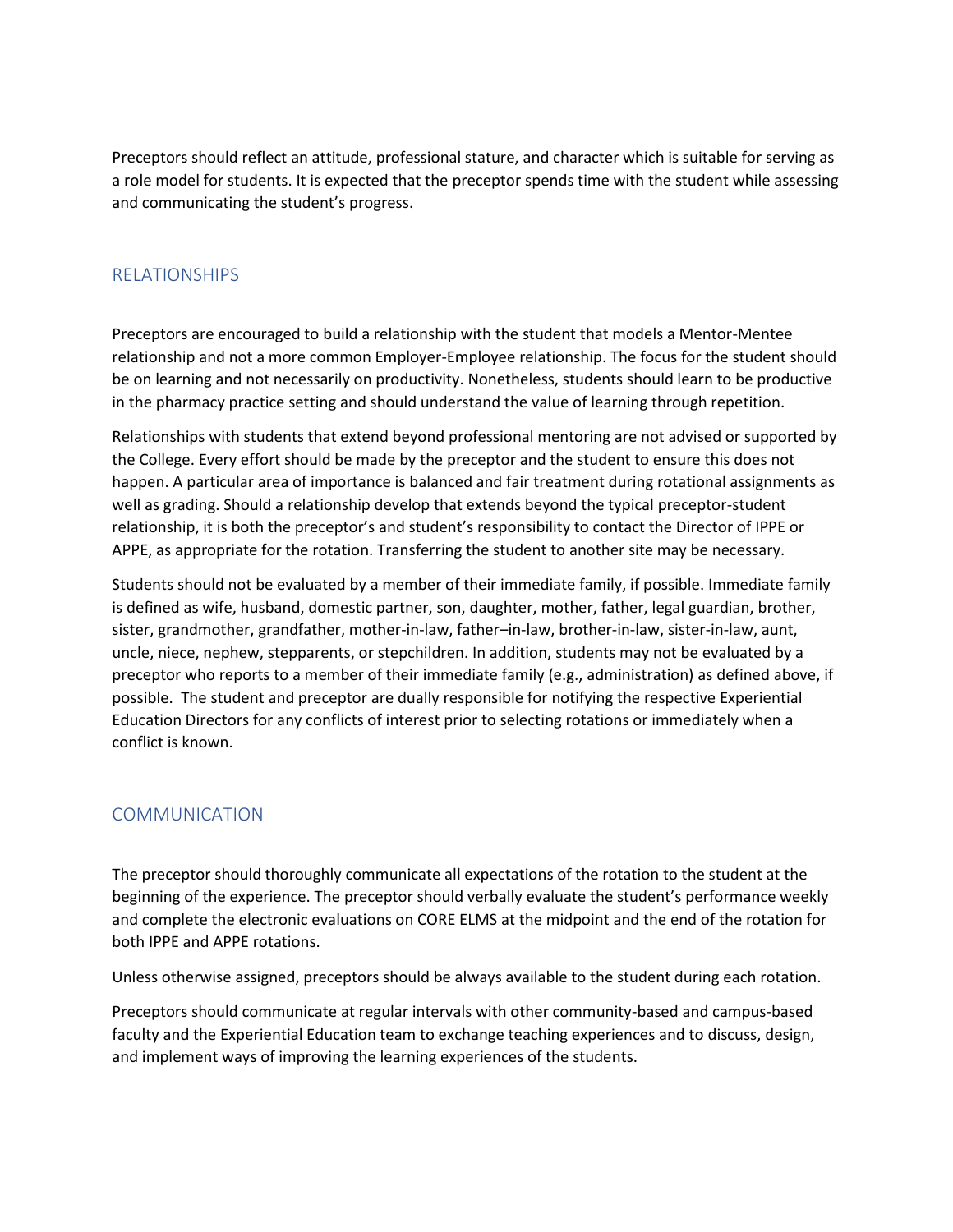Preceptors should properly orient the student to the rotation site (tour of the site, discussion of expectations, review of syllabus and schedule, introduction to key personnel, computer access and basic training including proper facility nametags, if needed).

Email or CORE ELMS (CNU's evaluation platform) may be used to communicate with preceptors, students, and the College.

Inappropriate, unprofessional, and/or unethical communication or incidents involving preceptors should be reported to the Director(s) of IPPE or APPE, as appropriate for the experience.

#### <span id="page-19-0"></span>ASSESSMENTS AND EVALUATIONS

Timely, constructive feedback, both verbally and in writing, is the most effective tool for aiding students to improve their performance toward achieving competency as practicing pharmacists. The final evaluation represents the cumulative, final performance assessment for students in their IPPE and APPE rotations. As such, it is also a means by which the college receives feedback on how well our program is doing in preparing our students for their IPPE and APPE curriculum, as well as a tool from which to analyze any potential curriculum gaps. Formal assessments are mandated by both WASC and ACPE standards.

The College will periodically request Preceptors' participation in the American Association of Colleges of Pharmacy (AACP) Preceptor Survey. The link for this survey will be sent to the Preceptor's individual email.

The student completes a self-assessment and evaluates the preceptor and practice site at the midpoint and end of each rotation. Assessments and evaluations are submitted via CORE ELMS. Subsequently, the data is forwarded for review by the IPPE and APPE Directors. The Curriculum and Assessment Committees also evaluates the assessment data and may recommend changes in the program to the Department Chair or designee where necessary.

This feedback loop is essential for continued quality improvement. Information provided by students about their impressions of their preceptor's performance is available in CORE ELMS.

## <span id="page-19-1"></span>ROTATION SCHEDULING

#### <span id="page-19-2"></span>IPPE AND APPE SCHEDULING

Optimization of student/preceptor slot placement is conducted by the EED. The student selects preferences based on their individual professional interests or other factors. The match may or may not account for the student preferences when assigning rotations to students.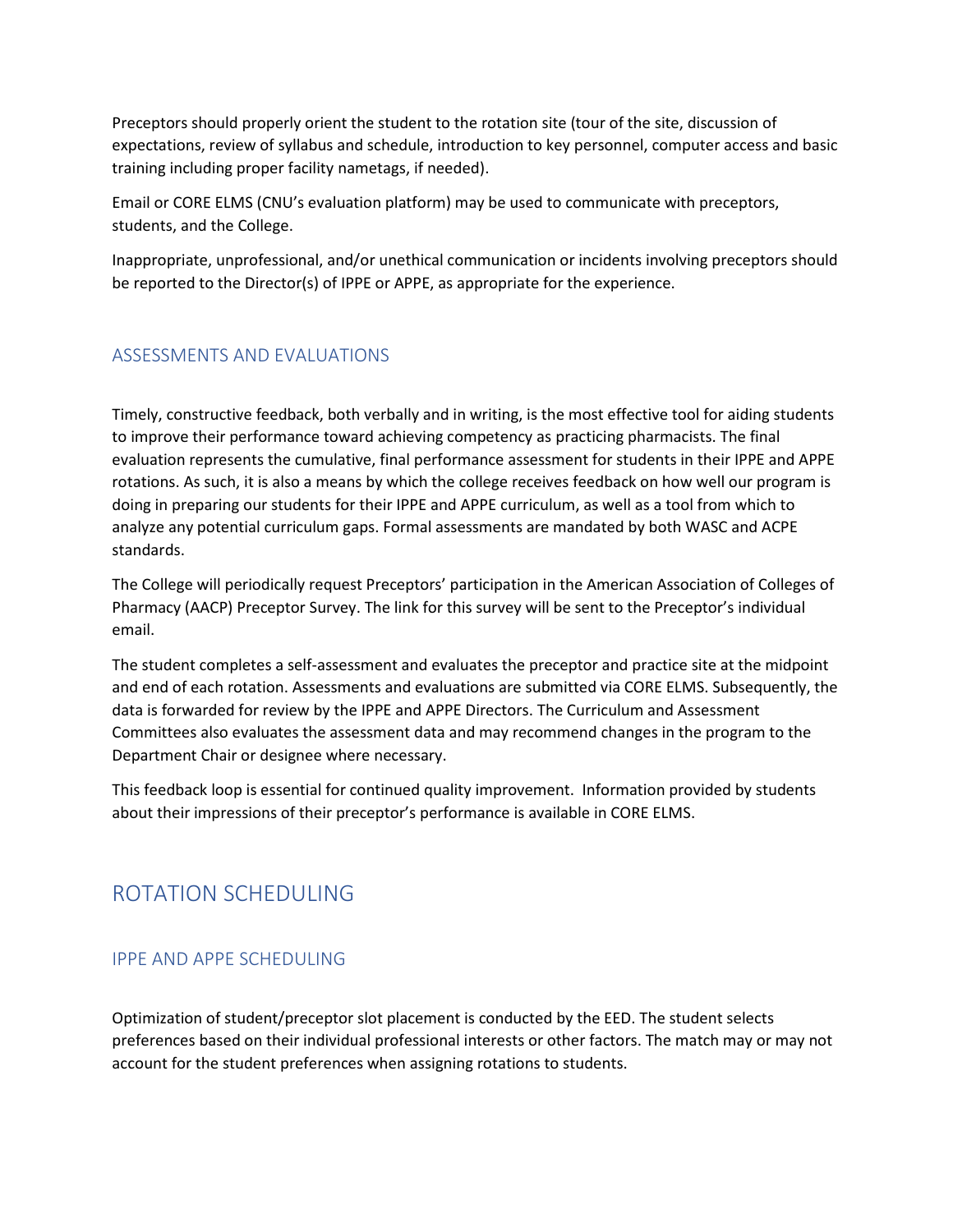All students are required to complete all rotations assigned. There are no exemptions to the curriculum, regardless of previous experience.

Preceptors' preferences for specific students are not accepted or integrated into the slot placement process. No promises are made or honored by the staff or faculty of the EED or California Northstate University College of Pharmacy representing a specific slot, time, place, preceptor, site, or practice setting.

A student may not be assigned to a preceptor if they are related or if the student has worked or is currently employed alongside the preceptor whenever possible. A student who is employed by a facility may complete a rotation in a different area of the same facility.

Students are not allowed to solicit, buy, or sell any placements with other students or other Experiential Education Programs. Any requests for changes must be made according to established procedures of the Experiential Education Program. No students are to directly communicate with Preceptors or sites with requests for selection of any APPE site or APPE block of existing affiliations.

The EED along with the IPPE and APPE Directors have final authority on student placement. The college avoids any circumstances where matching a student and preceptor might impair the learning outcomes. Any appeals to the results of this process are referred to the Professional and Academic Standards Committee (PASC).

#### <span id="page-20-0"></span>IPPE SITE PLACEMENT

#### <span id="page-20-1"></span>PREFERENCES

Each student will be given an opportunity to indicate regional preferences on selecting sites. The student is encouraged to consider their professional interests and potential employment desires when selecting slot preferences. Preferences will be considered by the Experiential Department but **not** guaranteed.

#### <span id="page-20-2"></span>PLACEMENT and SCHEDULING

The IPPE Director and Coordinator will estimate the capacity for each rotation. The college utilizes an outside vendor, CORE ELMS, to perform initial site placements. Working with de-identified data, CORE ELMS will optimize student site placement based on special consideration ranking and the student's preferences.

The IPPE Director and Coordinator will make any final adjustments to meet preceptor and program needs prior to releasing the placements for student review. Reasonable efforts will be made to place all students at the site where they were assigned, however, should limited capacity exist, placements at a different site may become necessary.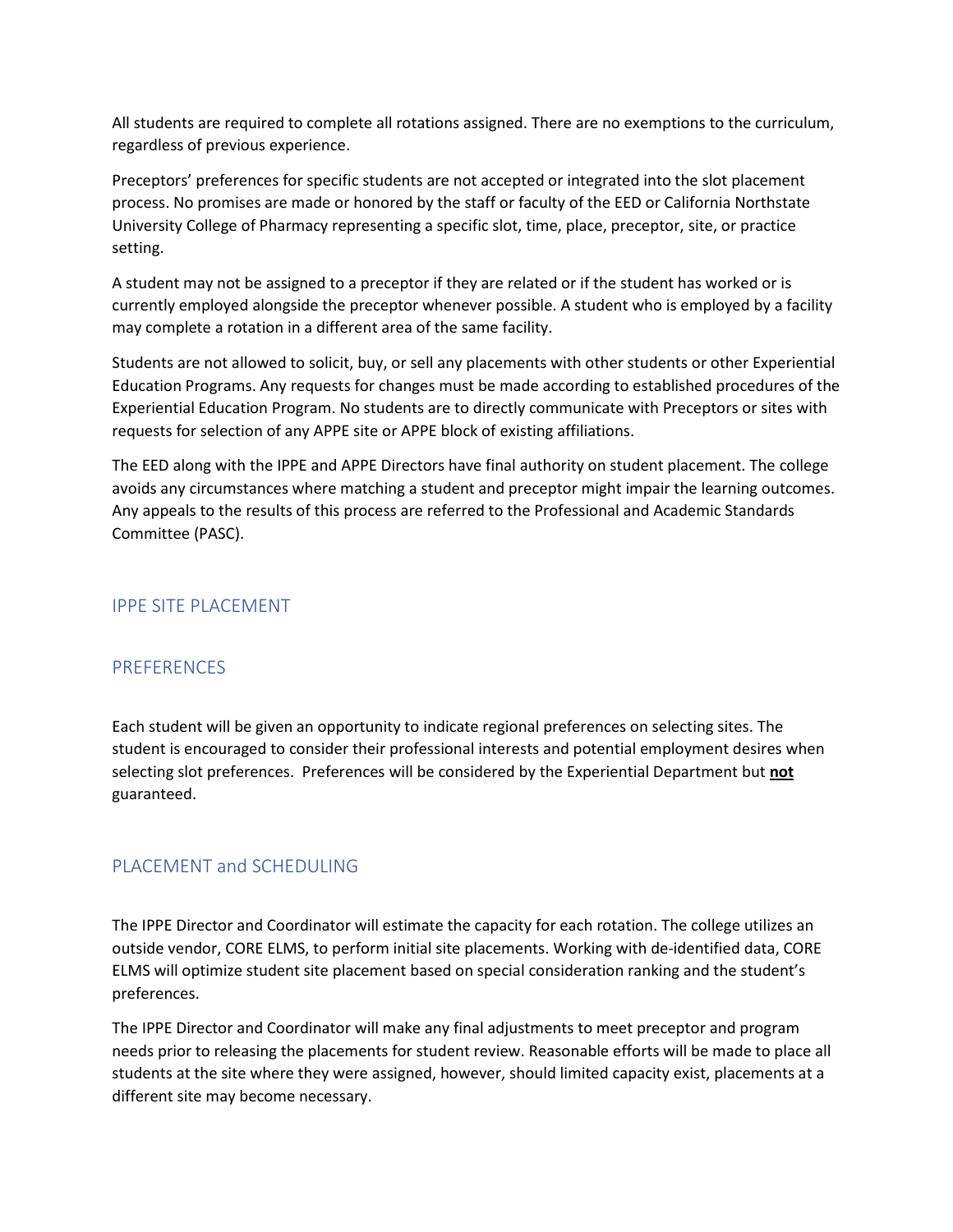It is understood the preceptor or IPPE Director may place certain restrictions on the site assignments to meet Preceptor workload concerns and ensure proper educational sequencing.

#### IPPE Rotation Schedule Changes are Prohibited.

Once the rotation schedule has been agreed upon by the preceptor and student either verbally or in writing, any conceivable schedule change initiation by an IPPE student while on rotation must be approved by EED first before communicating with the rotation site preceptor(s). Students found to be non-compliant are subject to Professional and Academic Standards Committee (PASC) review or possible disciplinary action.

# <span id="page-21-0"></span>APPE SITE PLACEMENT

#### <span id="page-21-1"></span>SPECIAL CONSIDERATIONS

The college recognizes that there may undue hardship in student relocation in certain situations. If a student can demonstrate that a potential hardship exists, the student's situation may be considered during the site placement process.

All applications for special consideration will reviewed by the APPE Director for consideration. If warranted, information will be de-identified and referred to the Department Chair or designee for approval or denial. Additionally, some requests may be considered by the PASC.

#### <span id="page-21-2"></span>PREFERENCES

Each student will be given the opportunity to express their preference for regional areas. A student who does not specify a preference during the designated APPE selection process will be placed in a regional area after those that expressed preference.

Students are encouraged to consider their professional interests, potential employment desires, preferred off blocks and necessary commute and living arrangements when selecting slot preferences.

#### <span id="page-21-3"></span>PLACEMENT and SCHEDULING

The EED and the APPE Director will estimate the capacity for each region. CORE ELMS will optimize student regional placement based on special consideration (priority) ranking and the student's preferences.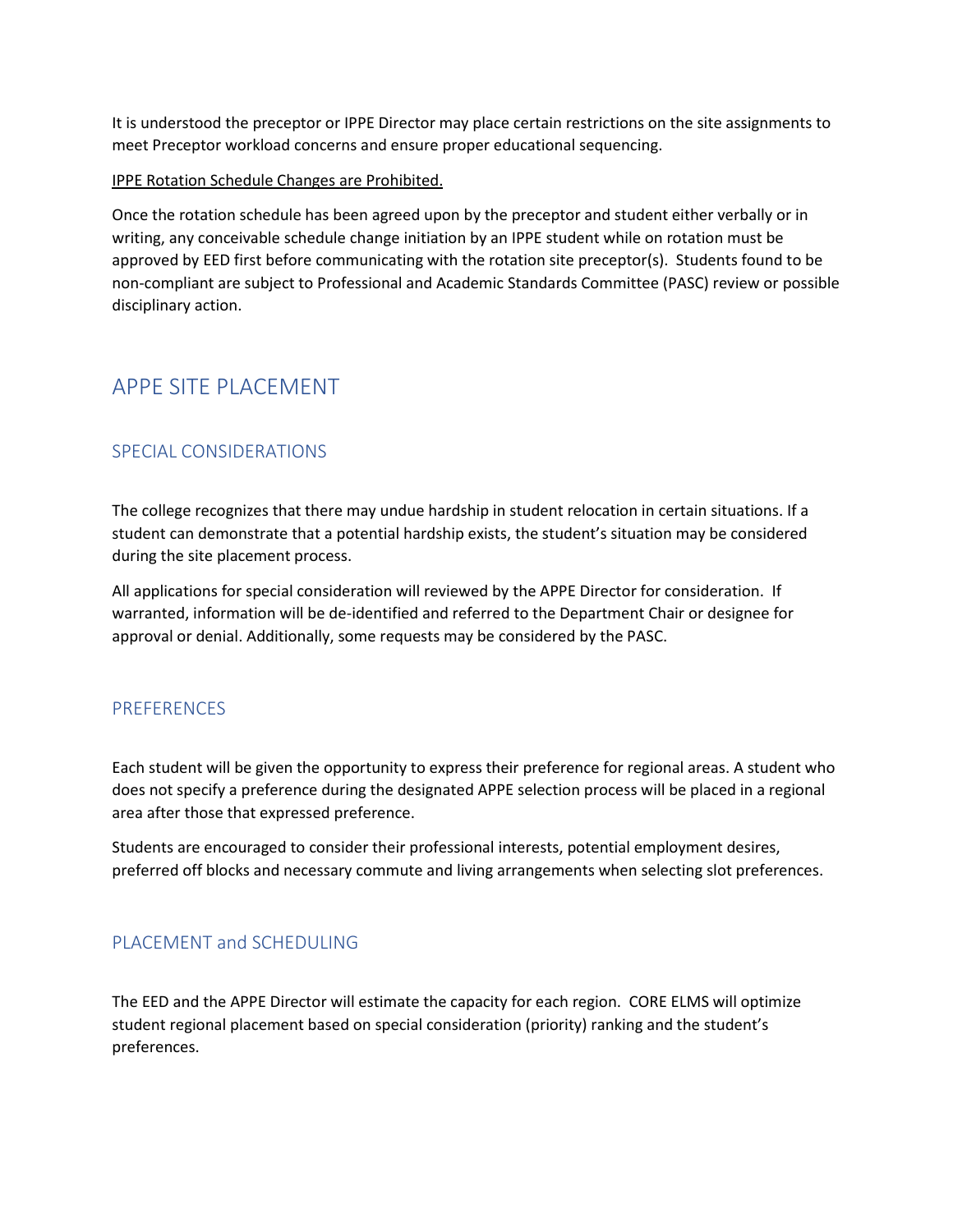The college utilizes an outside vendor, CORE ELMS, to perform initial slot placements. The Director will make any final adjustments to meet preceptor and program needs prior to releasing the placements for student review. Reasonable efforts will be made to place all the student's slots in the region where they were assigned, however, should limited capacity exist, placements outside of the area may become necessary.

It is understood the preceptor or Director may place certain restrictions on the slot assignments to meet Preceptor workload concerns and ensure proper educational sequencing.

#### <span id="page-22-0"></span>APPE EXCHANGE REQUEST

Each student will be given an opportunity to participate in the exchange process with the goal of optimizing their APPE rotations to meet student preferences. Each student must successfully complete Community Practice, Hospital Pharmacy Practice, General Medicine, Ambulatory Care and two Specialty Rotations. All APPE exchange requests are based on the discretion of the Director.

## <span id="page-22-1"></span>ADDITIONAL SPECIALTY ROTATIONS

Once the Exchange is completed, students may be given the opportunity to register for any additional APPE rotations as capacity allows. Any additional rotations will be graded; the student will earn 6 academic units and will be required to adhere to all syllabi requirements.

The APPE Director, at their sole discretion, may cancel a student's additional rotation if it becomes necessary to accommodate another student's graduation requirement. Students are referred to the Business Office for any additional tuition requirements.

#### <span id="page-22-2"></span>DYNAMIC APPE SCHEDULING

It is understood that many rotation slots offered are precepted by volunteer faculty members. Furthermore, it is quite reasonable to consider that, from time to time, the preceptor's needs, capacity, and employment may change. It is also understood that practice sites additionally have a dynamic nature to their business and the site may not be able to execute their commitments to the student for a variety of reasons. The student must remain flexible to accommodate any necessary changes that may present either far in advance, last minute or even during the student's rotations.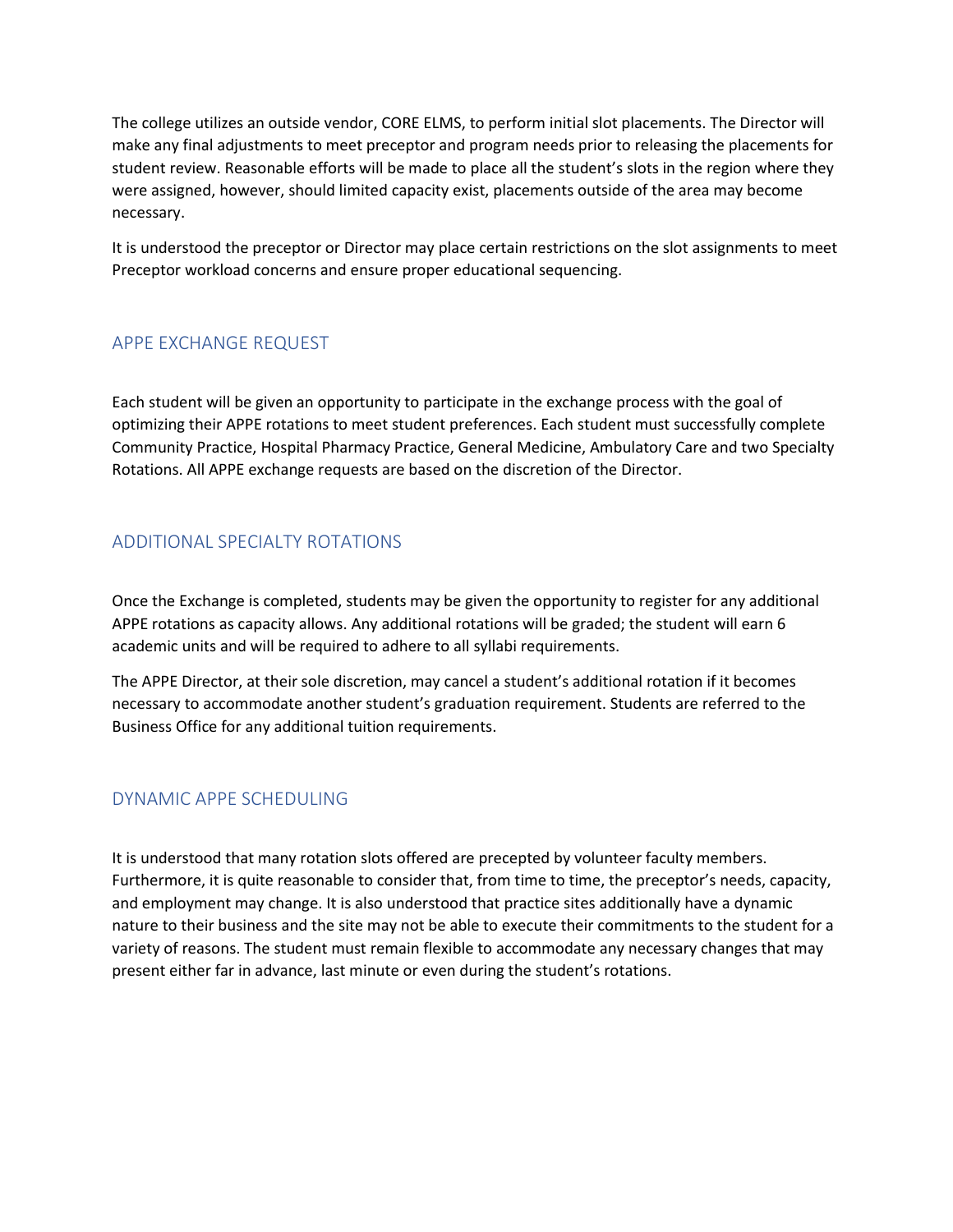# <span id="page-23-0"></span>THE ROTATION

#### <span id="page-23-1"></span>BEGINNING

The first day of the rotation is the most important day. The preceptor should be prepared to discuss the following items with the student:

#### <span id="page-23-2"></span>**ORIENTATION**

Orientation varies from site to site, so students are to contact their assigned rotation site(s) for specific details on orientation dates and times.

#### <span id="page-23-3"></span>INTRODUCTIONS

A personal introduction between the staff members and the student assists each party to get started on the right foot. This is a great time to compliment staff members on their importance to the organization by reflecting on their responsibilities.

#### <span id="page-23-4"></span>UNIQUE SITES

CNUCOP recognizes that every practice site is different. The preceptor should show the student which aspects of the site are unique and why these aspects are important.

#### <span id="page-23-5"></span>PRECEPTOR AND STUDENT CONTACT INFORMATION

It is the individual preceptor's choice whether to provide their cellular or home phone numbers. There may be a time when the preceptor may need to contact the student outside of the rotation time. Exchanging after hours contact information may be helpful.

#### <span id="page-23-6"></span>LOCATION OF REFERENCES

The student needs access to text and internet references. Students should be shown where these are located and how to access the internet at the site, if applicable.

#### <span id="page-23-7"></span>SECURITY OR EMERGENCIES

Discuss policies for evacuation, fire, or robbery. Orientation is the ideal setting to discuss the best way to handle these and other types of issues.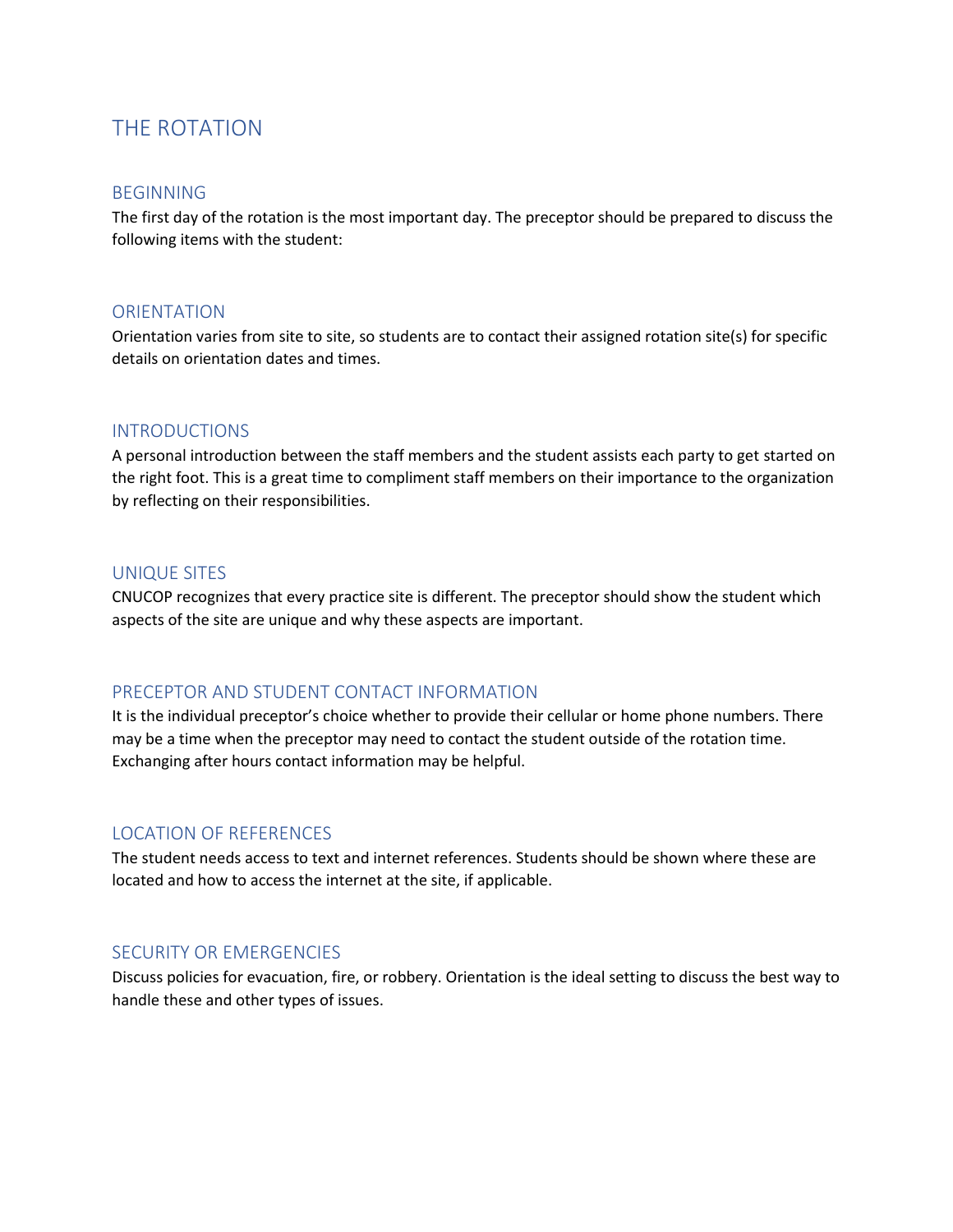#### <span id="page-24-0"></span>STUDENT AND PRECEPTOR SCHEDULE

The preceptor and student should prepare a written schedule. Should the student have any academic or specific religious or cultural scheduling requests, they should be prepared to present these to the preceptor for consideration at the start of the rotation. Straying from the schedule could result in failure of the course for the student. In general, students should be prepared to work at any time or on any day, per preceptor designation.

Additionally, some preceptors may require a mandatory orientation. It is the College's expectation that students are prepared and will attend and treat this session as part of their experiential rotation.

#### <span id="page-24-1"></span>DRESS CODE

Business attire is required for all visits during the rotation. If the site requires a different type of dress standard, the preceptor should notify the student during orientation. The information will then be passed on to the student, and professionalism appropriately evaluated. See Dress Code Policy in the Student Handbook.

#### <span id="page-24-2"></span>TASKS, ASSIGNMENTS, AND PROJECTS

The preceptor should choose a list of tasks, assignments, and projects for the rotation and communicate these items to the student. Ideally, these activities should be developed based on the student's experience, interests, and educational goals in mind.

## <span id="page-24-3"></span>ENTRUSTABLE PROFESSIONAL ACTIVITIES (EPAs)

Preceptors should initially and periodically (daily/weekly) review planned activities with students, reviewing the student's accomplishments during previous visits as well as consider the level of supervision required based on entrustable professional activities (EPAs).

Entrustable Professional Activities (EPAs) are units of professional practice or descriptors of work, defined as specific tasks or responsibilities that trainees are entrusted to perform without direct supervision once they have attained sufficient competence. EPAs are independently executable, observable, and measurable in their process and outcome EPAs for New Pharmacy Graduates are discrete, essential activities and tasks that all new pharmacy graduates must be able to perform without direct supervision upon entering practice or postgraduate training. EPAs support pharmacists (in training and in practice) to assume greater responsibility and accountability for improving health outcomes of patients through medicines expertise. They are a means to translate competencies (personal descriptors) into clinical practice (work descriptors) and are executable in a specific timeframe, observable and measurable to determine one's ability to perform a defined clinical task. In so doing, they provide the learner and assessor with valuable feedback on progress towards ever higher levels of practice. (See EPA domains listed in each CORE APPE Syllabi.)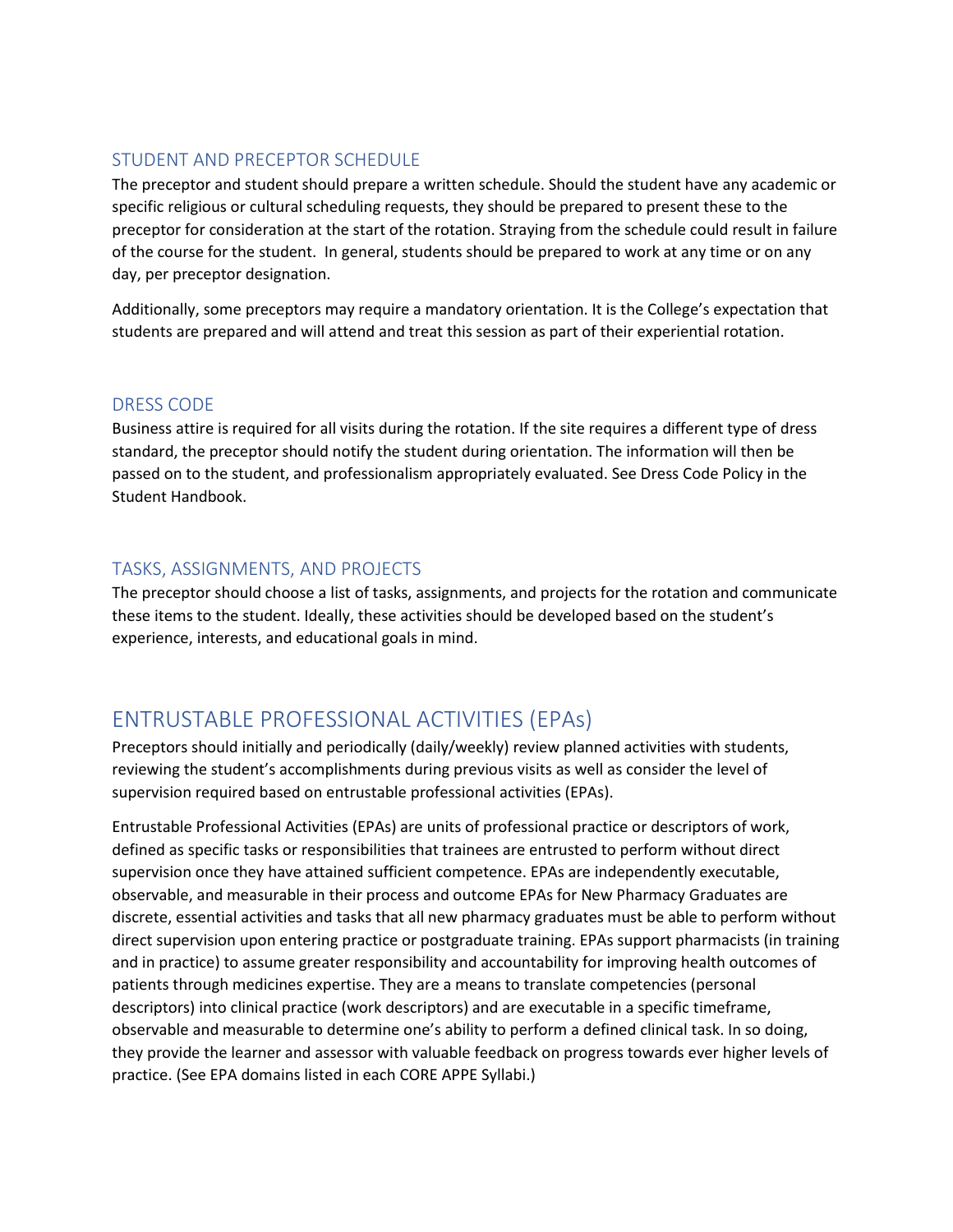# <span id="page-25-0"></span>EPA LEVELS

It is the expectations that P4 students on APPE rotation must be at a level of 3 or higher as defined the by the table below. Students achieves a less than a 3 will need to remediate the rotation and identify the area of weakness(s) the P4 student encounters on rotations. Please refer to the APPE syllabi for EPA domain mapping and expected activities that must be met per each CORE APPE rotation.

| Level |                                 | Description                                                                                                                              |
|-------|---------------------------------|------------------------------------------------------------------------------------------------------------------------------------------|
| Ι.    | Observe Only                    | Learner observes only; not entrusted<br>to perform task even with direct<br>supervision.                                                 |
| Н.    | Direct Supervision              | Learner performs task with direct and<br>proactive supervision.                                                                          |
| III.  | Reactive Supervision            | Learner performs task with<br>indirect/reactive supervision (i.e.,<br>preceptor/supervisor is readily<br>available to assist if needed). |
| IV.   | <b>Intermittent Supervision</b> | Learner independently performs task<br>with supervision at a distance or post-<br>hoc.                                                   |
| V.    | <b>General Direction</b>        | Learner independently decides what<br>tasks need to be performed and can<br>direct/supervise the activities of<br>others.                |

# <span id="page-25-1"></span>MIDPOINT AND FINAL EVALUATIONS

The student should complete all evaluation forms prior to receiving their final review. All assessments and evaluations will be submitted to the EED using the online database, CORE ELMS.

The preceptor and student should schedule time in advance to conduct a review and assessment of the rotation. The preceptor will meet with the student at the midpoint and completion of the rotation to discuss the preceptor's assessment of the student, the student's self-assessment and share constructive feedback. It is recommended that the preceptor is prepared with the printed copy of the completed evaluation form while offering constructive feedback to the student. The student should come prepared with a printed copy of the completed self-evaluation.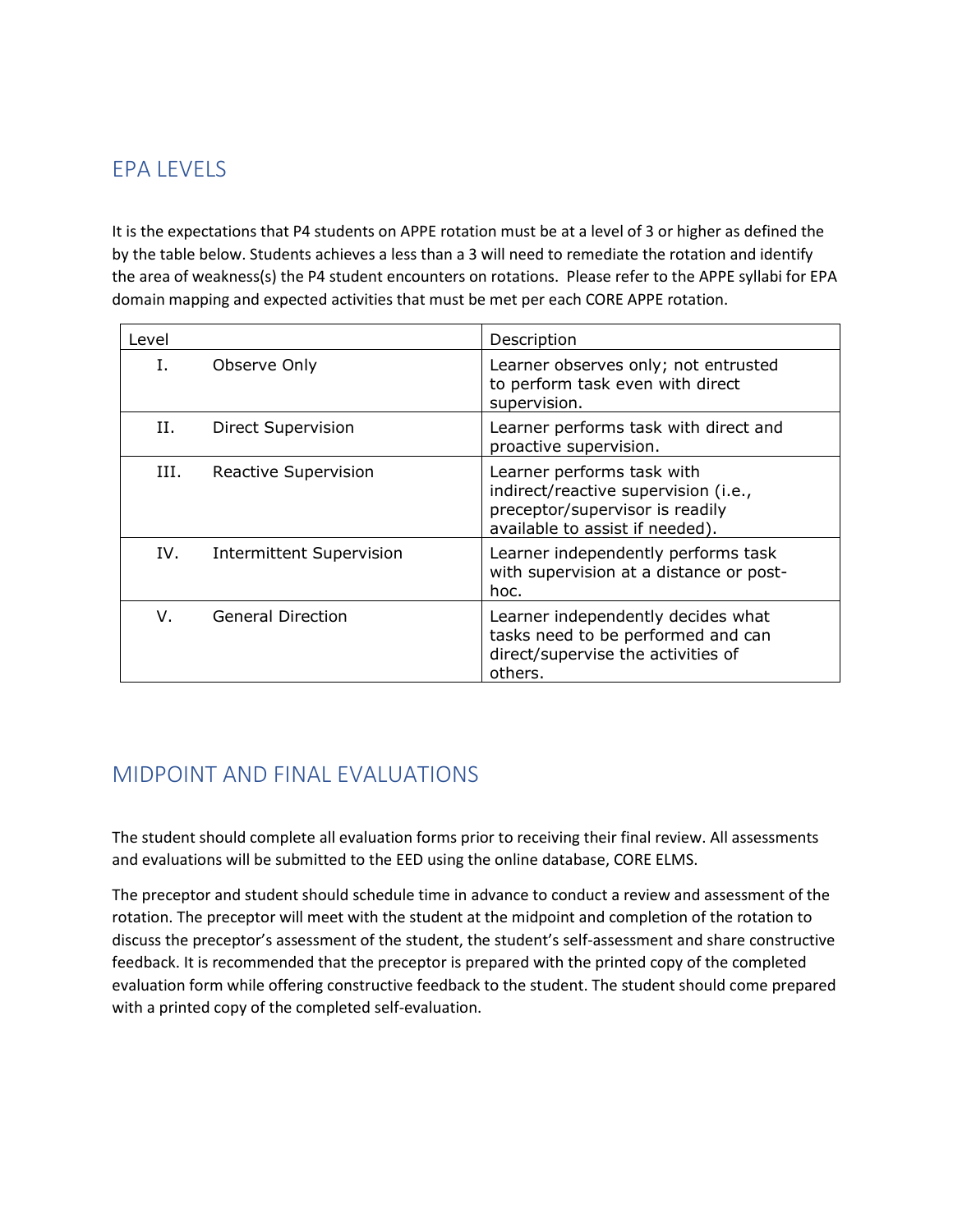The preceptor and student should focus on specific examples in which the student performed well and where there is room for improvement. The more specific the evaluator can be, the more the student and preceptor will learn from this interaction.

All Evaluation Forms must be completed for each rotation:

- Student's Evaluation of Preceptor (Midpoint and Final)
- Student's Evaluation of the Site (Midpoint and Final)
- Student's Self Evaluation (Midpoint and Final)
- Preceptor's Evaluation of Student (Midpoint and Final)

## <span id="page-26-0"></span>POLICIES AND PROCEDURES

Students and preceptors are expected to continue to observe the policies, procedures, and academic regulations of California Northstate University College of Pharmacy during all rotations.

See IPPE and APPE rotation syllabi for additional mandatory requirements.

#### <span id="page-26-1"></span>ATTENDANCE

The preceptor will determine the schedule for the student during their rotation. Apart from the student's class schedule and mandatory College events, it is at the sole discretion of the preceptor to determine the student's schedule. The preceptors may, but are not required to, respect documented and significant religious or cultural dates. However, students must present such special requests to the preceptor as early as possible.

Students must complete their entire six-week APPE rotation regardless of earning 240 hours prior to the final day. Students must make up any missed time during their rotations completing at a minimum, 240 hours during their APPE rotation or 75-150 hours for respective IPPE rotations.

If, while on rotation, a holiday occurs which closes the rotation site or a student is called back to campus, the student is to coordinate a time with the preceptor to make up all hours missed. The closing of the academic campus for a holiday (s) or vacation does NOT automatically determine an off day for the IPPE or APPE student.

For any reason, there is a maximum of three (3) days missed during any rotation before a student fails the rotation.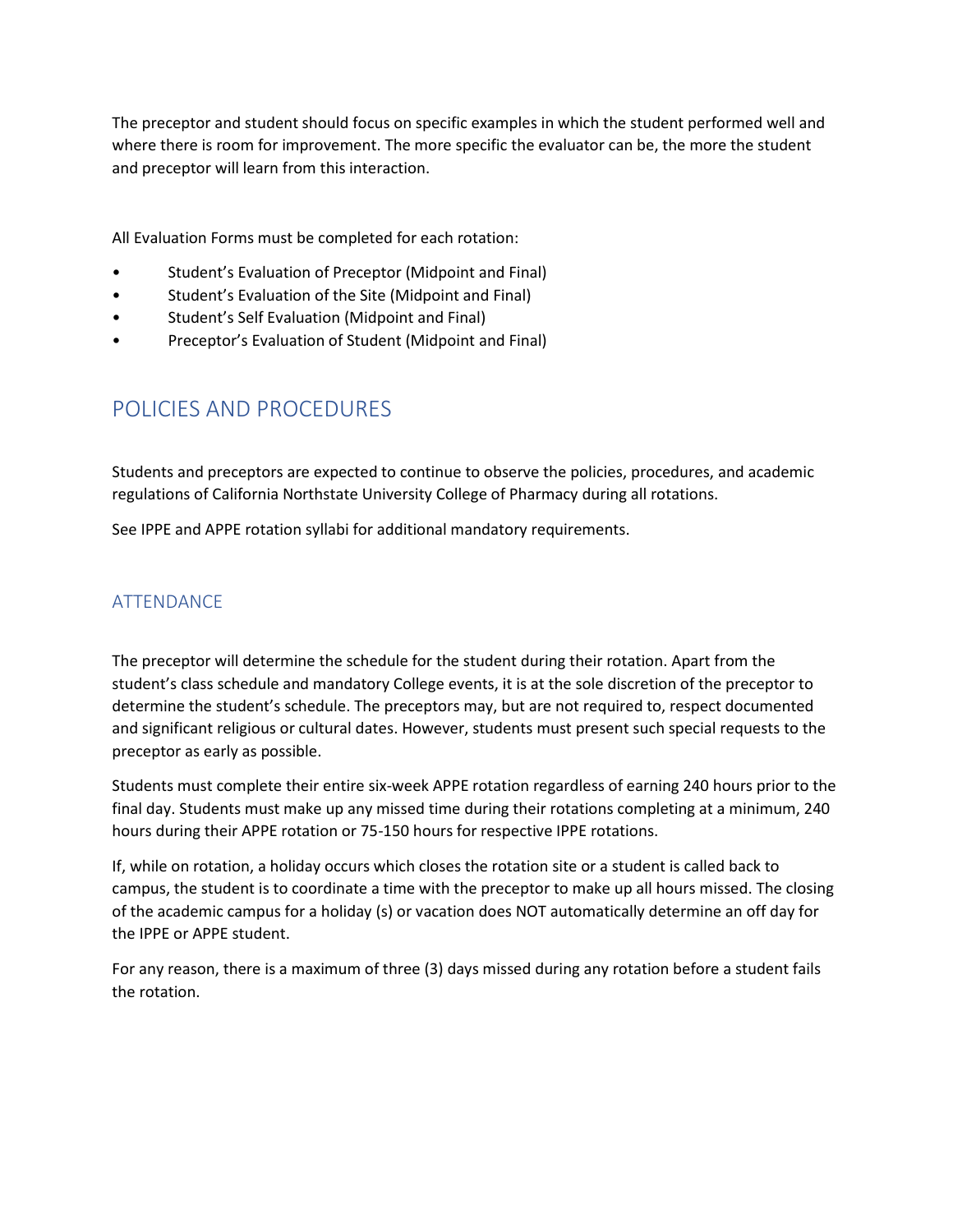#### <span id="page-27-0"></span>PROFESSIONAL MEETING ATTENDANCE OR RESIDENCY INTERVIEWS

The student must request permission from their preceptor and Experiential Education Department if the student is to miss any training days for the purpose of attending a professional meeting or residency interviews. The EED, IPPE or APPE Director, as appropriate, must approve the absence from the rotation in writing.

Proper documentation of attendance by the sponsoring organization is required.

To attend a professional meeting or residency interview, the student must make up any missed time during their rotations completing at a minimum, 240 hours during their APPE rotation or 75-150 hours for respective IPPE rotations. (See ATTENDANCE above.)

Professional dress as described above is required for attendance at all professional meetings. Refer to the Dress Code Policy.

#### <span id="page-27-1"></span>IPPE HOURS

The student is required to participate in a minimum of 300 total hours: three rotations (Community 150 hrs, Institution 75 hrs, and Specialty 75 hrs). The preceptor may require the student to be present at the site for a variety of shifts (e.g., evening, night, or weekend hours) so the student may be exposed to the differences in practice experience, workload, or pace. All IPPE hours must be completed onsite only unless otherwise approved by the EED and preceptor. Any absences must be coordinated with EED and their preceptor(s).

#### <span id="page-27-2"></span>APPE HOURS

The student is required to participate in a minimum of 240 hours for each of six (6) APPE rotations. Failure to complete the 240 hours will result in failure of the rotation. The preceptor may require the student to be present at the site for a variety of shifts (e.g., evening, night, or weekend hours), so the student may be exposed to the differences in practice experience, workload, or pace.

#### <span id="page-27-3"></span>EXCUSED ABSENCE

The student is responsible for notifying their preceptor and the EED (or coordinator) in the event of an excused absence. ALL excused absences are required to be made up at the discretion of the preceptor. See ATTENDANCE above.

The student who attends a professional meeting will follow the Professional Meeting Attendance section of this handbook.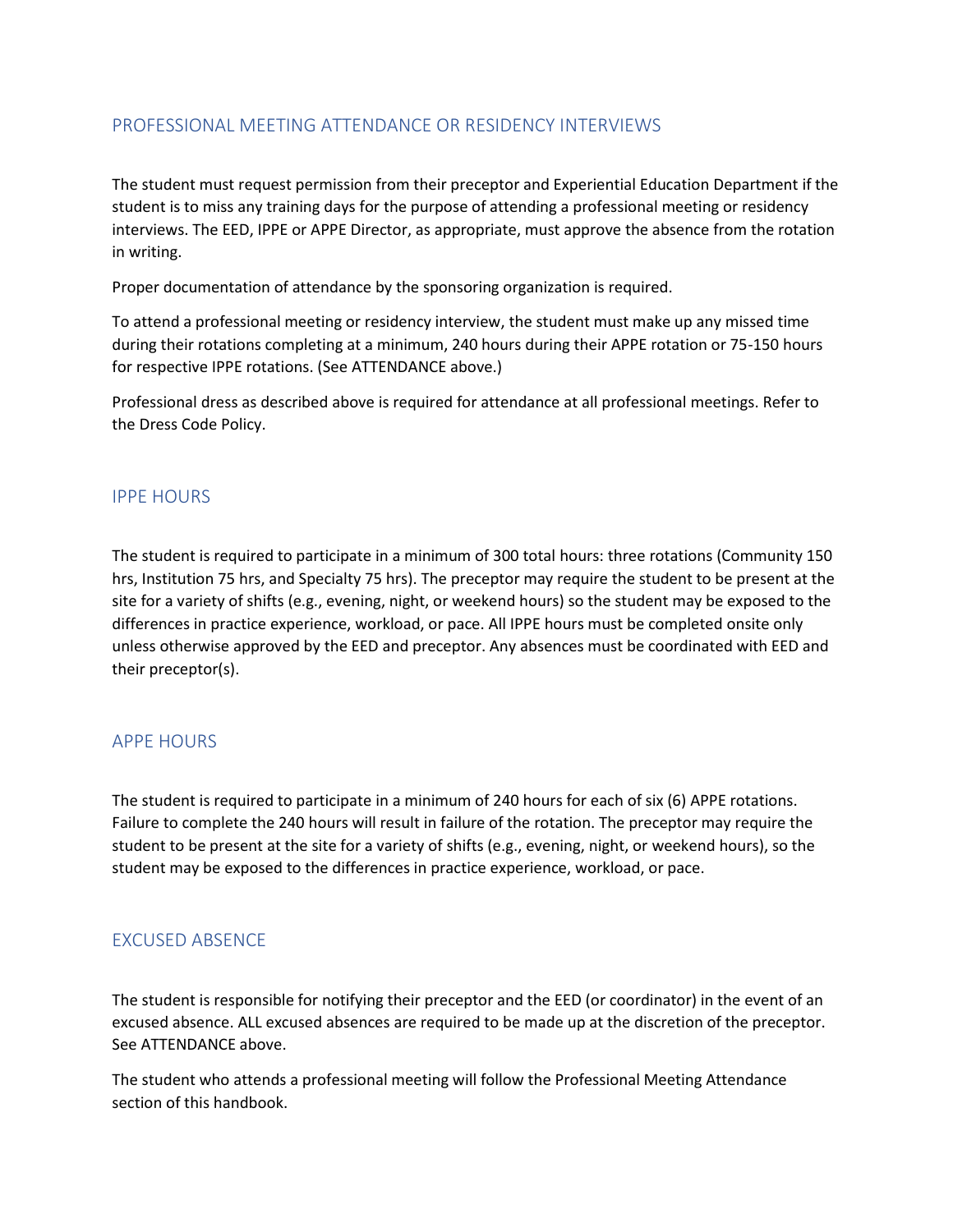#### <span id="page-28-0"></span>UNEXCUSED ABSENCE

Unexcused absences are not permitted during rotations.

An unexcused absence will result in a grade reduction of one letter grade. A grade of "C" will be reduced to "F" and failure of the course.

Any additional unexcused absences (above 2) will result in the grade "F" and failure of the course. (See "Tardiness" section below.)

#### <span id="page-28-1"></span>EMERGENCY LEAVE OF ABSENCE DURING APPE ROTATIONS

Students in the pharmacy program who find themselves in an emergency for which they must take a Leave of Absence that will not allow them to return to and complete APPE coursework until the following academic calendar year is allowed to do so without being charged additional tuition, under the limited specific circumstances and following the specific procedures set forth in this policy. CNUCOP does not approve and grant a Leave of Absence that will last longer than one year.

The student will not be charged additional tuition for completing the APPE rotations provided the rotations are completed within the academic calendar year of the anticipated return date, and the student has completed the tuition payments for the APPE rotations. If payments have not been completed, the student will be charged the remaining unpaid amount. Any delinquent payments must be brought up to date before the student will be allowed to return to any APPE rotation.

For the purpose of this policy, emergency situations include, but are not limited to, personal medical emergencies (including injuries due to accidents/mishaps), family medical emergencies, or personal or family medical crises that prohibit the student from being able to concentrate and function in his or her APPE rotations.

The student or a family member of the student must complete and submit an official CNUCOP Leave of Absence Form indicating the beginning date of the Leave of Absence and the anticipated date of return to APPE coursework. The return date must coincide with the beginning date of an APPE rotation block. The student must submit a re-admission form when ready to return to his or her APPE rotations by submitting the completed re-admission form to the Registrar. The student must complete the remaining APPE rotations within one year of the beginning of the Leave of Absence. The student will schedule a meeting with the Director of Experiential Education to determine the remaining sequence of APPE rotations including the specialties that the student needs to complete to fulfill graduation requirements and the rotation sites where the student will complete his or her rotations. Students can participate in his or her commencement ceremony. However, the student will not receive his or her diploma until all APPE and coursework requirements for graduation are satisfactorily completed as described in the General Catalog.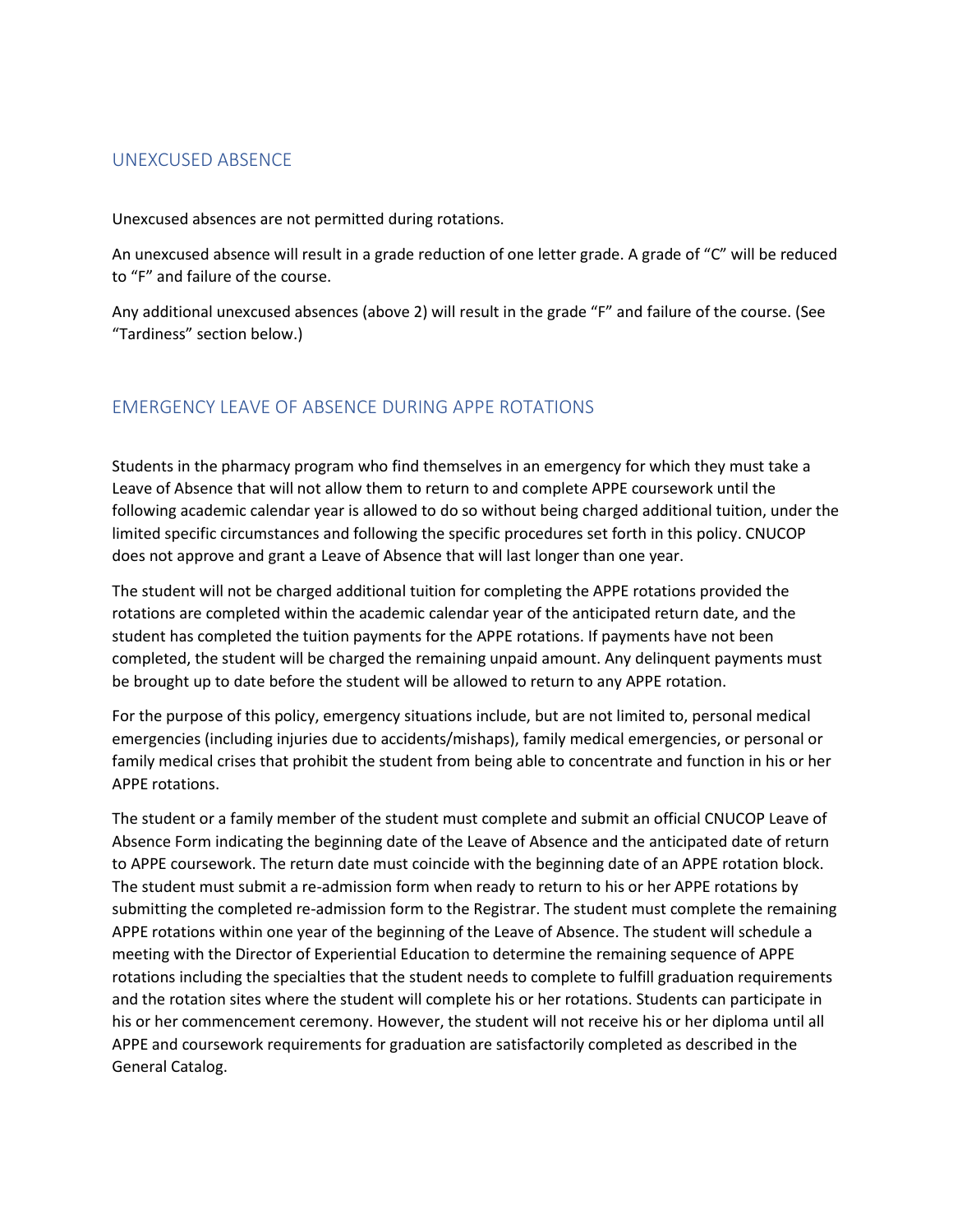#### <span id="page-29-0"></span>BACKGROUND CHECKS AND DRUG SCREENS

The student will be required to have a background check and/or a drug screen prior to beginning any IPPE or APPE rotations. It is the responsibility of the student to obtain such background/drug screening and make sure the requesting facility and the College both receive the final report prior to the beginning of the rotation. The student may be responsible for any financial obligations for such screenings and reporting to the College and as required according to respective IPPE/APPE site procedures.

The first background check is completed prior to admission to CNUCOP. The second background check occurs prior to progression into the first APPE. The student not receiving a cleared background check at both stages will not progress to the APPE and may be disqualified from the Doctor of Pharmacy program. See Student Handbook for details.

Since the EED interacts with many partners throughout the community, it is expected there will be adjustments to the background and drug screening policy. The Experiential Education Department Director or support staff will notify the student of any additional background or drug screening requirements needed prior to introductory and advanced pharmacy practice experiences.

Any student refusing to test or testing positive subsequently not cleared by the Medical Review Officer during drug screening will be referred to the Professional and Academic Standards Committee (PASC) prior to proceeding with their rotations. The PASC must notify the EED when and if the student is cleared to continue their IPPE or APPE rotations. A student missing a drug test will be required to complete the drug screening within 2 days at their expense.

Failure to complete drug screening will result in forfeiting the scheduled rotation and may result in a failure of the course.

#### <span id="page-29-1"></span>Expenses Incurred by Students

Students are responsible for expenses incurred for ALL rotation-related as well as compliance-related purposes. For instance, expenses associated are NOT limited to cost incurred for performing student background checks, drug screening requirements, parking fees, toll bridges, vehicle usage, transportation, document retrievals, childcare, meals, etc. These cannot be reimbursed by the College of Pharmacy.

#### <span id="page-29-2"></span>FINANCIAL COMPENSATION

**The student is not compensated financially for experiential training.** The student receives academic credit towards graduation and intern hour credits for each training period as determined by the applicable Board of Pharmacy.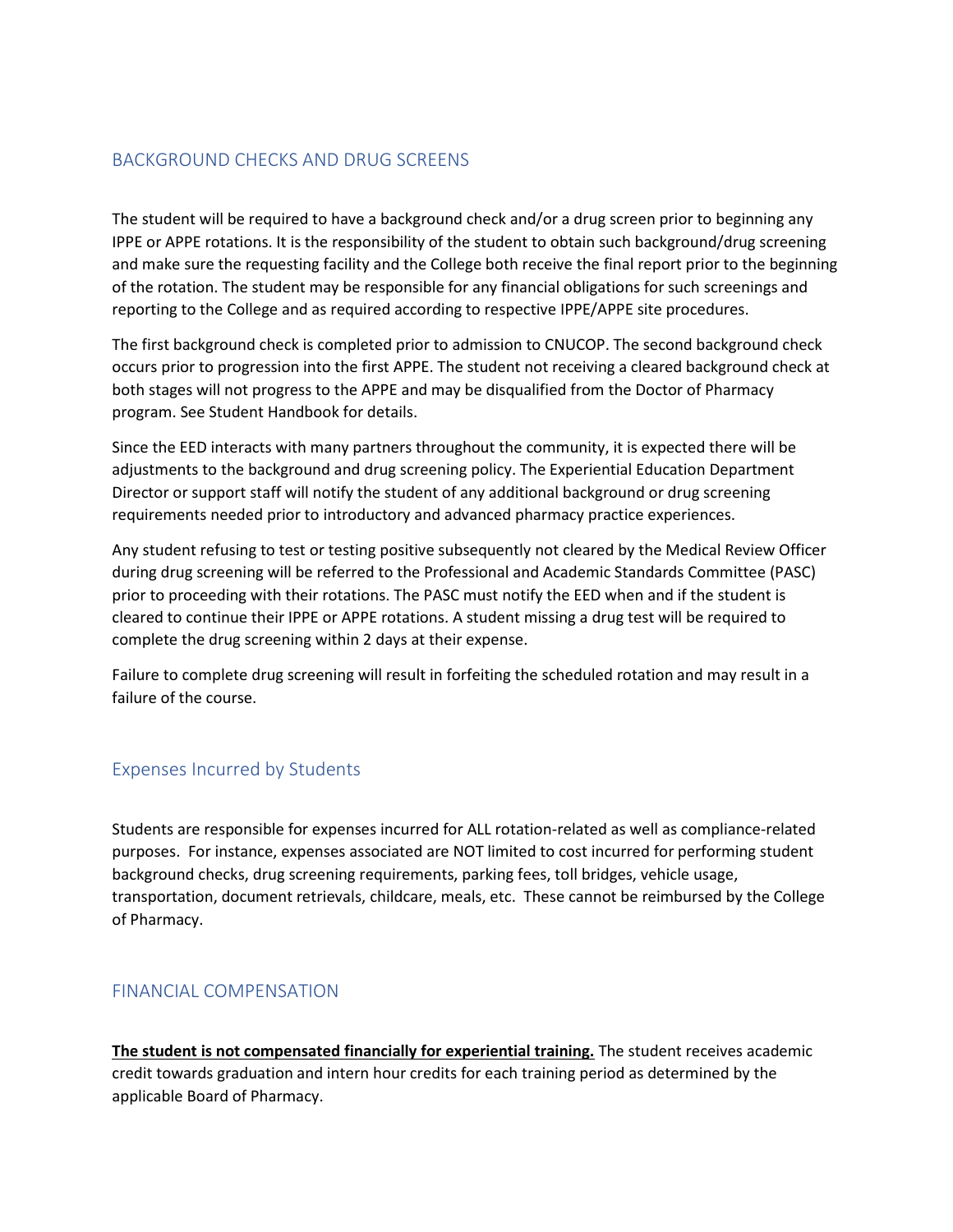#### <span id="page-30-0"></span>CONCURRENT EMPLOYMENT

The student may choose to work while on rotation; however, employment during rotations must not interfere with attendance to and performance at the rotation site. Some rotations may involve evening, night, and/or weekends.

#### <span id="page-30-1"></span>CONFLICT RESOLUTION

During the natural course of student and preceptor interaction and the educational process, conflicts are anticipated to occur. If appropriate, the student and preceptor are encouraged to resolve all issues themselves. If this effort does not successfully resolve the conflict, either the student or preceptor should contact the EED for assistance.

Preceptors or students should refer any IPPE related complaints or concerns to the IPPE Director for Experiential Education. Preceptors or students with APPE related complaints or concerns should refer those to the APPE Director for Experiential Education. If necessary, preceptors should notify the Regional Coordinator or Director as early as possible of any potentially negative or problematic situations and issues concerning students.

These include but are not limited to attendance issues, serious clinical performance issues, medication dispensing errors that might have consequences to the patient, preceptor or institution, and matters relating to breaches in professional behavior. To address the concern, please refer to the Preceptor/Student Concern Form (Appendix V).

#### <span id="page-30-2"></span>DISABILITIES, SERIOUS HEALTH CONDITIONS, AND FAMILY SITUATIONS

Students seeking special accommodations by their preceptors to meet a disability as defined by the American Disabilities Act (ADA) of 1990, should first discuss their needs with the Office of Student Affairs and Admission. If approved prior to the assignment of rotations, the Office of Student Affairs and Admissions will notify the EED to select sites and preceptors who might best accommodate the student's needs. Site and preceptor assignments may be modified to reasonably accommodate the student's disability. Please see the Student Handbook under the topic of "Disability Services" and "Disability Services and Accommodations."

Those students with the special family situation or serious health conditions that are not recognized by the ADA, including broken bones, sprained joints, pregnancy, traumatic injuries, or other temporary conditions, will not be granted preferential placement for the block, preceptor, site, or topic. If students are unable to complete the curriculum based on a family situation or serious health condition should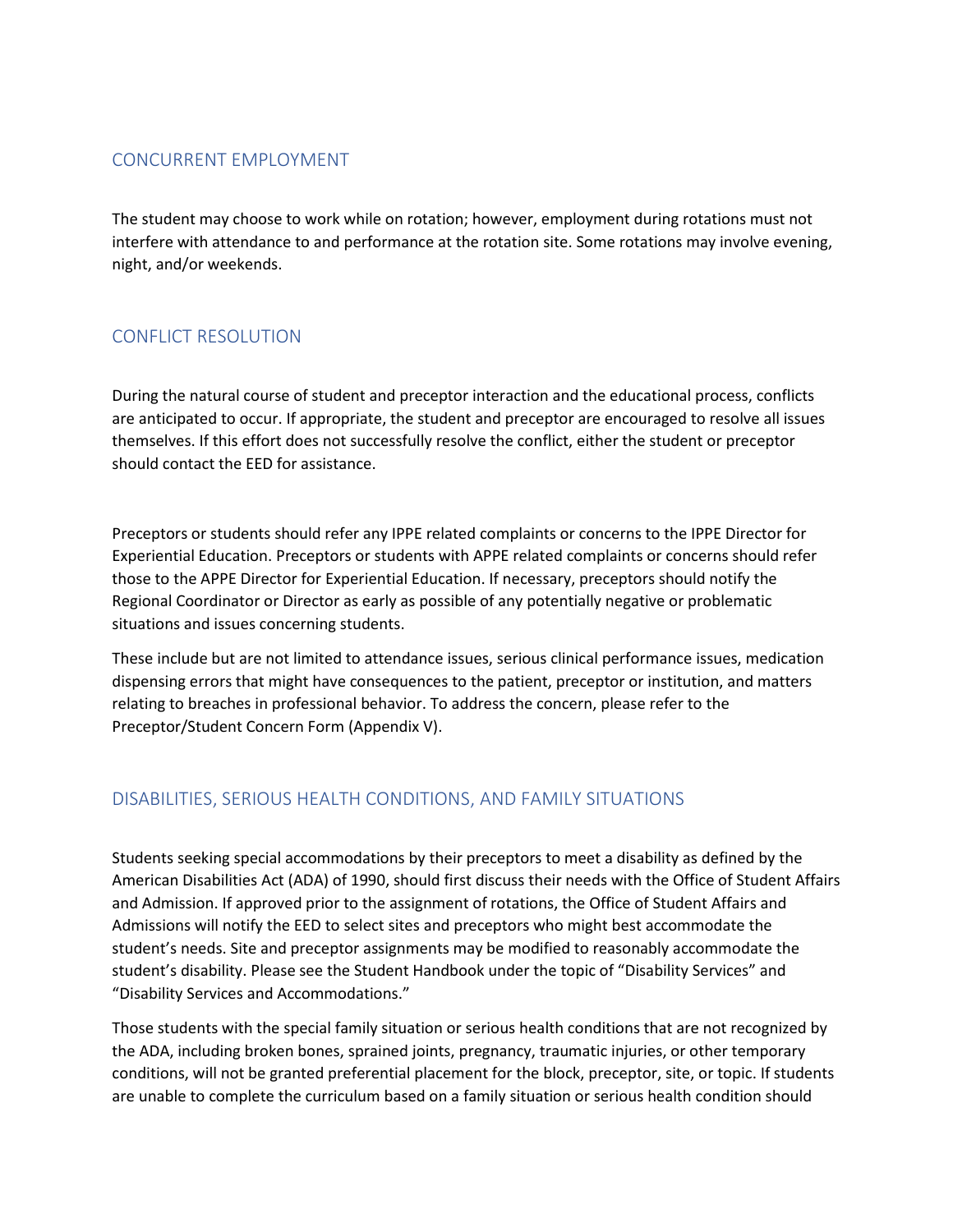speak with their faculty advisor or student affairs about considering a leave of absence. Please see Student Handbook under the topic of "Leave of Absence."

#### <span id="page-31-0"></span>**FTHICS**

Pharmacy practice is based on a foundation of values and ethical practice. Each student and preceptor are likewise held to these values. The student and preceptor are encouraged to have open discussions regarding the application of these standards to the practice of pharmacy.

The "Code of Ethics for Pharmacists" is stated in the Student Handbook. This code addresses patient confidentiality, respecting the patient, honesty, integrity, and serving the individual and community. Violations of the code of ethic should be discussed with the student and preceptor and forwarded to the IPPE or APPE Director, as appropriate. Violations may be reviewed by PASC as described in the Student Handbook.

#### <span id="page-31-1"></span>GRADING

Refer to individual course syllabi for grading policies and procedures. A passing grade indicates the preceptor confirms that all the required hours of the rotation have been fulfilled by the student and have met passing requirements as defined by the syllabus.

#### <span id="page-31-2"></span>GRADE APPEAL

Students may file an appeal if there is a disagreement with a final course grade. Students wishing to appeal a grade received in a College of Pharmacy course must follow the three steps listed below:

First Step – Student Statement To The Course Coordinator

A student can initiate the formal grade appeal process in writing using the Course Grade Appeal Form. The student must complete sections I and II and submit the form to the Course Coordinator within 3 business days of online grade posting.

The Course Coordinator, in collaboration with the Department Chair, will respond to the student's grade appeal in writing within 5 business days of receipt of the appeal. The Course Coordinator will return copies of the grade appeal form, with section III completed, to the Associate Dean of Academic Affairs and the Registrar, while returning the original copy to the student in case they wish to pursue the matter further.

If the appeal is approved by the Course Coordinator and Department Chair, the Course Coordinator returns the completed grade appeal form to the Office of the Registrar along with a completed Grade Change Form. If the appeal is denied, and the student accepts the outcome, the process ends here.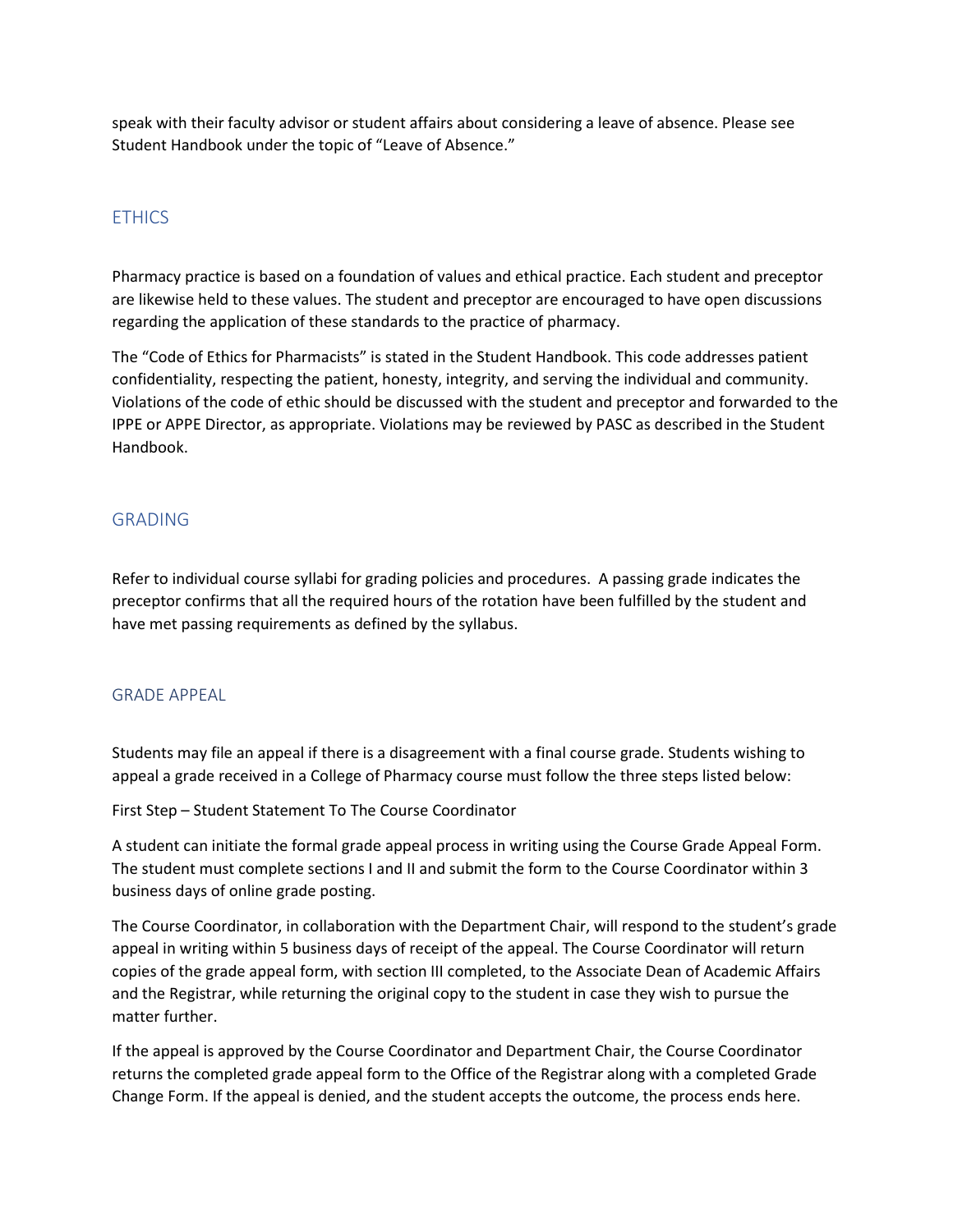#### Second Step – Appeal to the Senior Associate Dean of Academic Affairs

If the appeal is denied by the course coordinator/department chair, and the student wishes to pursue the matter further, the student has 3 business days from the date the Course Coordinator returns the form to sign and complete section IV of the form and submit it to the Senior Associate Dean of Academic Affairs.

The Associate Dean of Academic Affairs will render a decision in writing to the student within 5 business days of receipt of the formal appeal. If the appeal is approved by the Associate Dean of Academic Affairs, the form will be returned to the Office of the Registrar with a completed Grade Change Form. If the appeal is denied, and the student accepts the outcome, the process ends here.

In the event the Course Coordinator is the Senior Associate Dean of Academics, the student may appeal the decision directly to the Dean.

Third Step – The Dean of the College

If the Associate Dean of Academic Affairs denies the appeal, and the student wishes to pursue the matter further, the student has 3 business days from receipt of the decision from the Senior Associate Dean of Academic Affairs to submit an appeal in writing to the College Dean. The Dean will render the final decision in writing within 5 business days of receipt of the formal appeal. The final Course Grade Appeal form must be submitted to the Office of the Registrar for processing. The Grade Appeal Policy and associated Grade Appeal Request Form can be found in the Academic Affairs section of the CNUCOP

webpage, located at http://pharmacy.cnsu.edu/policies-and-procedures.

Additionally, should a student appeal their grade and would like the appeal process to consider additional opinions from other pharmacists or healthcare providers, the student is instructed to contact the EED. The EED, at their discretion, will reach out to seek additional opinions to assist with additional views of the student performance and professionalism. Results of the inquiry will be anonymously shared with the student upon request and incorporated in the appeal process. Students are instructed to NOT contact the pharmacists or healthcare providers from the practice site after the completion of the rotation for the purpose of appealing their grade.

## <span id="page-32-0"></span>HEALTH INSURANCE PORTABILITY AND ACCOUNT ABILITY ACT (HIPAA)

All students participating in the EED are required to complete training on HIPAA. Additionally, sites may require this or additional documentation from the student.

Students must successfully complete HIPAA training and print their certificate of completion. This certificate may be required to be submitted to the course coordinator.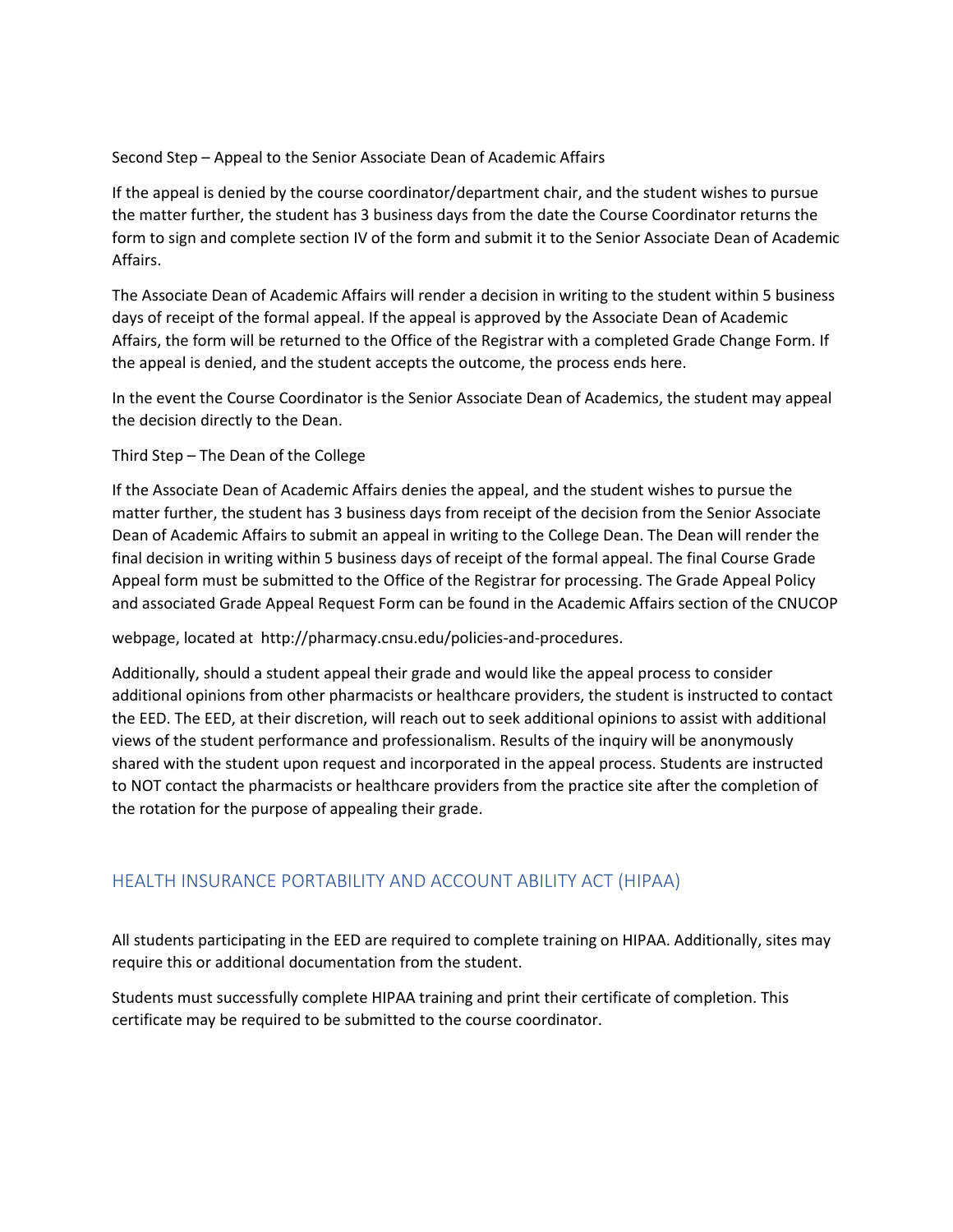Students acknowledge that any patient information they gain through their rotational activities and experience must be considered confidential and personal. Acquired Protected Health Information (PHI) must not be circulated or discussed outside the realms of the clinical rotation. Violation of the patient's or preceptor's trust can have harmful consequences to the rotation site as well as for the patient and family members involved. Situations involving a breach of HIPAA and disclosure of PHI is not only illegal but can damage the relationship and trust of the site's preceptors and is grounds for termination of the student from experience. Instances involving such conduct will be reported to the EED. The EED and/or PASC will review any misconduct or complaints and determine an appropriate course of action.

#### <span id="page-33-0"></span>CONFIDENTIALITY/HIPAA

During all clinical rotations, the student has access to privileged information about patients' health, insurance information, financial information, and in some instances, the financial information of the practice site. In accordance with HIPAA regulations, none of this information is ever to be discussed outside or removed from (without preceptor review and approval) the workplace (rotation site). Breaches of confidentiality can result in immediate dismissal from the practice site, failure of the rotation and/or dismissal from the Doctor of Pharmacy program.

#### <span id="page-33-1"></span>HONOR CODE OF CALIFORNIA NORTHSTAT E UNIVERSITY COLLEGE OF PHARMACY

The Honor Code of California Northstate University College of Pharmacy (CNUCOP) is a formal code of conduct that emphasizes the four core principles of respect, honesty and integrity, legal and ethical behavior, and professionalism, to which all students, faculty, and staff are held responsible for maintaining.

Any violations of the Honor Code could result in failure of the course as well as being called before the Professional Academic Standards Committee (PASC).

#### <span id="page-33-2"></span>RESPECT

CNUCOP is dedicated to teaching, scholarly activity, research, and service with honesty and integrity, both on and off campus. We respect one another, our supporters, our colleagues, and our patients. We extend this respect to all persons, regardless of race, color, national origin, ancestry, citizenship, gender, gender identity, sexual orientation, age, religion, physical or mental disability, or veteran status. We promote good will amongst our diverse population and uphold the autonomy, dignity, and moral integrity of all persons. We respect the abilities, customs, beliefs, values, and opinions of others. As members of the pharmacy community, we promote the good of every person in a caring, compassionate, and confidential manner, with respect to their right to privacy.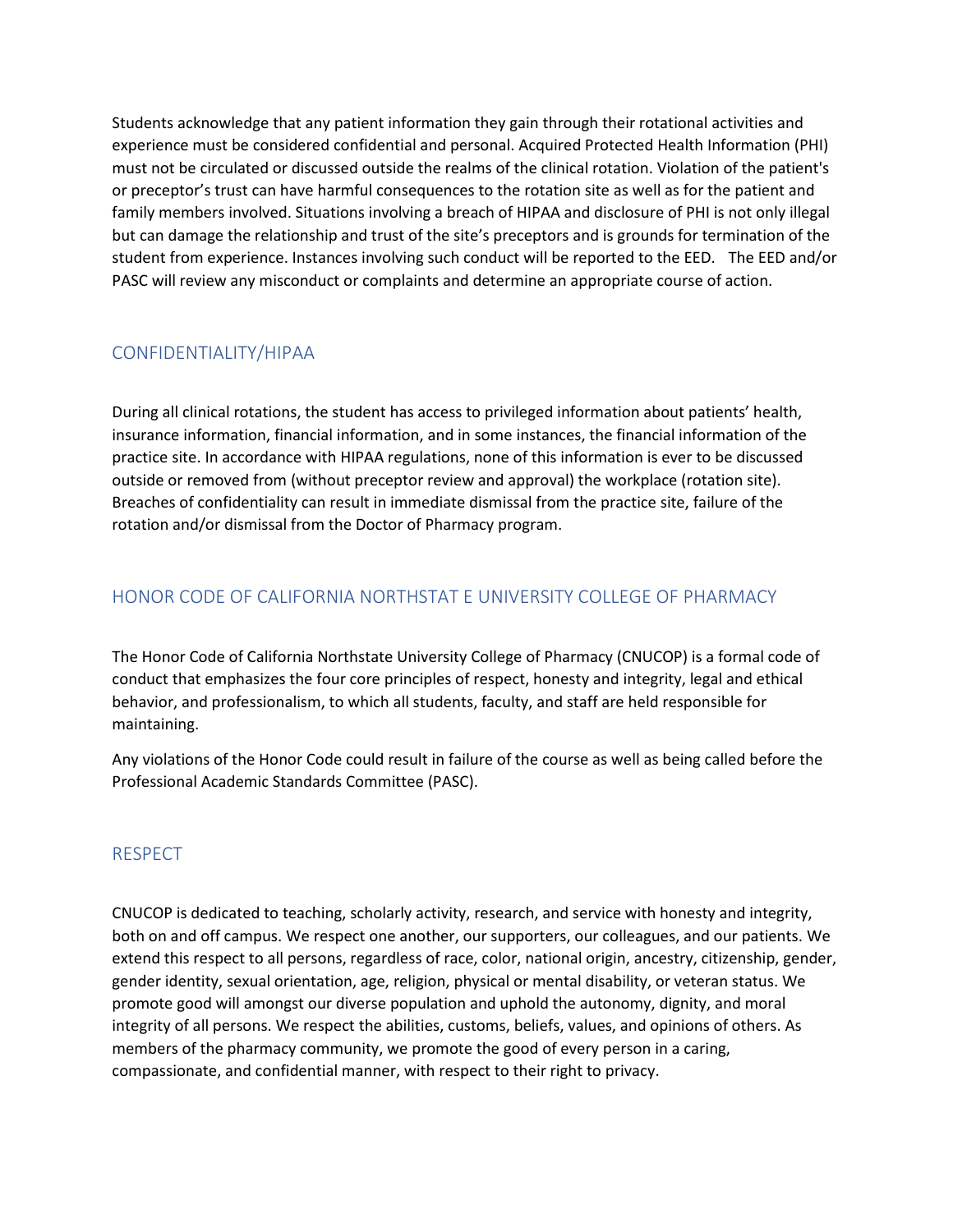The following examples include, but are not limited to, acts that violate the respect principle of the Honor Code and will be subject to non-academic disciplinary action: assault, battery, or other act of physical violence against any person; theft or destruction of property owned by or in the possession or control of CNUCOP or a member of the CNUCOP community; slander, libel, or defamation (slander, libel, and defamation all involve lying) against CNUCOP or a member of the CNUCOP community; a hate crime against a member of the CNUCOP community. The acts described in the preceding sentence and other acts in violation of the respect principle will be subject to disciplinary action if they occur on or off campus.

#### <span id="page-34-0"></span>HONESTY AND INTEGRITY

Pharmacists and pharmacy students have a duty to be truthful in professional and professional-patient relationships. We are committed to teaching, scholarly activity, and professional preparation in a teambased learning environment, in which all individuals are personally accountable and adhere to the tenets of honesty and integrity in the classroom and in the community. Cheating, plagiarism, and other forms of academic dishonesty are not tolerated and lead to dismissal from the program. Individual work is to be based primarily on the effort of the individual with outside resources credited where utilized. Teamwork and professional relationships are to be based on individual contributions and collaboration from all team members. All examinations, projects, and in or out-of-classroom assignments, whether individual or team-based, are expected to be performed and completed with the utmost degree of honesty and integrity.

The following examples include, but are not limited to, acts that violate the honesty and integrity principle of the Honor Code and will be subject to academic disciplinary action: cheating; plagiarism; claiming authorship of written material not so authored; claiming credit for research not so performed; claiming participation on a team project while not participating in the project; any form of academic dishonesty; theft or destruction of academic materials owned by CNUCOP or a member of the CNUCOP community; theft or destruction of research materials owned by CNUCOP or a member of the CNUCOP community.

The acts described in the preceding sentence and other acts in violation of the honesty and integrity principle will be subject to disciplinary action if they occur on or off campus.

#### <span id="page-34-1"></span>LEGAL STANDARDS AND ETHICAL BEHAVIOR

CNUCOP is dedicated to behavior that follows legal and ethical standards in teaching, scholarly activity, research, and service. We are committed to following the law, professional practice standards, and the APhA Code of Conduct. We comply with and adhere to all federal, state, and local laws and regulations. We encourage all to act ethically in developing and advocating a culture of consideration for codes of ethics, values, and moral convictions of those who could be affected by our decisions. Whenever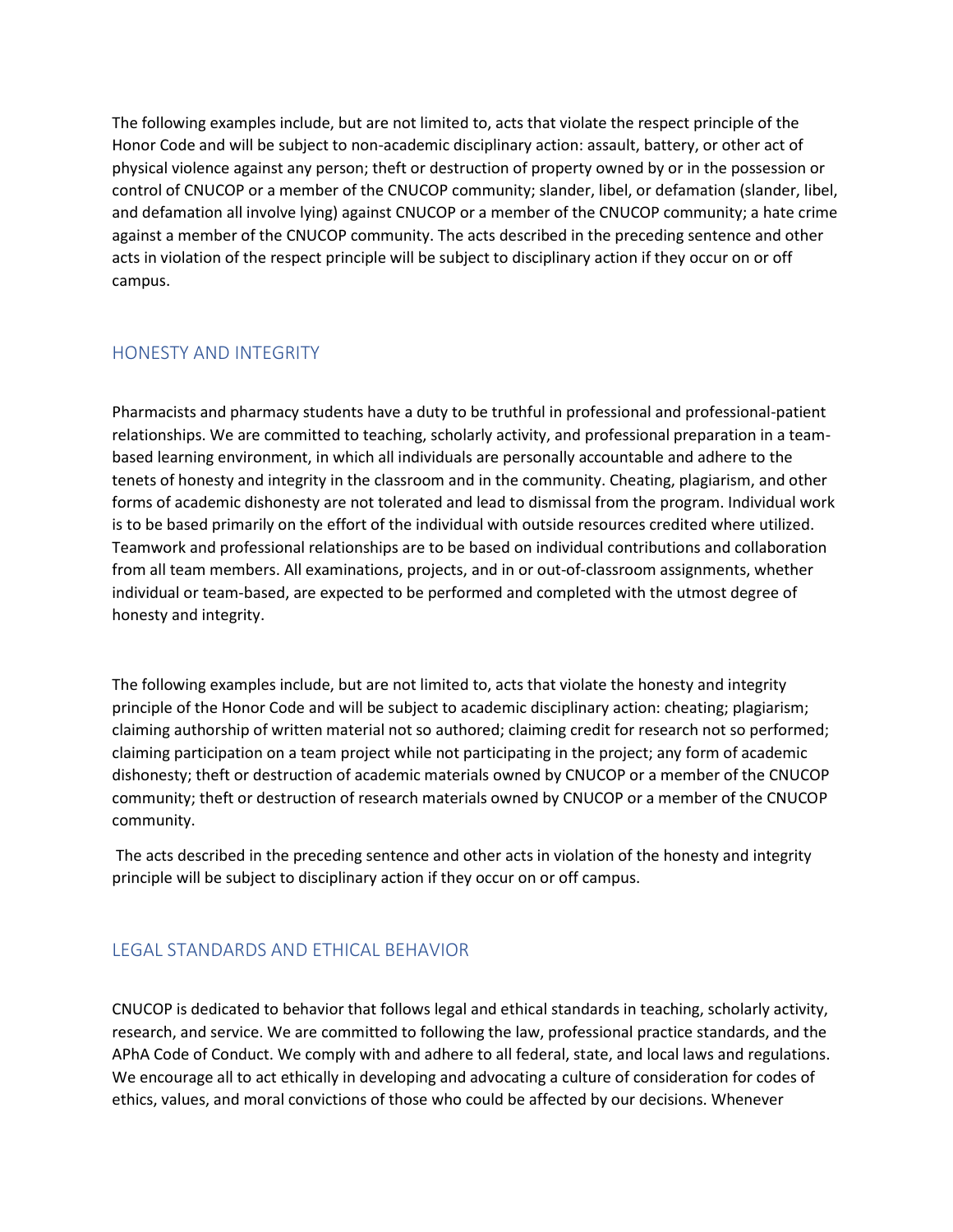appropriate, we seek advice and counsel to determine the right course of action and to make the best decision on behalf of those who depend on us to do so.

The following examples include, but are not limited to, acts that violate the legal standards and ethical behavior principle of the Honor Code and will be subject to academic disciplinary action or nonacademic disciplinary action as appropriate: any behavior which violates federal, state or local laws, or the policies or rules of any College or formal affiliate; violation of the pharmacy and health care related laws and regulations of the State of California and the California Board of Pharmacy; violation of the written standards of practice of the preceptors and practice sites participating in the CNUCOP experiential education program. The acts described in the preceding sentence and other acts in violation of the legal standards and ethical behavior principle will be subject to disciplinary action if they occur on or off campus.

#### <span id="page-35-0"></span>PROFESSIONALISM

CNUCOP is committed to providing teaching, scholarly activity, research, and service in a professional manner. We display professional attitudes, values, and behaviors in the classroom, at preceptor sites, and in the community. We encourage teamwork and team-based learning, with respect for differing points of views of team members. At the same time, we expect individual competence, performance, and accountability in a professional manner. We serve as positive advocates for our profession by striving for excellence in the performance of our duties, while protecting the health and autonomy of our patients, and serving individual, community, and societal needs. We embrace the Oath of the Pharmacist and the principles embodied within.

The following examples include, but are not limited to, acts that violate the professionalism principle of the Honor Code and will be subject to academic disciplinary action or non-academic disciplinary action as appropriate: any behavior which violates federal, state, or local laws, or the policies or rules of any College or formal affiliate; lewd, obscene or indecent conduct on any College owned or controlled building or property; unauthorized manufacture, sale, possession or use of any substance that causes chemical dependence or impairment; hazing; harassment; possession of a deadly weapon on campus or practice site. The acts described in the preceding sentence and other acts in violation of the professionalism principle will be subject to disciplinary action if they occur on or off campus.

## <span id="page-35-1"></span>PERSONAL ACCOUNTABILITY AND EXPECTATIONS

All students, faculty, and staff of the CNUCOP community are required to follow all applicable provisions of this Honor Code. We are all personally responsible and accountable for maintaining an environment and culture of respect, honesty, integrity, legal and ethical behavior, and professionalism.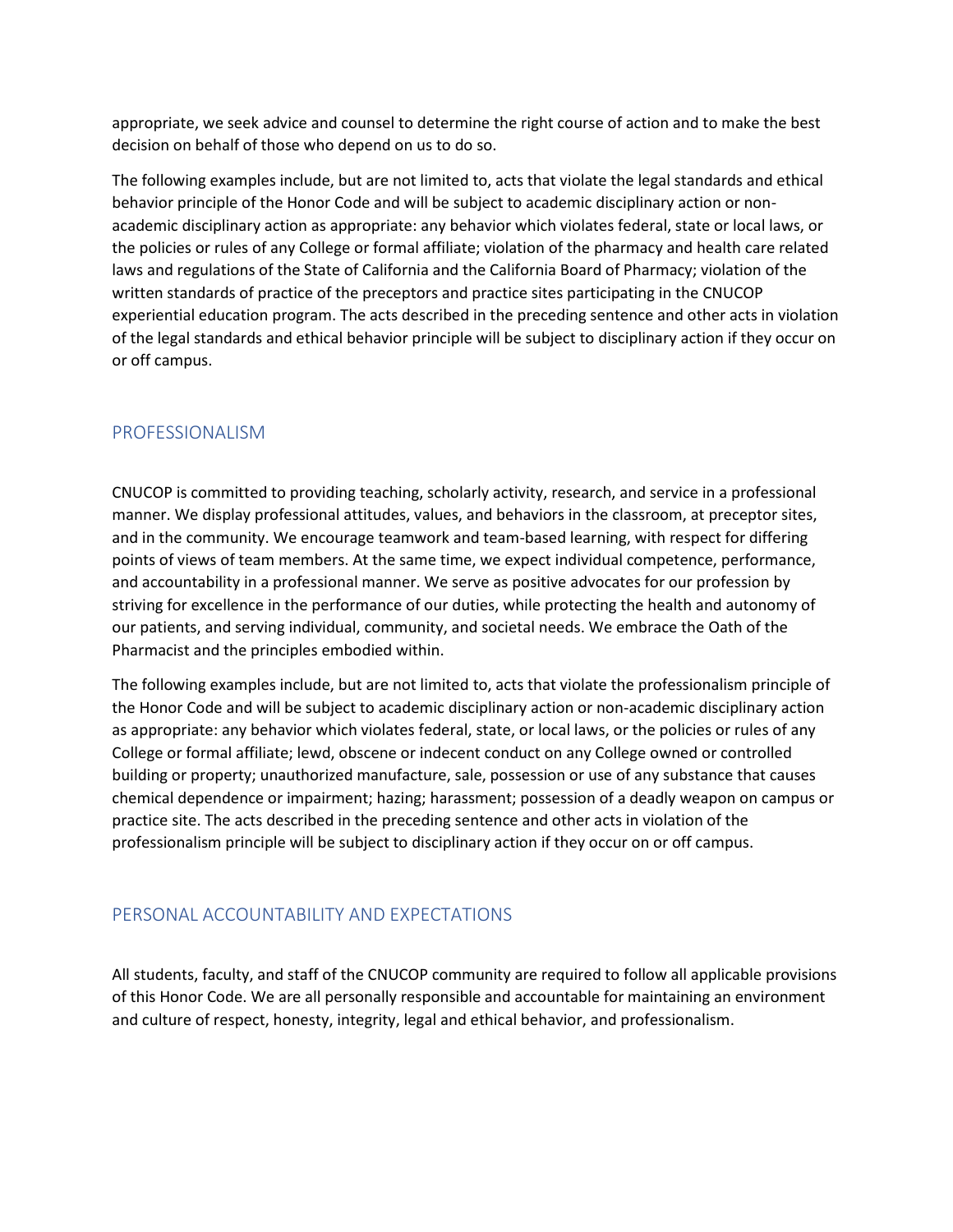This environment and culture shall be extended off campus when dealing with a CNUCOP related matter or a member of the CNUCOP community, including, but not limited to patients, preceptors and practice sites participating in the CNUCOP EED. It is understood that teamwork is necessary for ensuring and sustaining an environment and culture that support these core principles and related values.

It is expected that all students, faculty, and staff of CNUCOP shall:

*Know the Honor Code, Uphold the Honor Code in daily life both on and off-campus, Promote the Honor Code and an environment and culture of respect, honesty, integrity, legal and ethical behavior, and professionalism, Report Honor Code violations to the appropriate personnel, seek appropriate advice if unsure or in doubt, and Cooperate with investigations of Honor Code violations.*

#### <span id="page-36-0"></span>HONOR CODE VIOLATIONS AND CONSEQUENCES

All violations of the Honor Code shall be processed as appropriate through the PASC, the Office for Academic Affairs, the Office for Student Affairs, or the responsible governing body. Any person accused of academic or non-academic violations will be afforded fair jurisprudence and due process of law. Violations of an academic, professional, or other nature will be subject to appropriate disciplinary action, which may include, but is not limited to, warning, probation, remediation, suspension, dismissal, expulsion, or legal prosecution.

#### <span id="page-36-1"></span>CORE PRINCIPLES OF THE HONOR CODE

By knowing, understanding, embracing, and following the core principles of this Honor Code, we can ensure that CNUCOP will sustain an environment and culture that supports:

*An effective learning environment, An effective teaching environment, An effective working environment, and An institution with high quality members.*

#### <span id="page-36-2"></span>NON-RETALIATION

CNUCOP does not tolerate retaliation against individuals who report hateful, dishonest, illegal, unethical, unprofessional, or otherwise inappropriate acts. Anyone who retaliates against these individuals is in violation of the Honor Code and is subject to disciplinary action for that Honor Code violation.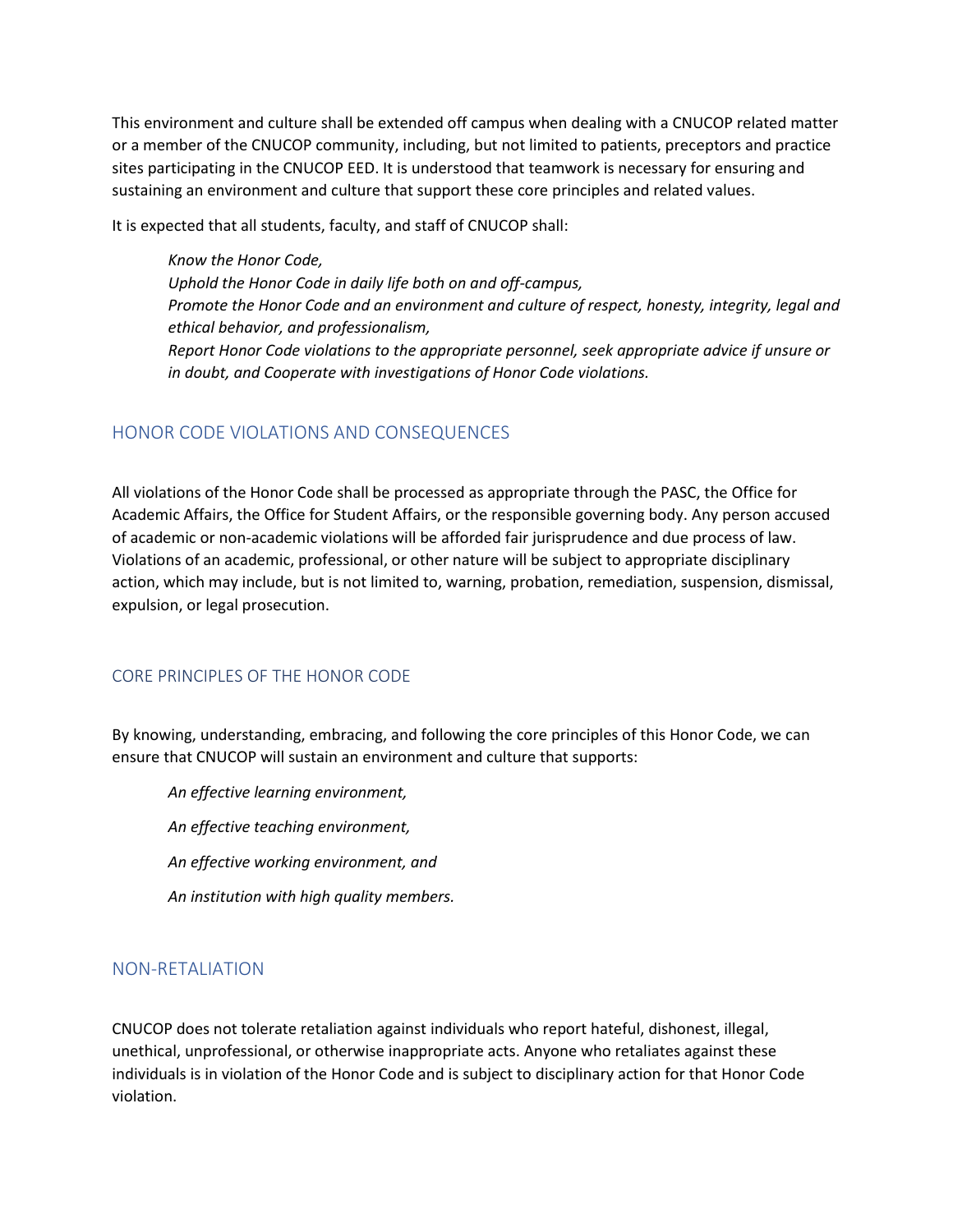#### <span id="page-37-0"></span>IMMUNIZATIONS AND PHYSICAL EXAM

To achieve academic success and be an active advocate for health, students should strive to achieve good physical and mental health themselves. It is expected that all routine medical, dental, and surgical care have been completed prior to the beginning of the semester. Refer to the Student Handbook for specific requirements for documenting immunizations and physical examination.

Students must comply with immunization requirements for the experiential education practice component of the program. Meeting all immunization requirements is mandatory for all students.

#### <span id="page-37-1"></span>LEGAL

It is the student's responsibility to follow the Federal, State and County regulations where they are interning in pharmacy practice. The student recognizes that each state and county laws can, and do, vary. If the student is unaware of or unfamiliar with these laws and regulations, it is their responsibility to confer with their preceptor. Ignorance of the law is not an excuse for an illegal act. All students must possess a valid intern license in California and any other state where they practice. The intern license must be always carried while on rotations.

#### <span id="page-37-2"></span>LIABILITY/MALPRACTICE INSURANCE

All students currently enrolled at CNUCOP are members of California Pharmacists Association (CPhA) and therefore are covered through CPhA's general commercial and professional liability insurance at up to \$1 million per occurrence and up to \$2 million in the aggregate.

#### <span id="page-37-3"></span>**LICENSURE**

Before starting any Experiential rotation, the student must provide proof of a current California intern license as well as any other state in which they plan to practice or in which student is assigned for an IPPE or APPE. Specifically, the student must obtain in a timely manner (as deemed by the EED) the requisite licensure(s) required by the respective state(s) in which the student plans to practice or in which the student is assigned for an IPPE or APPE. Additionally, the student will initially upload in a timely manner (as deemed by the EED) all respective license(s) into the appropriate database specified by EED. Intern license verification will be conducted by the Experiential Education Department prior to allowing students to go on rotation. The student is responsible for any financial obligations for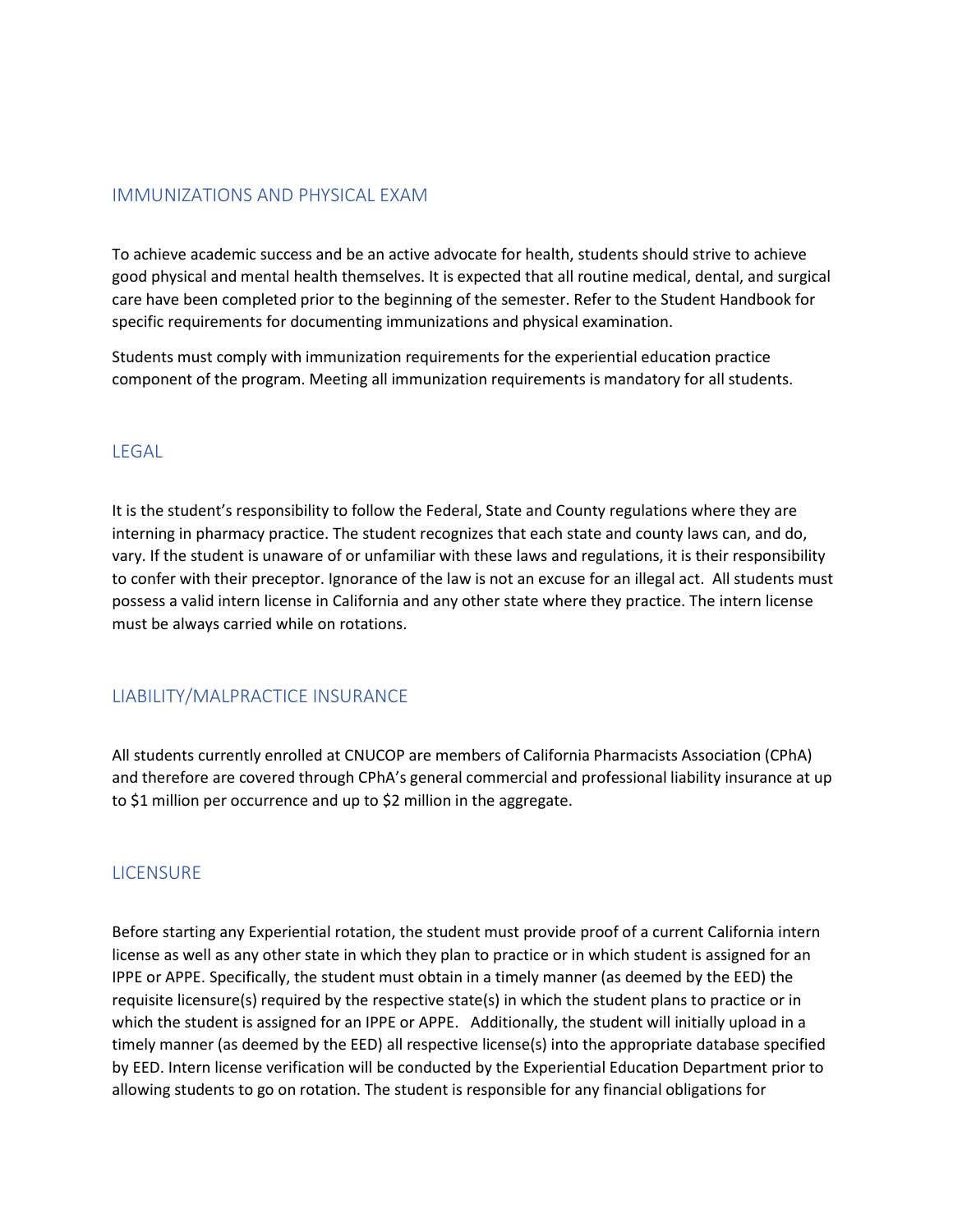obtaining, maintaining, and reporting current intern licensure(s) to the College and as required according to respective IPPE/APPE site procedures.

These licenses must be maintained by the student and kept in good standing according to the respective state board of pharmacy regulations. Written exceptions may be granted by the Department Chair for experiences where an intern license is not required.

#### <span id="page-38-0"></span>CPR CERTIFICATION

Before starting the first IPPE rotation, the student is required to become CPR certified. CPR certification must be maintained throughout the professional program.

#### <span id="page-38-1"></span>MENTAL HEALTH AND COUNSELING

Mental health counseling is available to the student at CNUCOP through the school's student health insurance program, the county of Sacramento and private counselors in the area (by referral only). A list of referrals is available through the Office of Student Affairs and Admissions. A student who has elected to use the Student Health Insurance offered by the school and administered by Western Health Advantage have access to mental health counseling as part of their policy.

A small co-pay may be required.

Additional services are available by calling "Talk One 2 One". The student can call the hotline at (800) 756-3124, 24 hours a day, 7 days a week.

#### <span id="page-38-2"></span>NON-DISCRIMINATION

California Northstate University College of Pharmacy is committed to cultivating a diverse community that recognizes and values inherent worth in individuals, fosters mutual respect, and encourages individual growth. The College believes that diversity enhances and enriches the quality of our academic program. CNUCOP provides equal opportunity in education and does not discriminate on the basis of race, color, creed, religion, national origin, sexual orientation, veteran status, age, or gender.

#### <span id="page-38-3"></span>PREREQUISITE COURSES

All required didactic and experiential courses (IPPE) must be completed before the student may begin their first APPE course.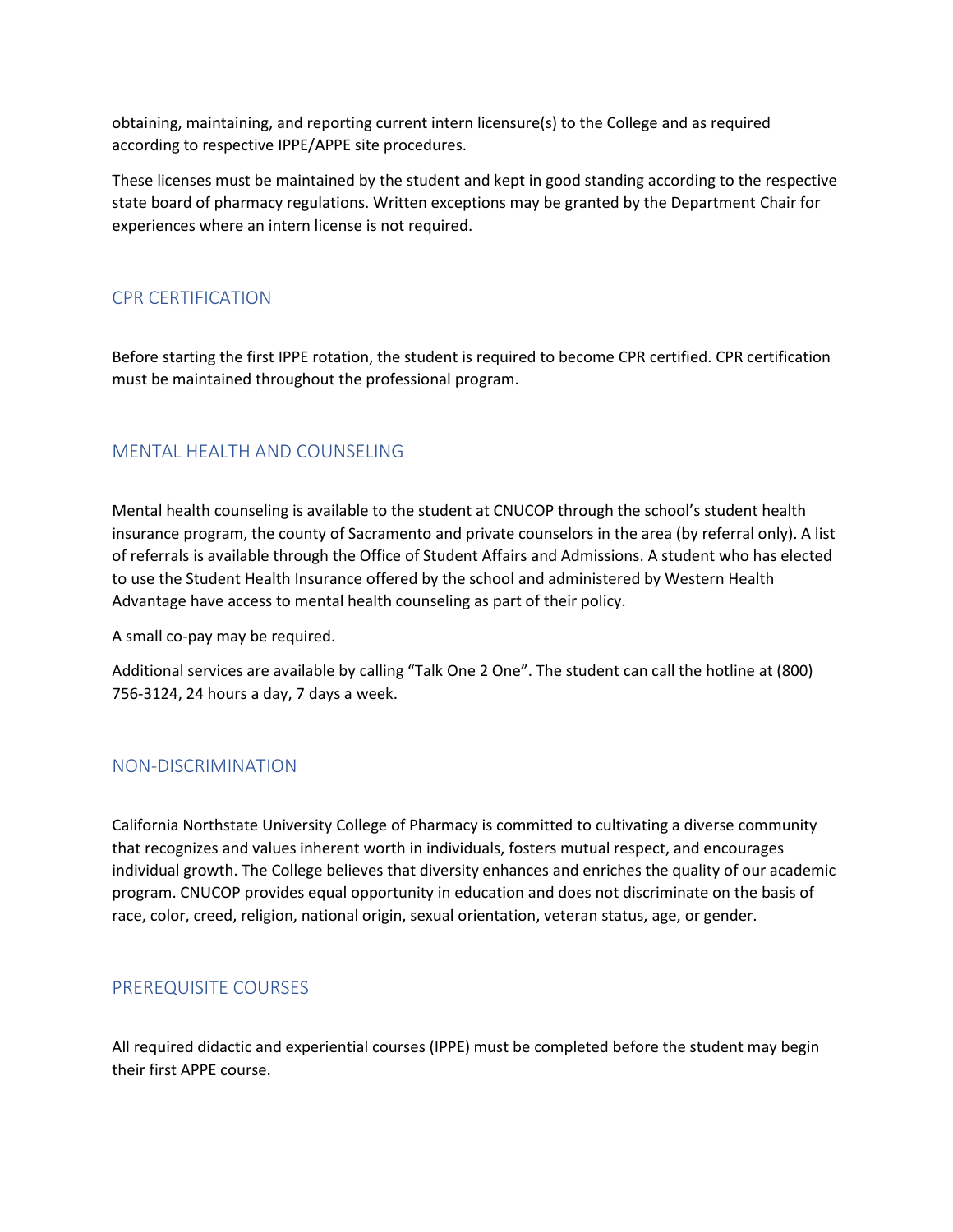#### <span id="page-39-0"></span>PERSONAL COMMUNICATION

Students are reminded that the use of cell phones (or other electronic devices) for personal conversations or text messaging is strictly forbidden during the course of the EED rotations. For infractions beyond reasonable personal use, Preceptors are encouraged to collect the devices and return them at the end of the day's rotation or immediately send the student to place their device in a safe, off-site location such as their car. Should an electronic device be an ongoing distraction, the preceptor may insist all devices be left off site during each rotation.

The preceptor should notify the Experiential Education Department if the student insists on having their electronic device with them and on during the rotation.

#### <span id="page-39-1"></span>PROFESSIONAL APPEARANCE

A vital component of professionalism is appearance. As the student is preparing to practice in a health care environment, appropriate dress and proper attention to personal hygiene is of utmost importance. Specific activities and settings require particular attire, and the student must be aware of and adhere to these requirements.

Each clinical site may have additional or alternative dress requirements that must be adhered to while on rotation. Each student should check with their preceptor no less than two weeks before reporting for the first day of the rotation to become familiar with any special requirements. Additional or alternative dress requirements must be approved by the EED. Dress Code for all IPPE and APPE rotations are as follows:

#### <span id="page-39-2"></span>MEN MUST WEAR:

Dress shirt, Necktie, Slacks.

#### <span id="page-39-3"></span>WOMEN MUST WEAR:

Dress, blouse, sweater, or dress shirt.

Skirt or slacks.

Dresses and skirts must be at or below the knee.

#### <span id="page-39-4"></span>ALL EXPERIENTIAL STUDENTS MUST WEAR:

Dress shoes (closed toe, no spiked heels).

Professional attire.

Ironed, clean, white laboratory coat.

College issued photo identification.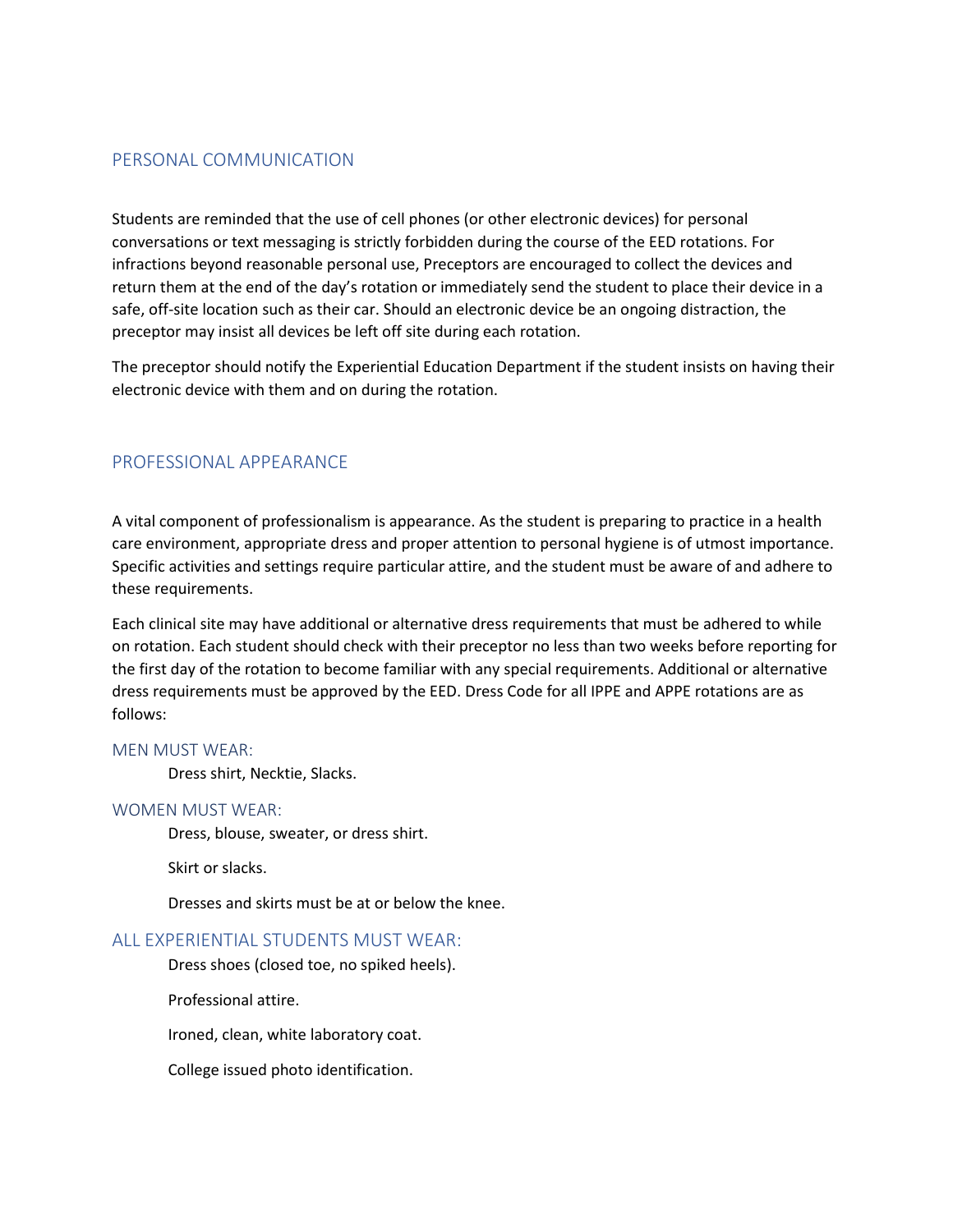#### <span id="page-40-0"></span>THE STUDENT MUST NOT:

Wear tee shirts, midriffs, tank tops Wear denim, short skirts, or short dresses Wear flip-flops, sandals, tennis shoes or athletic shoes Have visible tattoos or body piercings (other than conservative earrings) Have unnatural hair color Wear perfume or cologne Wear artificial nails Dirty or unpressed CNUCOP issued white coat

#### <span id="page-40-1"></span>PROFESSIONAL CONDUCT

The student is expected to continue to adhere to the "Code of Conduct" (as listed in California Northstate University College of Pharmacy Student Handbook). Failure to comply with the conduct rules will result in disciplinary action that could include failure of the course or dismissal from the program.

Any preceptor, representative of the preceptor, faculty or staff of the college who observes a student's breach of professionalism should report the incident to the IPPE or APPE Director, as appropriate for the experience.

#### <span id="page-40-2"></span>REGISTRATION

The student is required to meet all the registration requirements of California Northstate University College of Pharmacy prior to attending any IPPE or APPE rotations. If the student is not fully compliant with the registration requirements or process, the student will be asked to not attend or leave the practice site and will not receive any academic or chronological credit for this time until registration is complete. Students who are not compliant are required to complete the Late Registration procedure. All late registration paperwork and fees will apply. Specific calendars are released on an annual basis.

The student will be given a very limited period, usually 5 days after registration although no later than 5 business days prior to the start of a rotation, to drop their IPPE course without receiving a failing grade. Students will not be allowed to see their preceptor or site assignments prior to the closure of the add/drop period.

#### <span id="page-40-3"></span>REMEDIATION AND RESCHEDULING FAILED ROTATIONS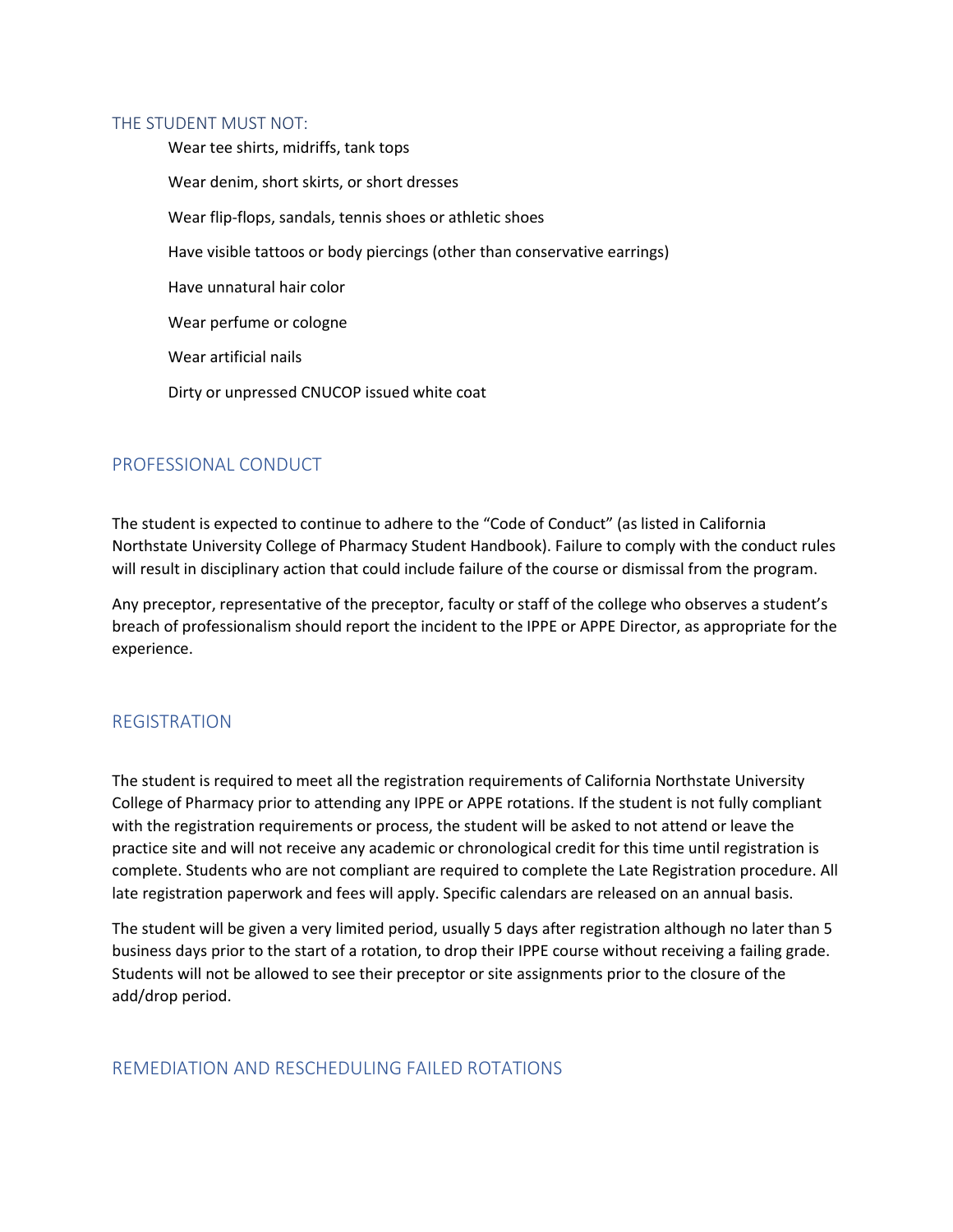See progression policy in the current General Catalog.

The grade of "D" is not offered for IPPE or APPE.

When repeating an IPPE or APPE rotation, reasonable efforts will be made to schedule the student in the next available rotation while avoiding the same practice site or preceptor. For APPE it is suggested to allow at least one APPE block between the failed rotation and the repeated rotation. When possible, full time faculty will be the primarily choice for precepting students who fail the same course in a previous rotation.

#### <span id="page-41-0"></span>REMOVAL FROM EXPERIENTIAL SITE

The preceptor retains the right to determine if the student is suited to perform the duties of an Intern Pharmacist during the rotation at their practice site. This determination may be based upon, but not limited to, patient safety, the risk to preceptor or site licensure, student effort, academic preparedness, and/or professionalism. If a preceptor or preceptor's representative determines prior to the completion of the rotation that a student is not suited to practice as an Intern Pharmacist at their site, the preceptor or the preceptor's representative may ask the student to leave the site and not return. Should this occur, the student must collect their personal belongings, leave immediately and contact the EED. The preceptor and student must notify a faculty or staff member of the EED that a student has been released from that site, the student will be contacted by a representative of the EED as soon as possible. A student who is asked by the preceptor, the preceptor's representative, or a faculty member, to be removed or dismissed from the site prior to completing the rotation, will fail the rotation and receive a grade of "F" for the rotation.

Please refer to the Progression Policy in the Course Catalog and remediation and rescheduling rotations in this handbook for further details.

#### <span id="page-41-1"></span>BEGINNING OF A ROTATION

A student is considered to have begun their IPPE or APPE rotation by reporting to their preceptor or preceptor's representative, with the intent to begin their rotation, on their first scheduled day of the rotation or any subsequent day of their rotation but only as determined/approved by the Preceptor of Record and which must be communicated to the respective EEAC in a timely manner. Once a student has begun their rotation, the rotation will conclude with the student receiving a passing grade, failing grade, "I," "W," leave of absence or dismissal from the college. A student may not withdraw from the rotation once they have begun.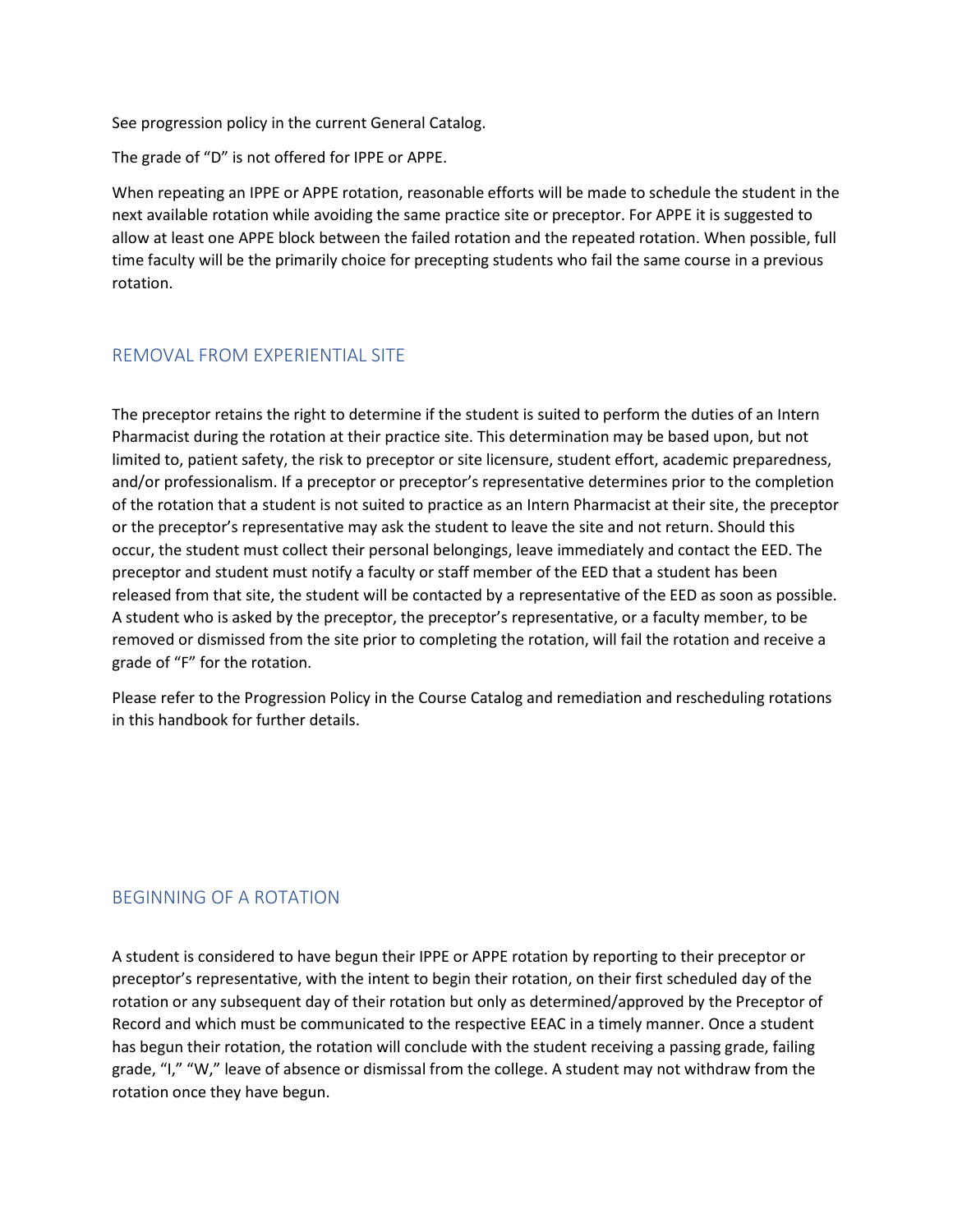A student who has been granted a leave of absence will be rescheduled for their remaining rotation(s) at the discretion of the IPPE or APPE Directors

Refer to individual course syllabi for grading policies and procedures.

#### <span id="page-42-0"></span>STUDENT CONDUCT

"Policies on Student Conduct" are stated in the Student Handbook. These policies further define Cheating, Plagiarism, Academic Theft, Lying and Forgery. Furthermore, these policies describe placing patients at increased risk, disclosing private information, participating in patient care activities while under the influence of alcohol or any substance that may impair judgment or function or fail to identify oneself as an "Intern" or "Student." These stated policies apply to all didactic classes and experiential education courses.

#### **Cheating, Plagiarism, Academic Theft, Lying and Forgery will result in failure of the course.**

Violations of the "Policies on Student Conduct" are subject to the review of the "Honor Council" and "Judicial Disciplinary Hearing" as described in the Student Handbook.

#### <span id="page-42-1"></span>STUDENT HEALTH INSURANCE, INJURY, AND ILLNESS

The student is required to maintain health care insurance while attending California Northstate University College of Pharmacy. Please refer to the Student Handbook for specific options and requirements.

For healthcare needs during an APPE rotation, a student must contact their insurance provider to find covered services in the area. For other student services, the student may contact the EED for questions or direction.

In the event a student suffers an injury or illness at the facility while completing an experiential course, it is the student's responsibility to obtain medical treatment for the injury/illness. Students are required to maintain major medical insurance throughout their enrollment in the Doctor of Pharmacy program. Students may be required by the site to provide proof of insurance on demand. Neither the facility nor the California Northstate University will be financially or otherwise responsible for the expenses of medical treatment necessitated by injury or illness at an experiential site. The student and site must complete Appendix IV and return to the form to the program APPE/IPPE Directors as soon possible.

#### <span id="page-42-2"></span>**TARDINESS**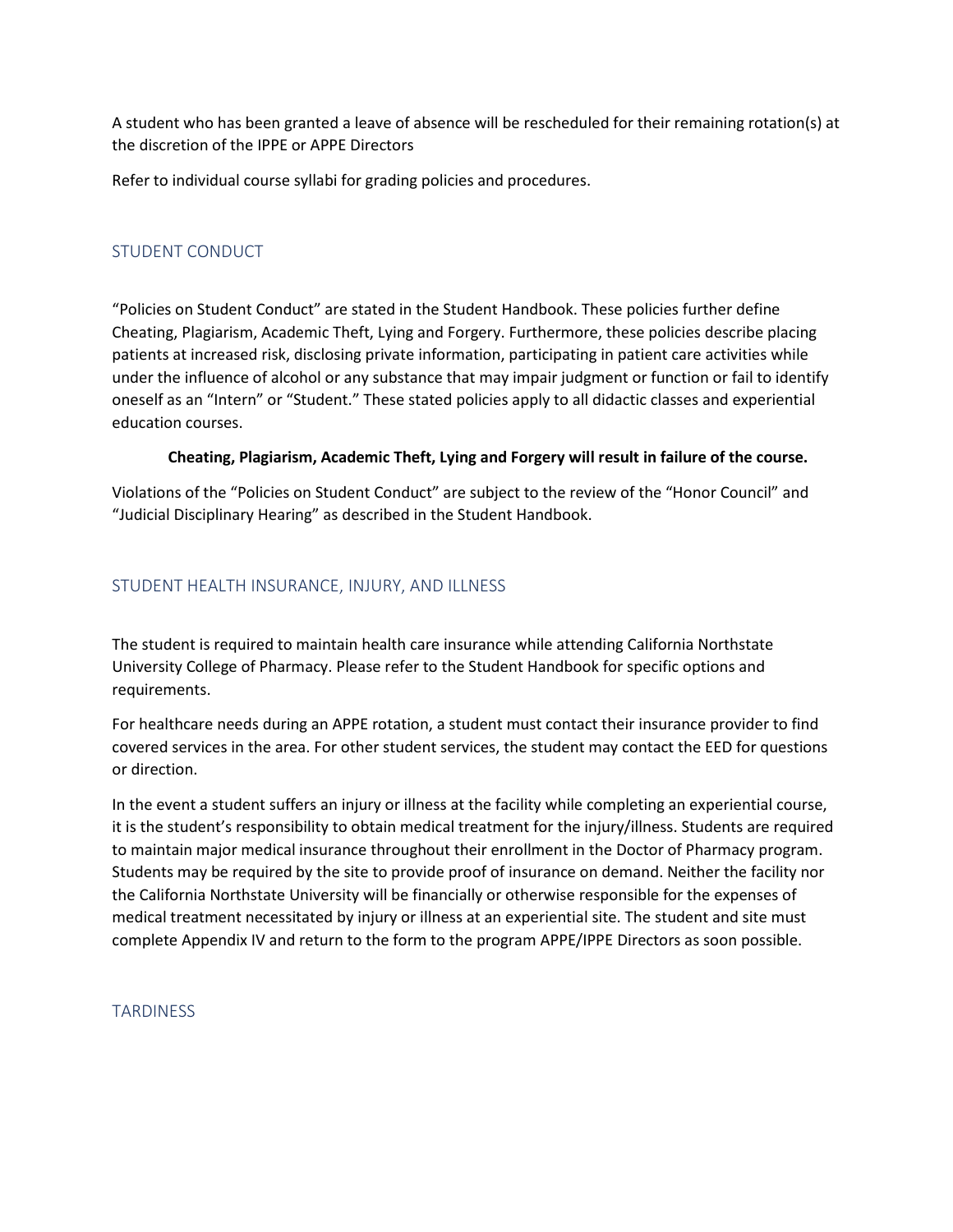Any student who has missed greater than one hour of a scheduled rotation day must report the occurrence within 24 hours to the EED (or coordinator) and preceptor. The student is required to make up any time lost due to tardiness.

Repetitive tardiness must be reported by the student to the IPPE or APPE Director, as appropriate. It is the responsibility of each student to allow sufficient time for traffic, parking, or other routine delays. Three tardy days of any duration is considered an unexcused absence and the course grade will be dropped one letter grade.

#### <span id="page-43-0"></span>TRANSPORTATION

Each student is expected to provide themselves independent, reliable transportation to facilitate their learning in a variety of practice sites. Failure to provide independent, reliable transportation may lead to failure of the IPPE or APPE rotation and may further lead to delay in graduation or dismissal from the program. Students should not depend solely on public transportation or shared transportation as these methods may not be suitable for many practice sites.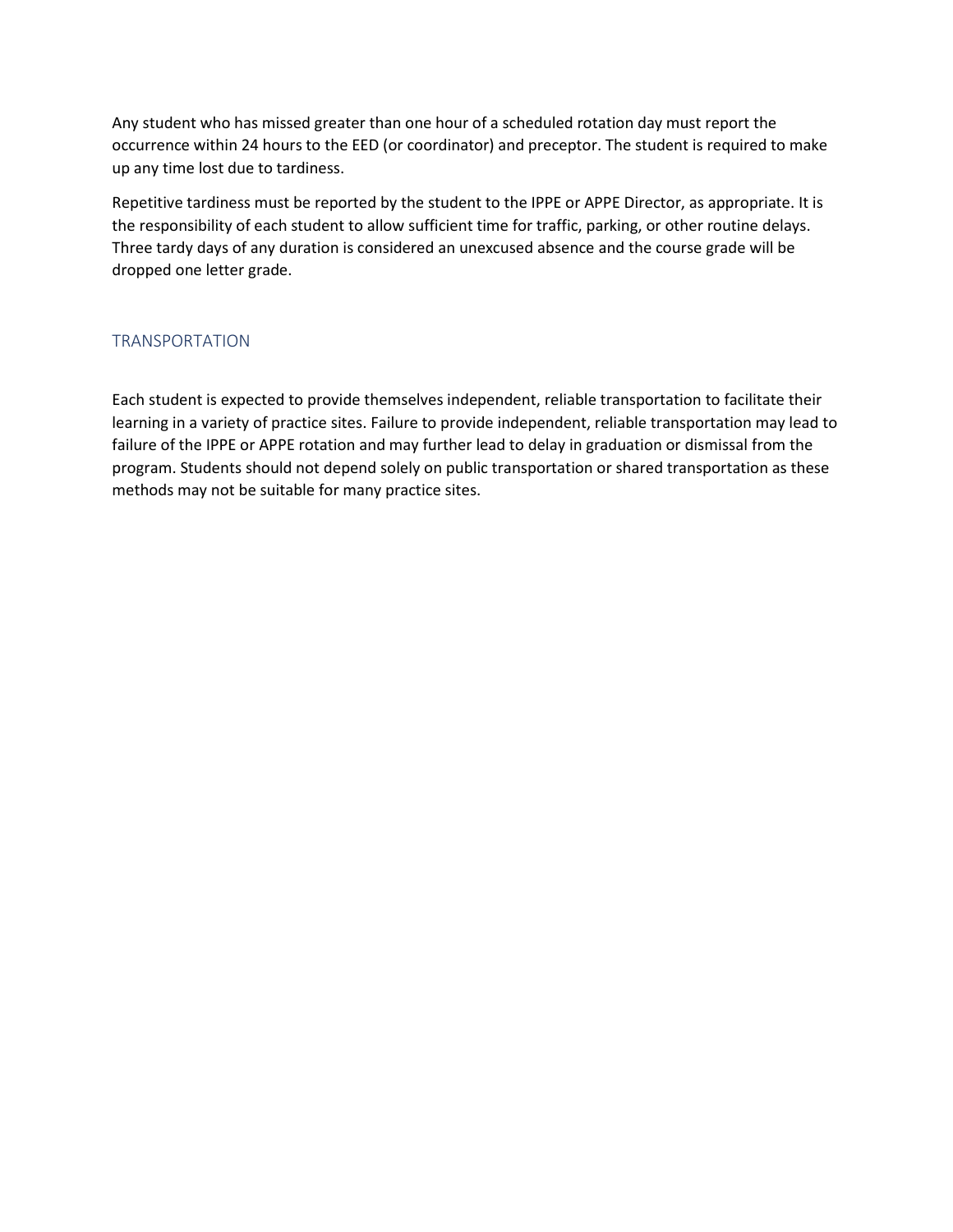<span id="page-44-0"></span>

# Student or Preceptor Concern Form

Experiential Education Department 9700 West Taron Drive Elk Grove, CA 95757 (P) 916-686-7400

#### **INSTRUCTIONS**

• Submit your completed form to the Experiential Education (EE) Department within 7 business days.

• A Director of Experiential Education (IPPE or APPE) will email you upon receiving your completed form.

#### **STUDENT AND PRECEPTOR INFORMATION**

| Preceptor Name:      |          |        |                             |                       |
|----------------------|----------|--------|-----------------------------|-----------------------|
|                      | First    | Middle | Last                        | Contact email / phone |
| <b>Student Name:</b> |          |        |                             |                       |
|                      | First    | Middle | Last                        | Contact email / phone |
| Student ID#          | Class of |        |                             |                       |
| Incident date(s):    |          |        | <b>Rotation Start Date:</b> |                       |

**Please briefly state the nature of the event:**

| TO BE COMPLETED BY STUDENT or PRECEPTOR                                                                |                                                                                                        | TO BE COMPLETED BY THE DIRECTOR                                                         |
|--------------------------------------------------------------------------------------------------------|--------------------------------------------------------------------------------------------------------|-----------------------------------------------------------------------------------------|
| Circle: IPPE /APPE                                                                                     | $\square$ Yes                                                                                          | - For issues related to this matter, Student Handbook will be referred to.<br>$\Box$ No |
| Course: Preceptor:                                                                                     | - Has the student or preceptor provided evidence of complaint?                                         |                                                                                         |
| Site:                                                                                                  | $\square$ Yes                                                                                          | $\square$ No                                                                            |
| Rotation:                                                                                              | - Has the student or preceptor met with the party involved regarding this<br>concern?                  |                                                                                         |
|                                                                                                        | $\square$ Yes                                                                                          | $\Box$ No                                                                               |
| Who else was involved?                                                                                 | -Student or preceptor confronted the party involved regarding this<br>concern.                         |                                                                                         |
|                                                                                                        | $\Box$ Yes                                                                                             | $\square$ No                                                                            |
| What were actions taken by the student or preceptor if any? State "none" if no<br>action was<br>taken. | - The party involved has been made aware of this concern.<br>$\square$ Yes<br>$\Box$ No                |                                                                                         |
|                                                                                                        |                                                                                                        |                                                                                         |
| Are the parties requesting to meet?                                                                    |                                                                                                        | The supervisor or site manager is aware of this concern.                                |
|                                                                                                        | $\square$ Yes                                                                                          | $\square$ No                                                                            |
| Are you willing to face the student or preceptor if a                                                  |                                                                                                        | -EE Director needs to contact a supervisor.                                             |
|                                                                                                        | $\square$ Yes                                                                                          | $\square$ No                                                                            |
| meeting is needed? Yes                                                                                 | - Student and EE Director will do a root cause analysis to try and improve<br>and address the concern. |                                                                                         |
| No (please explain):                                                                                   | $\square$ Yes                                                                                          | $\square$ No                                                                            |
|                                                                                                        |                                                                                                        | - This situation has been resolved by the EE Director.                                  |
|                                                                                                        | $\square$ Yes                                                                                          | $\square$ No                                                                            |

In signing this form, I confirm that the event described above is accurate, and true to my knowledge. I understand that I may be asked for more information to help resolve this concern.

Student or Preceptor Signature:\_\_\_\_\_\_\_\_\_\_\_\_\_\_\_\_\_\_\_\_\_\_\_\_\_\_\_\_\_\_\_\_\_\_\_\_\_\_\_\_\_\_\_Date:\_\_\_\_\_\_\_\_\_\_\_\_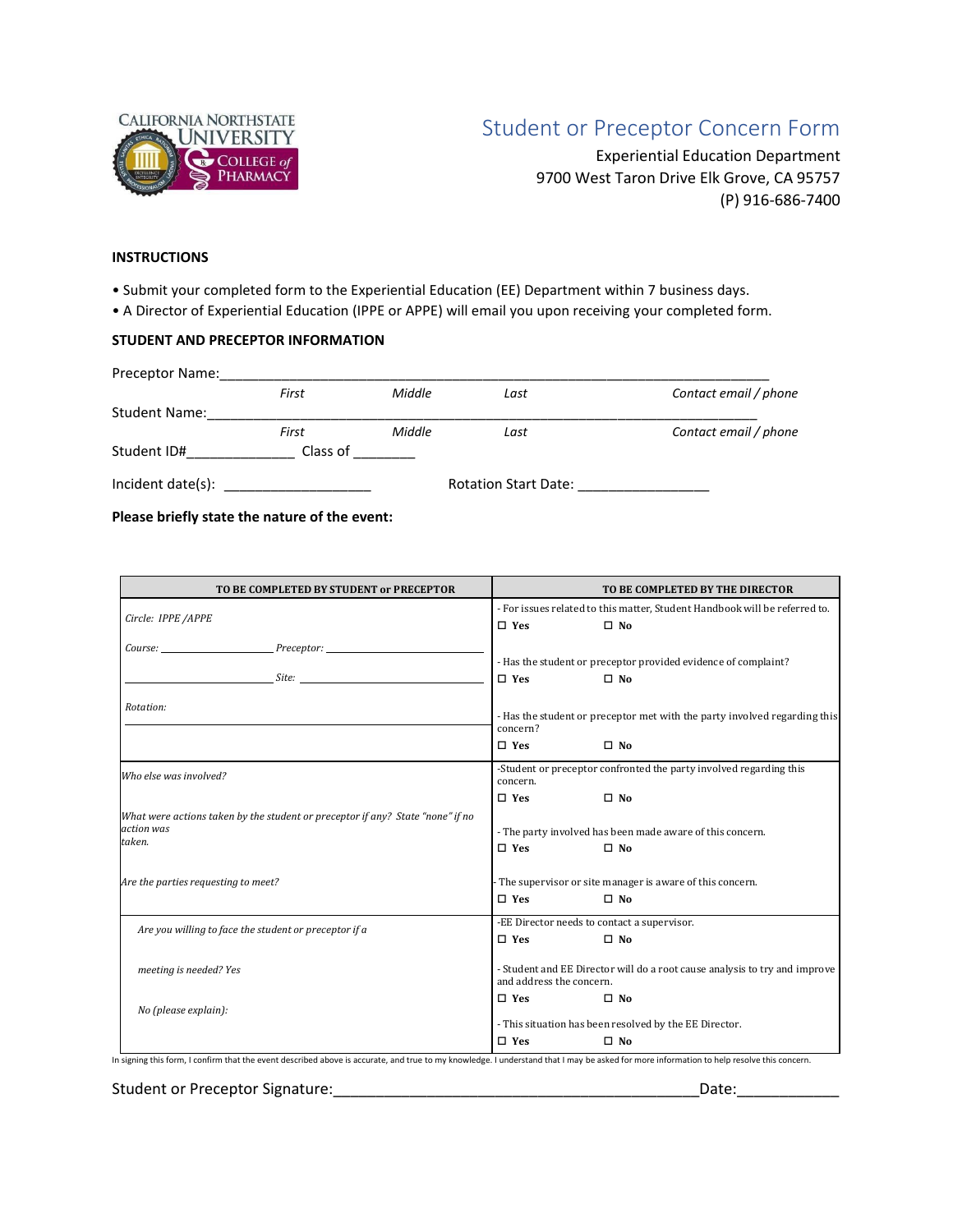<span id="page-45-0"></span>

# EED ACCIDENT / INJURY FORM

Experiential Education Department 9700 West Taron Drive Elk Grove, CA 95757 (P) 916-686-7400

| Student<br>Name:       | <b>Experiential Site:</b>                   |  |
|------------------------|---------------------------------------------|--|
| Student<br>Assignment: |                                             |  |
| Telephone:             | <b>Experiential Site</b><br>Representative: |  |

\_\_\_\_\_\_\_\_\_\_\_\_\_\_\_\_\_\_\_\_\_\_\_\_\_\_\_\_\_\_\_\_\_\_\_\_\_\_\_\_\_\_\_\_\_\_\_\_\_\_\_\_\_\_\_\_\_\_\_\_\_\_\_\_\_\_\_\_\_\_\_\_

Persons Involved and Information:

 $\frac{1}{2}$  , and the set of the set of the set of the set of the set of the set of the set of the set of the set of the set of the set of the set of the set of the set of the set of the set of the set of the set of the set

Date of Report: \_\_\_\_\_\_\_\_\_\_\_\_\_\_\_\_\_\_\_

| Date of Incident:                          |
|--------------------------------------------|
| Location of incident:                      |
|                                            |
|                                            |
| Nature of Injury:                          |
|                                            |
|                                            |
|                                            |
| Severity of Injury:                        |
|                                            |
|                                            |
|                                            |
| Action Taken:                              |
|                                            |
|                                            |
|                                            |
|                                            |
| <b>Signature of Person Completing Form</b> |
|                                            |
| <b>Print Name of Person Signing Form</b>   |
|                                            |
| Title                                      |
|                                            |

Office of Experiential Education: \_\_\_\_\_\_\_\_\_\_\_\_\_\_\_ Date: \_\_\_\_\_\_\_\_\_\_

Signature/Title: \_\_\_\_\_\_\_\_\_\_\_\_\_\_\_\_\_\_\_\_\_\_\_\_\_\_\_\_\_\_